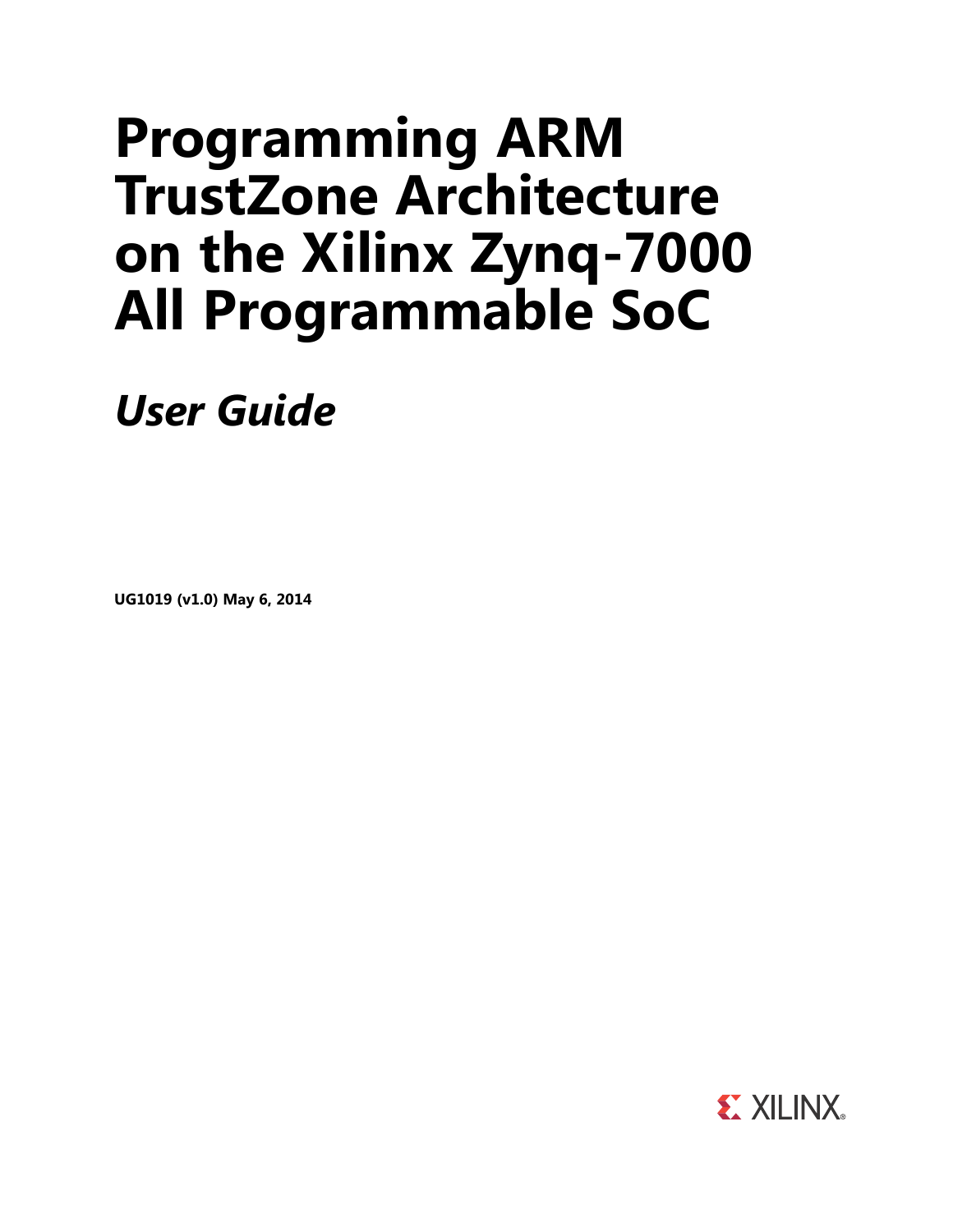

#### **Notice of Disclaimer**

The information disclosed to you hereunder (the "Materials") is provided solely for the selection and use of Xilinx products. To the maximum extent permitted by applicable law: (1) Materials are made available "AS IS" and with all faults, Xilinx hereby DISCLAIMS ALL WARRANTIES AND CONDITIONS, EXPRESS, IMPLIED, OR STATUTORY, INCLUDING BUT NOT LIMITED TO WARRANTIES OF MERCHANTABILITY, NON-INFRINGEMENT, OR FITNESS FOR ANY PARTICULAR PURPOSE; and (2) Xilinx shall not be liable (whether in contract or tort, including negligence, or under any other theory of liability) for any loss or damage of any kind or nature related to, arising under, or in connection with, the Materials (including your use of the Materials), including for any direct, indirect, special, incidental, or consequential loss or damage (including loss of data, profits, goodwill, or any type of loss or damage suffered as a result of any action brought by a third party) even if such damage or loss was reasonably foreseeable or Xilinx had been advised of the possibility of the same. Xilinx assumes no obligation to correct any errors contained in the Materials or to notify you of updates to the Materials or to product specifications. You may not reproduce, modify, distribute, or publicly display the Materials without prior written consent. Certain products are subject to the terms and conditions of Xilinx's limited warranty, please refer to Xilinx's Terms of Sale which can be viewed at [www.xilinx.com/legal.htm#tos;](www.xilinx.com/legal.htm#tos) IP cores may be subject to warranty and support terms contained in a license issued to you by Xilinx. Xilinx products are not designed or intended to be fail-safe or for use in any application requiring fail-safe performance; you assume sole risk and liability for use of Xilinx products in such critical applications, please refer to Xilinx's Terms of Sale which can be viewed at [www.xilinx.com/legal.htm#tos.](www.xilinx.com/legal.htm#tos)

© Copyright 2014 Xilinx, Inc. Xilinx, the Xilinx logo, Artix, ISE, Kintex, Spartan, Virtex, Vivado, Zynq, and other designated brands included herein are trademarks of Xilinx in the United States and other countries. All other trademarks are the property of their respective owners.

### <span id="page-1-0"></span>**Revision History**

The following table shows the revision history for this document.

| Date       | <b>Version</b> | <b>Revision</b>         |
|------------|----------------|-------------------------|
| 05/06/2014 | 1.0            | Initial Xilinx release. |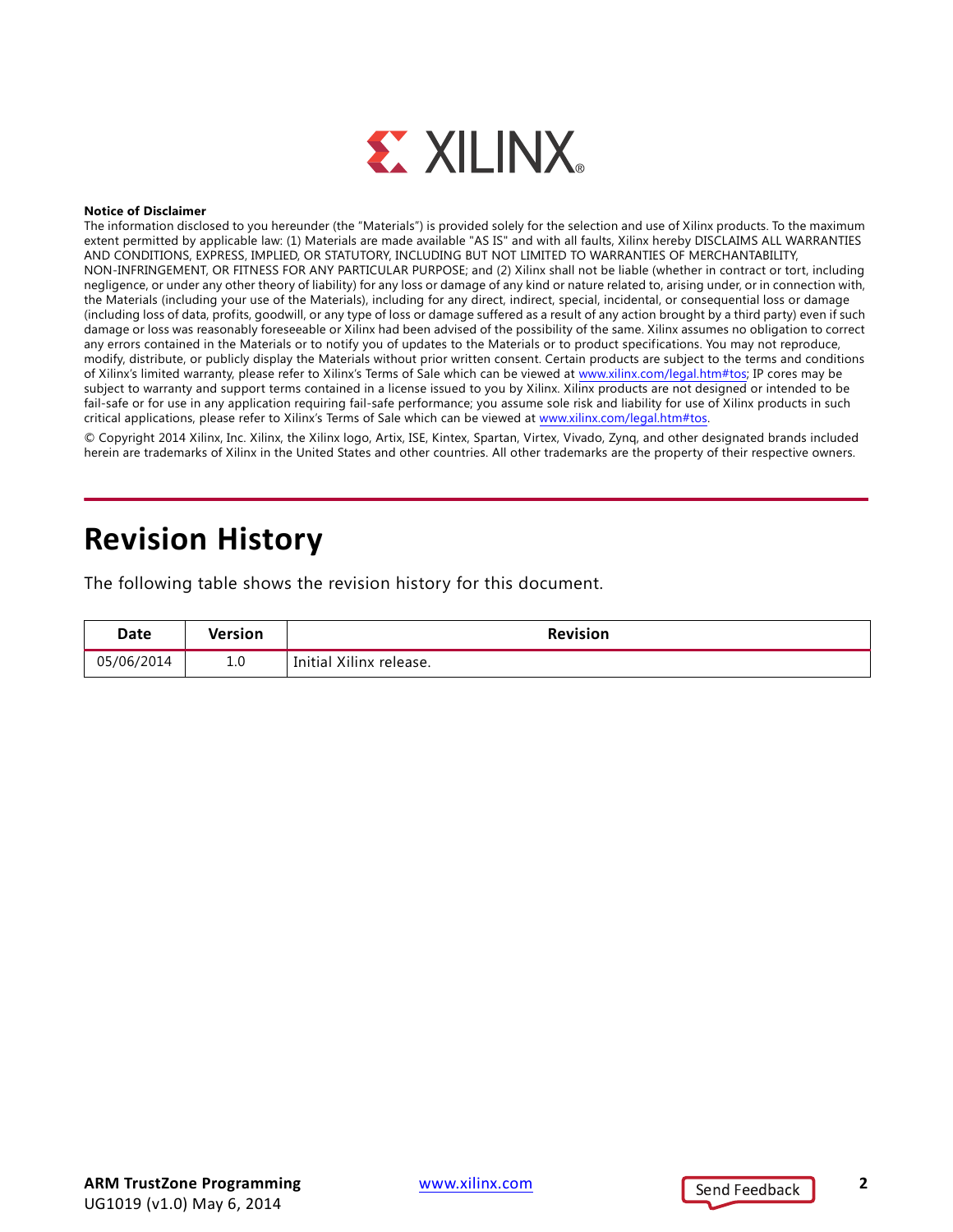

# Table of Contents

| Programming ARM TrustZone Architecture on the Xilinx Zynq-7000 All<br><b>Programmable SoC</b> |  |
|-----------------------------------------------------------------------------------------------|--|
|                                                                                               |  |
|                                                                                               |  |
|                                                                                               |  |
| TrustZone Configuration Registers in the Zynq-7000 All Programmable SoC  13                   |  |
|                                                                                               |  |
|                                                                                               |  |
|                                                                                               |  |
|                                                                                               |  |

#### **[Appendix A: Additional Resources](#page-43-0)**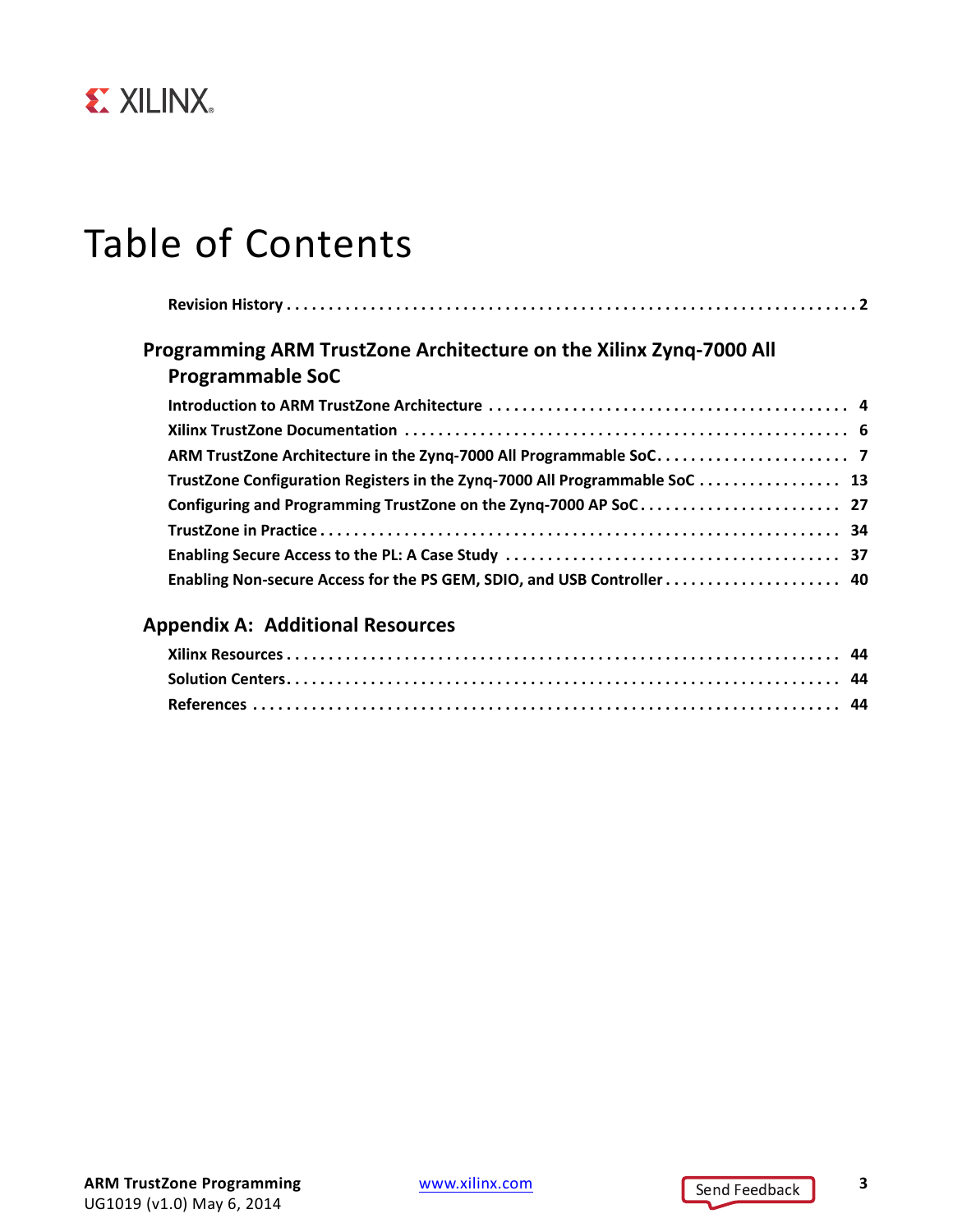

# <span id="page-3-0"></span>Programming ARM TrustZone Architecture on the Xilinx Zynq-7000 All Programmable SoC

### <span id="page-3-1"></span>**Introduction to ARM TrustZone Architecture**

ARM TrustZone® architecture provides a solution that is able to "carve out" or segregate a hardware subset of the full System on a Chip (SoC).

It does this by defining processors, peripherals, memory addresses and even areas of L2 cache to run as secure or non-secure hardware.

An SoC that utilizes ARM TrustZone technology has the ability to dynamically, with only a few clock cycles delay, expose the full SoC to secure software, or to expose a subset of that SoC to normal software (see [Figure 1](#page-3-2)).

<span id="page-3-2"></span>

UG1019\_01\_082213

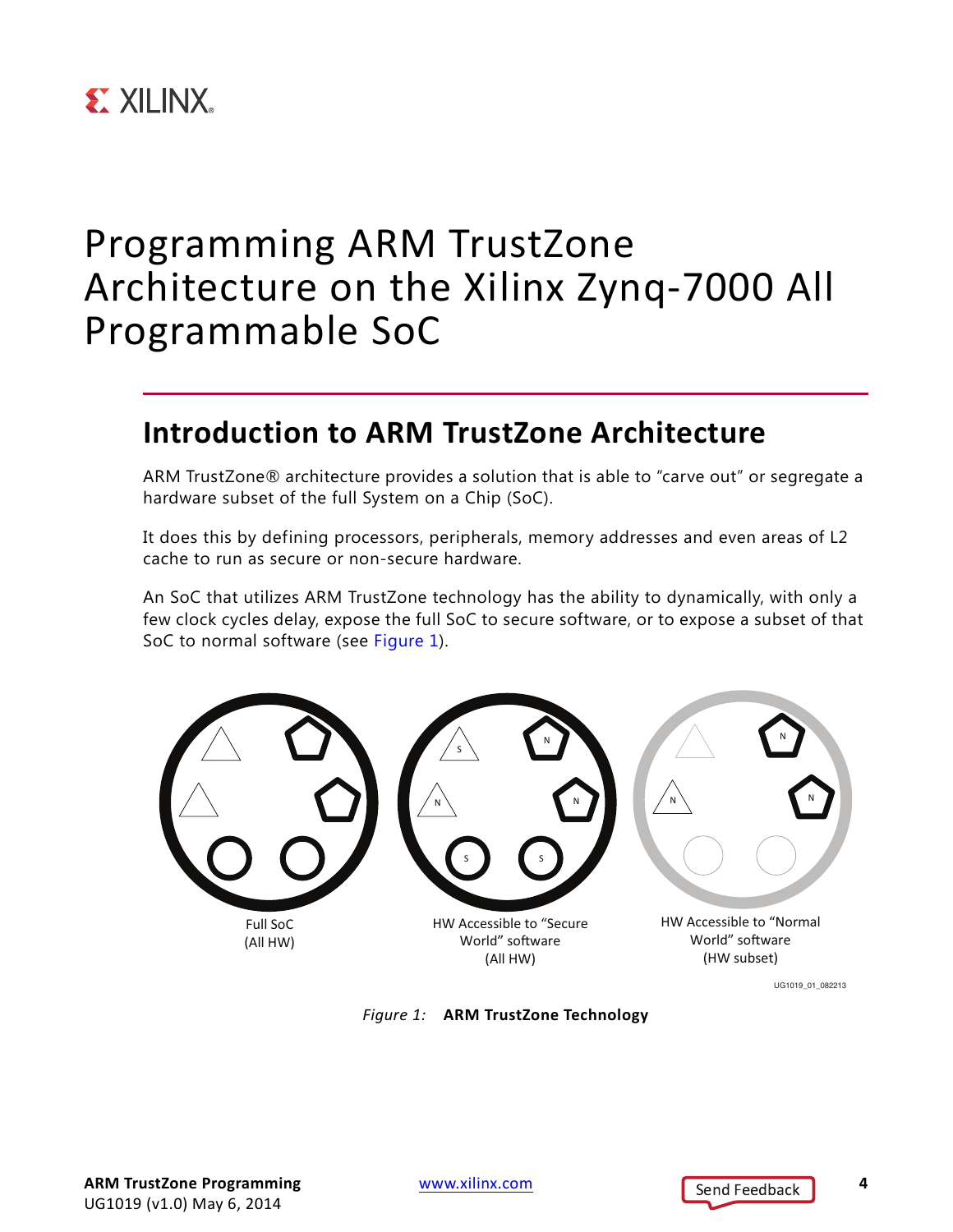### **Normal World**

The "normal world" (non-secure) that is created and enforced by TrustZone is typically a statically defined hardware subset of the SoC. TrustZone ensures that a non-secure processor or master can access only non-secure (NS) devices and receive only non-secure interrupts. For example, a normal world hardware subset might include the UART, Ethernet, and USB interfaces, but exclude CAN controller access. The CAN might instead be dedicated to the secure world where a separate RTOS or application runs for the sole purpose of managing CAN traffic, independent of the normal world software stack.

Software that runs in the normal world is assumed to be flawed from a safety and security perspective. That is, this normal world software is expected to contain bugs, exploits, hacks, faults, or irregularities that could expose sensitive information or functions. It is these assumptions that drive the value of TrustZone's ability to isolate the adjacent processing area (secure world) where sensitive data storage or functions are managed from the (flawed) normal world software.

### **Secure World**

Unlike the hardware subset in which normal world software runs, software running within the secure world has complete access to the Zynq®-7000 All Programmable SoC (AP SoC) hardware. Thus, from the perspective of the secure software's execution, the system looks and acts nearly identical to what would be seen on a processor that does not have TrustZone. This means that secure software has access to all resources associated with both the secure and normal worlds.

*Trusted software* is the term chosen to represent software that runs within the secure world.

ARM TrustZone architecture contributes to the overall *system* security by preventing normal world software from accessing the secure world resources. It is important to understand also that TrustZone does little to improve the safety or security of the software that runs in the secure world except to prevent unwanted secure world access by normal world software. Therefore, it is the developer who determines that software is *trusted*, typically through rigorous development processes, testing and certification.

Because a trusted system can only be created when the software is known to be error-free and without exploits (verified as trusted software), and because smaller works of code are significantly easier to certify for safety and security needs, the trusted software typically includes only the minimum of functionality and device interfaces. If for example, trusted software does not include a TCP/IP stack, or a USB device, then security from such attacks is ensured based on the absence of such device drivers. absence of potentially exploitable software. Reference ARM's block diagrams found on the "System Architecture" tab on ARM's TrustZone [website](http://www.arm.com/products/processors/technologies/trustzone.php) to view the types of applications that ARM envisages running from within the secure world.

Due to this assumption around the fundamental integrity of the trusted software, ARM does not intend TrustZone to support a general purpose operating system within the secure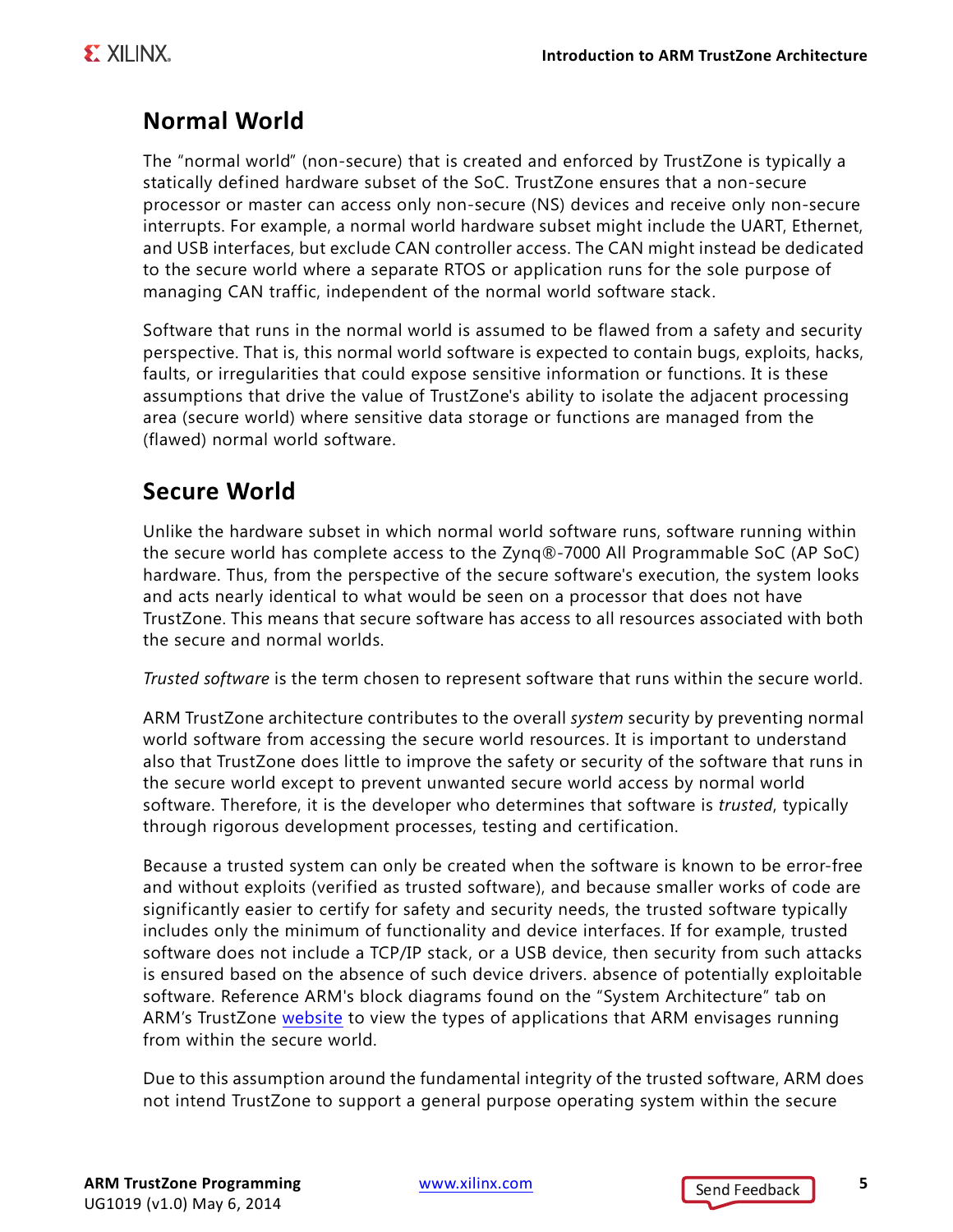world. The challenge of certifying any standard operating system (100K, or millions of lines of code) running as trusted software would be too great.

#### **Trusted Execution Environment**

A "trusted execution environment" (TEE) refers to software a stack running within the secure world and the communications that allow that secure software to interact with the normal world software. TEE software typically consists of a small operating system and its applications, and APIs which allow the secure software to communicate with the larger, user-centric software (Android, Linux, etc.).

Currently, Zynq devices are supported by two open source TEEs including Nagoya (Japan) University's TOPPERS-SafeG which can be described as an open source licensed RTOS/GPOS environment, and also the Sierraware SierraTEE which supports POSIX and GlobalPlatform APIs. The TEEs are available under GPL and commercial licenses.

GlobalPlatform is a cross industry association that publishes specifications to facilitate the secure and interoperable deployment and management of embedded applications. One of these specifications defines a Trusted Execution Environment offering what some might call "typical RTOS" APIs and functionality as well as additional capabilities and APIs that are well suited to the TEE use cases.

### <span id="page-5-0"></span>**Xilinx TrustZone Documentation**

As TrustZone is a system topic, several documents are necessary to fully understand the solution. In addition to this getting started guide, Xilinx recommends additional resources as described below.

#### **White Paper 429: TrustZone Technology Support in Zynq-7000 All Programmable SoCs**

White Paper 429 is intended to document how to extend Zynq-7000 TrustZone support to IP cores within the Programmable Logic.

White Paper 429 is provided under the same terms of confidentiality as this guide, so you should already have access to it. See<http://www.xilinx.com/support/answers/54835.htm> for details on obtaining these documents.

#### **Zynq-7000 All Programmable SoC Technical Reference Manual**

This user guide provides TrustZone-related register details and usage information for the Zynq-7000 AP SoC family to complement the primary technical information provided in the *Zynq-7000 All Programmable SoC Technical Reference Manual* (UG585) [\[Ref 1\].](#page-43-4)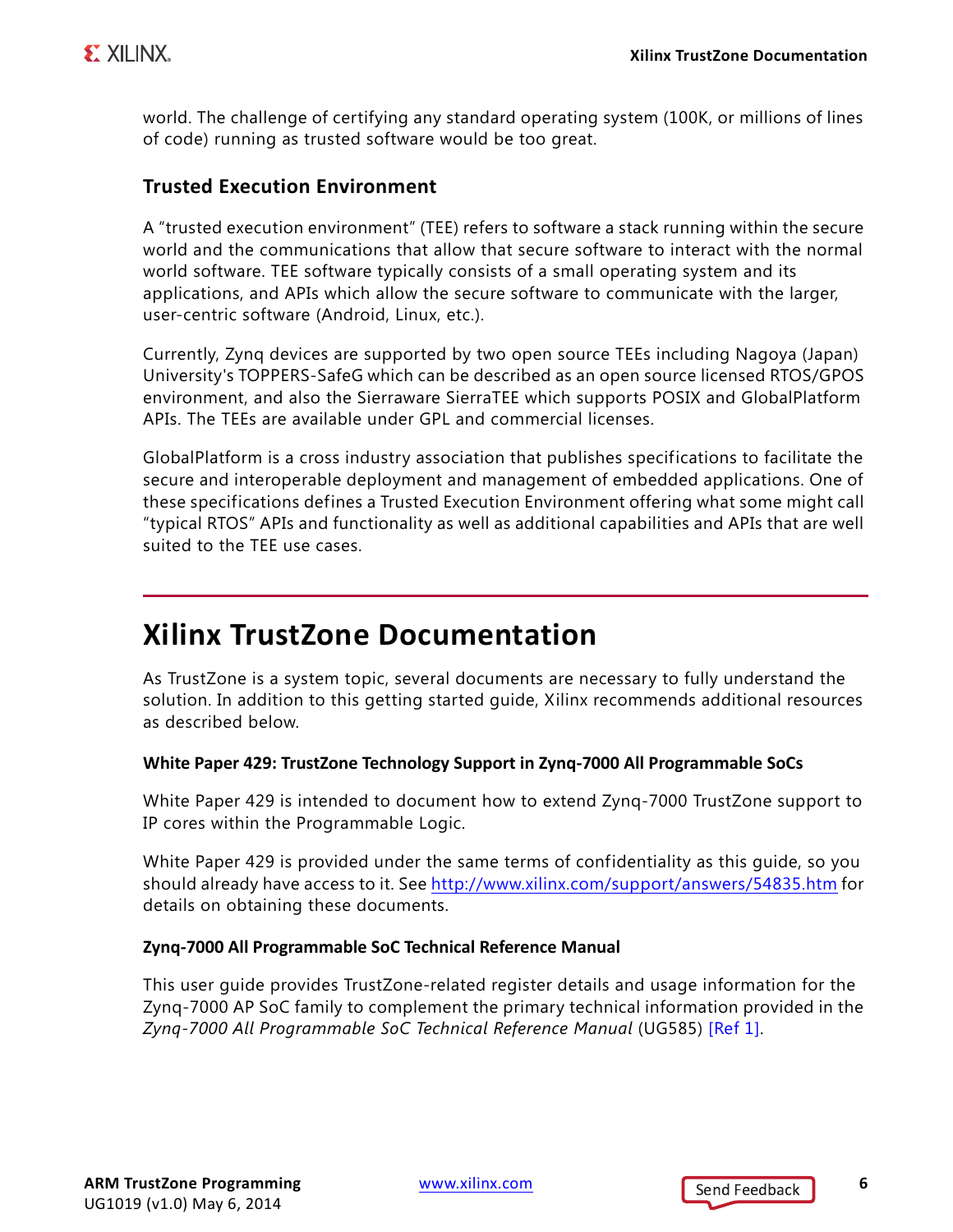#### **Third-Party IP Documentation**

The Zynq-7000 family of devices include many different IP cores from ARM, Xilinx and third parties, most containing TrustZone architecture support. Although this user guide is not written in a manner that explicitly requires such additional third party information, documents linked from our web at

<http://www.xilinx.com/products/zynq-7000/third-party-documentation.htm>) might provide additional context.

### <span id="page-6-0"></span>**ARM TrustZone Architecture in the Zynq-7000 All Programmable SoC**

ARM architecture supports multiple operating modes including supervisor, system, and user modes to provide different levels of protection at the application level. The architecture support for TrustZone technology helps to create a secure environment to run applications and protect their contents. TrustZone built into the ARM CPU processor and many peripherals enable a secure system to handle keys, private data, and encrypted information without allowing these secrets to leak to non-trusted programs or users. TrustZone security is summarized in [Table 1.](#page-6-1)

| <b>PS7 Entity</b>               | <b>TrustZone Security</b> | <b>Notes</b>                                                        |  |
|---------------------------------|---------------------------|---------------------------------------------------------------------|--|
| ARM CPU System                  |                           |                                                                     |  |
| ARM A9 Core                     | <b>Both</b>               |                                                                     |  |
| L1 Cache Controller             | Secure                    |                                                                     |  |
| L1 Cache                        | <b>Both</b>               |                                                                     |  |
| Memory Management Unit          | Secure                    |                                                                     |  |
| SCU                             | Secure                    |                                                                     |  |
| L <sub>2</sub> Cache Controller | Secure                    |                                                                     |  |
| <b>SLCR</b>                     | Secure                    |                                                                     |  |
| Triple Timer-Counter0           | Secure                    |                                                                     |  |
| Triple Timer-Counter1           | Configurable              | Control using SLCR                                                  |  |
| Watch Dog                       | Secure                    |                                                                     |  |
| SoC CoreSight Debug             | Secure                    |                                                                     |  |
| <b>OCM</b>                      | Secure and<br>Non-secure  | 256 KB RAM can be divided into 4KB secure<br>domains                |  |
| DDR memory                      | Secure and<br>Non-secure  | Divided into 64MB secure domains. Pass<br>AxPROTECT signals through |  |
| <b>IOU Devices</b>              | Configurable              | I2C, GPIO, SPI, Ethernet, SDIO, CAN, USB and<br>UART, Quad-SPI, NOR |  |

#### <span id="page-6-1"></span>*Table 1:* **Zynq-7000 AP SoC TrustZone Security Summary**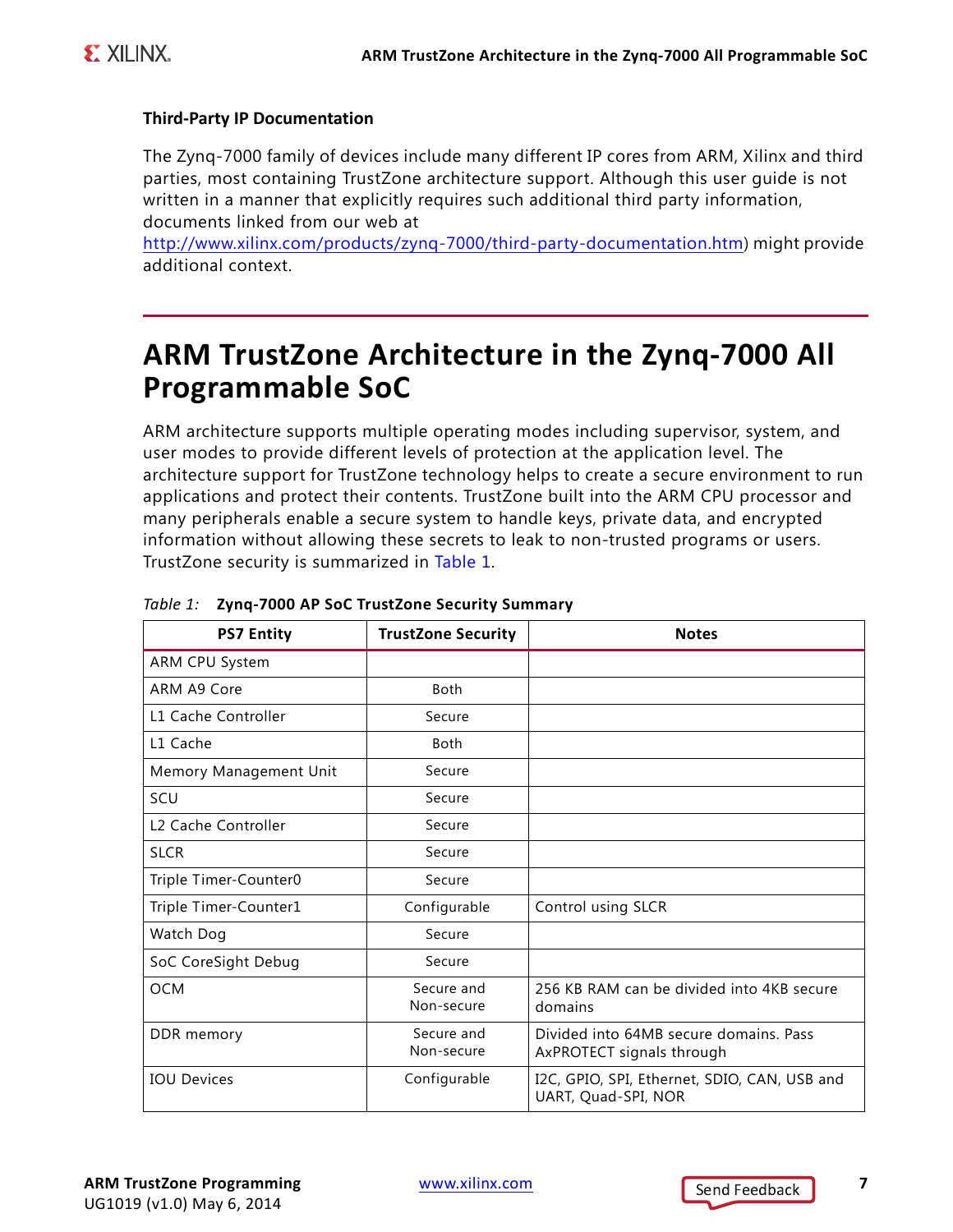### **Support for TrustZone within the Zynq APU**

<span id="page-7-0"></span>For the system to transition from power-on-reset to a stable state with both secure and non-secure applications running simultaneously, it must go through the steps depicted in [Figure 2.](#page-7-0)



*Figure 2:* **TrustZone Boot Sequence**

In [Figure 2,](#page-7-0) it is assumed that the Zynq secure boot sequence is used; however, this is not a necessary requirement to enable TrustZone secure boot. In this figure, solid lines are used to show the boot flow and dotted lines are used to indicate processing transition after the system is running. The shaded blocks are software functional blocks that remain running after the system boots. In the TrustZone boot flow, secure OS boots first and initiates a secure monitor as a secure gateway between the secure and non-secure operating systems. After the secure monitor starts, it can spawn a non-secure boot loader which in turn starts a non-secure OS. Before non-secure OS initiates, secure OS defines a set of events to force transition from non-secure OS to secure monitor. The possible events include SMC instruction, IRQ, FIQ, and external Data Abort, and external Prefetch Abort exceptions.

### **CPU Security Transition**

Secure monitor call (SMC) causes a secure monitor exception which is available only in privileged modes. An attempt to execute this instruction in user mode causes an undefined instruction exception.

Other than entering the monitor mode through an SMC call, there are a few additional methods to allow users to switch back-and-forth between secure and non-secure worlds via the secure monitor, which acts as a gate-keeper between these two domains. These are all of the possible methods to enter the monitor mode:

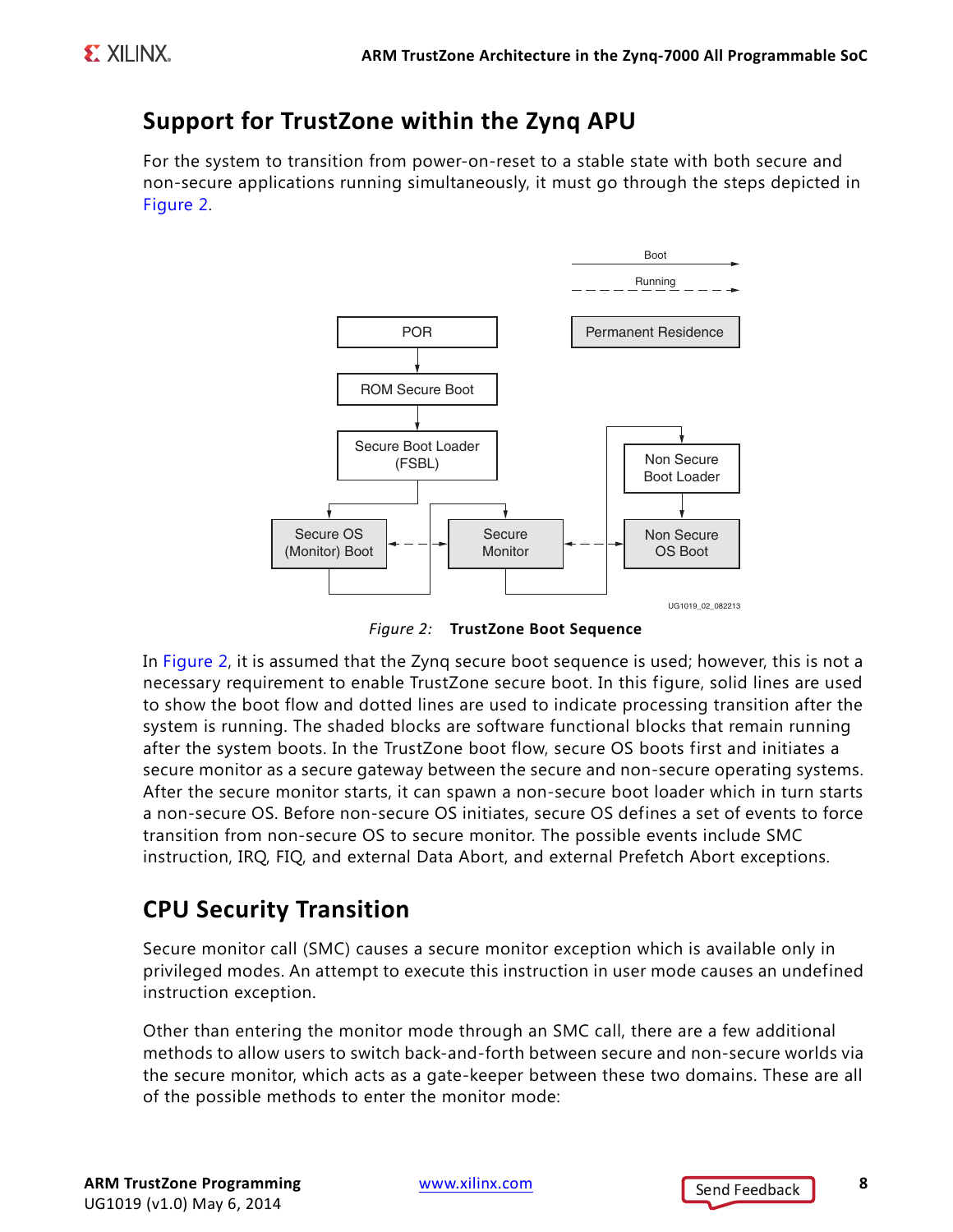- External abort handler
- FIQ handler
- IRQ handler

Refer to the *Zynq-7000 All Programmable SoC Technical Reference Manual* (UG585) [\[Ref 1\]](#page-43-4) for more information.

In the secure monitor mode, the processor is always in the secure state, independent of the SCR.NS bit.

It is possible that Cortex-A9 TrustZone violations from normal world software can trigger erroneous asynchronous aborts in secure world. For example, a secure hypervisor runs some code with SCR.NS=1 and the mask asynchronous abort bit CPSR.A=1. This non-secure code attempts to read and write memory that is marked as secure-only, and receives AXI DECERR. At that time, no exceptions occur because CPSR.A=1 and the exceptions are masked. Once secure mode is re-entered, the hypervisor switches to other code, performs DSB/ISB, and clears CPSR.A to 0. In this case, the Cortex-A9 processor still remembers the pending asynchronous external abort and takes an exception as soon as CPSR.A=0. In addition, the non-secure code might have done multi-word stores to secure memory, causing data to be modified in the L1 cache. When this data is eventually cast out, an asynchronous external abort might also be taken in the secure mode.

To address the above operational aspects of the Cortex A9, software can to check the status of the Data Abort status register (see the *ARM Architecture Reference Manual* [\[Ref 2\]\)](#page-43-5) prior to switching from normal world to secure world.

If there no Data Abort is pending, then the switch can be executed.

If there is a Data Abort pending, then you might want to:

- 1. Enable CPSR.A (set to 0) the pending abort immediately shows up to the non-secure world before the transition to secure world.
- 2. Ignore CPSR.A in the normal world and handle this in the secure world software. Such an approach ensures that secure software is aware that normal world software attempted to access secure address regions.

CPSR.A is, by default, accessible to normal world (non-secure) software and user-specific use cases and system designs dictate just how the CPSR.A should be handled. To designate this register as secure, you should refer to section B1.8.7 of the *ARM Architecture Reference Manual* [\[Ref 2\]](#page-43-5) which describes how SCR.AW can be used to prevent the use of CPSR.A by non-secure software by disabling write-permissions.

### **CP15 Register Access Control**

To support secure and non-secure functionality, the Zynq-7000 AP SoC provides a group of banked registers under CP15, indicating that the same register has two physical copies for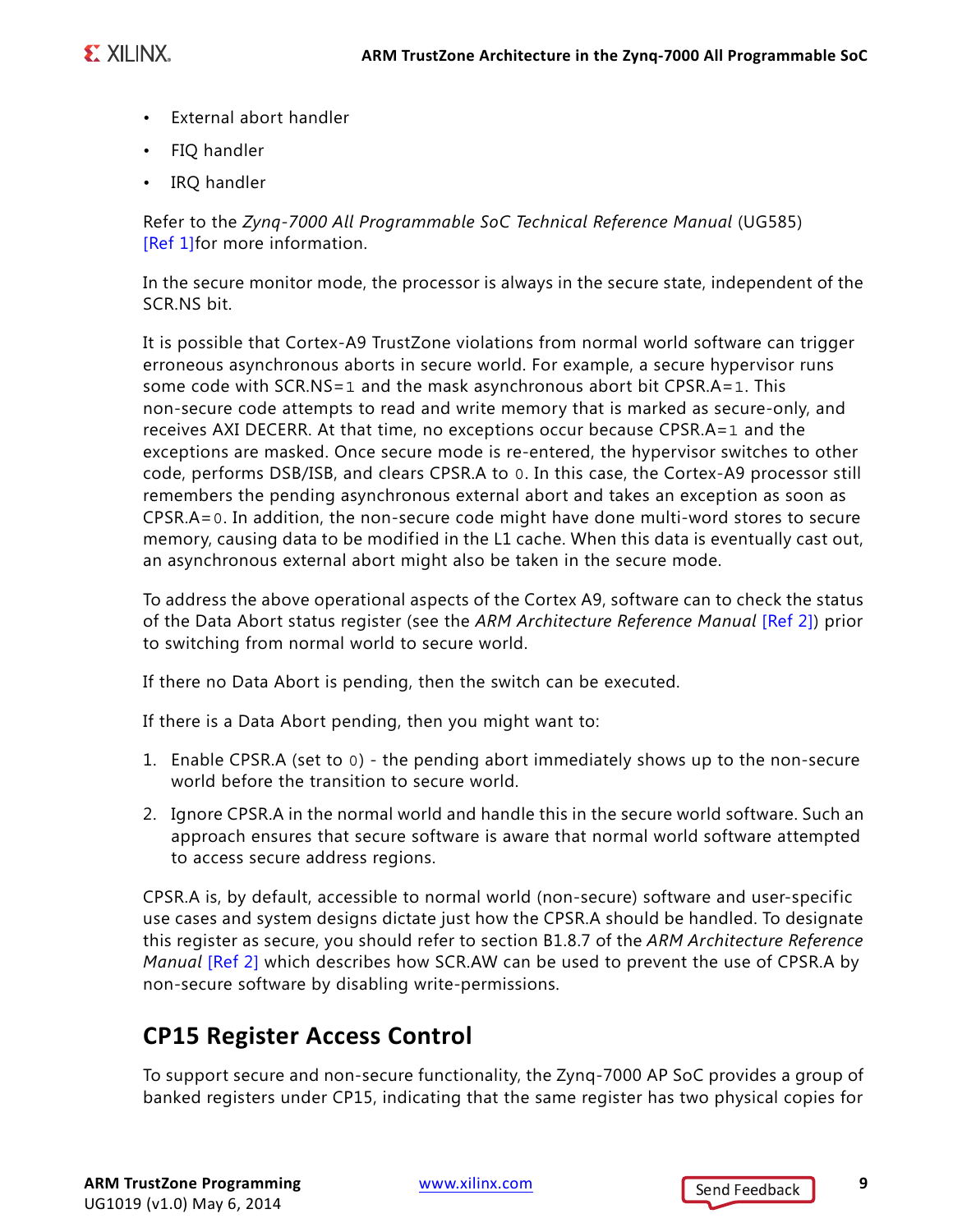secure and non-secure modes. The physical register is automatically selected based on the SCR.NS bit when the system is not in the secure monitor mode. In the secure monitor mode, a secure version of the physical register is always selected. [Table 2](#page-9-0) shows part of the CP15 registers. (Refer to the *ARM Architecture Reference Manual* [\[Ref 2\]f](#page-43-5)or the entire list of the registers.)

| <b>CP15 Register</b> | <b>Banked Register</b>                                | <b>Permitted Accesses</b>           |
|----------------------|-------------------------------------------------------|-------------------------------------|
| c0                   | CSSELR, Cache Size Selection register                 | Read/write in privileged modes only |
|                      | SCTLR, System Control register                        | Read/write in privileged modes only |
| c1                   | ACTLR, Auxiliary Control register                     | Read/write in privileged modes only |
|                      | TTBR0, Translation Table Base 0                       | Read/write in privileged modes only |
| c2                   | TTBR0, Translation Table Base 1                       | Read/write in privileged modes only |
|                      | TTBCR, Translation Table Base Control                 | Read/write in privileged modes only |
| c <sub>3</sub>       | DACR, Domain Access Control register                  | Read/write in privileged modes only |
|                      | DFSR, Data Fault Status register                      | Read/write in privileged modes only |
| c <sub>5</sub>       | IFSR, Instruction Fault Status register               | Read/write in privileged modes only |
|                      | ADFSR, Auxiliary Data Fault Status register           | Read/write in privileged modes only |
|                      | AIFSR, Auxiliary Instruction Fault Status register    | Read/write in privileged modes only |
| c6                   | DFAR, Data Fault Address register                     | Read/write in privileged modes only |
|                      | IFAR, Instruction Fault Address register              | Read/write in privileged modes only |
| c7                   | PAR, Physical Address register (VA to PA translation) | Read/write in privileged modes only |
| c10                  | PRRR, Primary Region Remap register                   | Read/write in privileged modes only |
|                      | NMRR, Normal Memory Remap register                    | Read/write in privileged modes only |
| c12                  | VBAR Vector Base Address register                     | Read/write in privileged modes only |

#### <span id="page-9-0"></span>*Table 2:* **Typical CP15 Registers**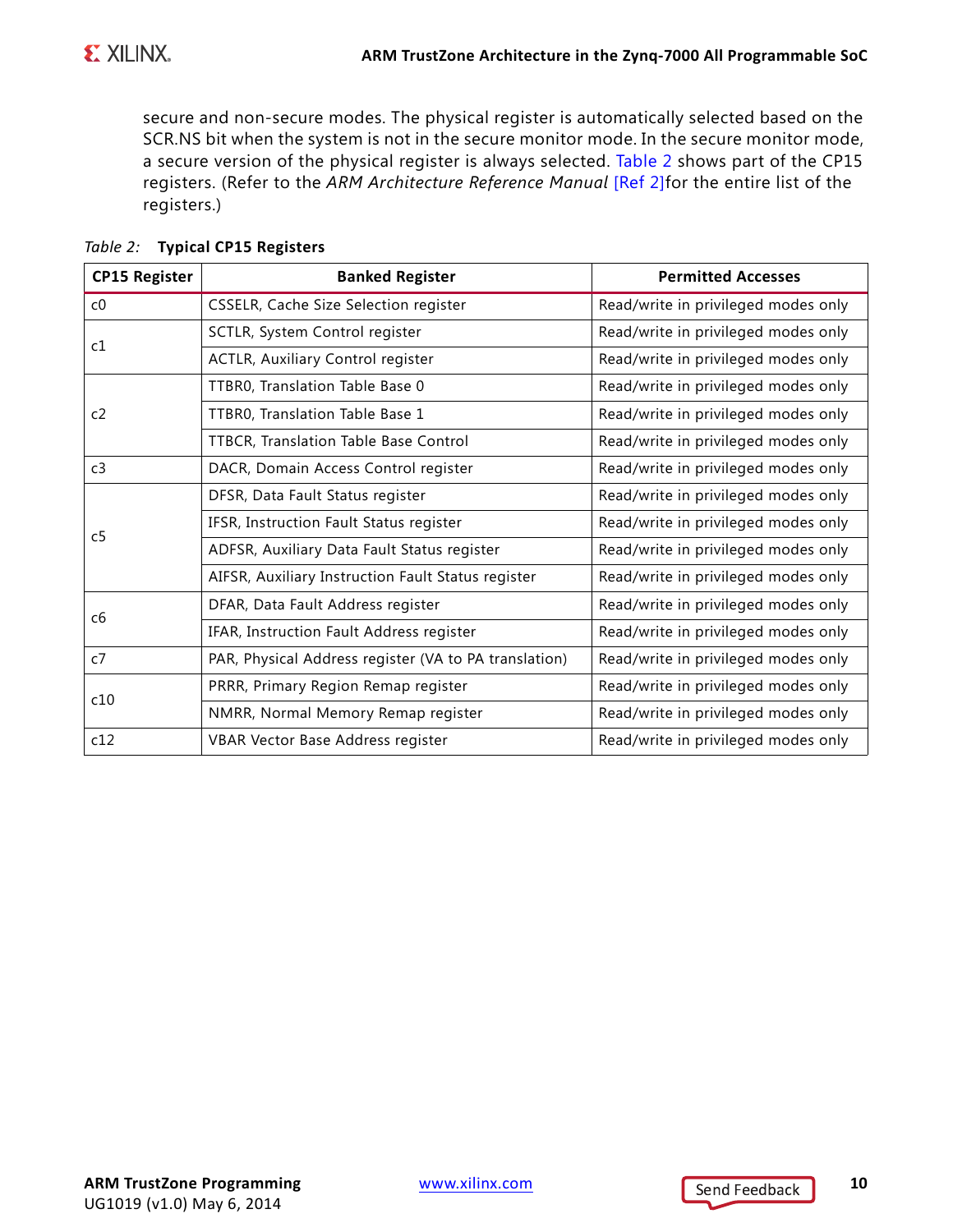[Table 3](#page-10-0) shows additional CP15 Control registers with access control of secure and non-secure states.

| <b>CP15 Register</b> | <b>Banked Register</b>                      | <b>Permitted Accesses</b>                                                       |  |
|----------------------|---------------------------------------------|---------------------------------------------------------------------------------|--|
|                      | NSACR, Non-Secure Access Control register   | Read/write in privileged modes only<br>Read-only in non-secure privileged modes |  |
|                      | SCR, Secure Configuration register          | Read/write in privileged modes only                                             |  |
|                      | SDER, Secure Debug Enable register          | Read/write in privileged modes only                                             |  |
| c12                  | MVBAR, Monitor Vector Base Address register | Read/write in privileged modes only                                             |  |

<span id="page-10-0"></span>*Table 3:* **Additional CP15 Control Registers with Access Control of Secure and Non-secure States**

### **MMU Security**

The MMU in Cortex A9 is enhanced with TrustZone features to provide access permission checks in addition to address translation. In each of the secure and non-secure worlds, a single set of two-level page tables stored in main memory controls the contents of the instruction- and data-side Translation Look-aside Buffers (TLBs). The calculated physical address associated with the virtual address is placed in the TLB, accompanied by a non-secure table identifier (NSTID) that allows secure and non-secure entries to coexist. The TLBs are enabled in each world through a single bit in CP15 Control register c1, providing a single address translation and protection scheme for software.

The following describes how the TLB and Branch Target Access Control (BTAC) state is handled when transitioning between secure and non-secure worlds:

- Branch Predictor Invalidate All (BPIALL), when executed from the secure state, might or might not invalidate BTAC entries in the non-secure state.
- TLBIALL, when executed from the secure state, does not invalidate BTAC entries from the non-secure state.
- Writing to CONTEXTIDR from the secure state, but with SCR.NS=1, does invalidate BTC entries in the non-secure state.

Because any context switch writes to CONTEXTIDR and causes the non-secure BTAC entries to be invalidated, BPIALL from secure state does not affect non-secure BTAC entries and is not a problem.

### **L-1 Cache Security**

Each cache line contains secure or non-secure data. The effect of an access attempting to violate data security causes a cache miss. On a miss, the next step is to go to the external memory which returns an abort if the NS attribute does not match access permissions.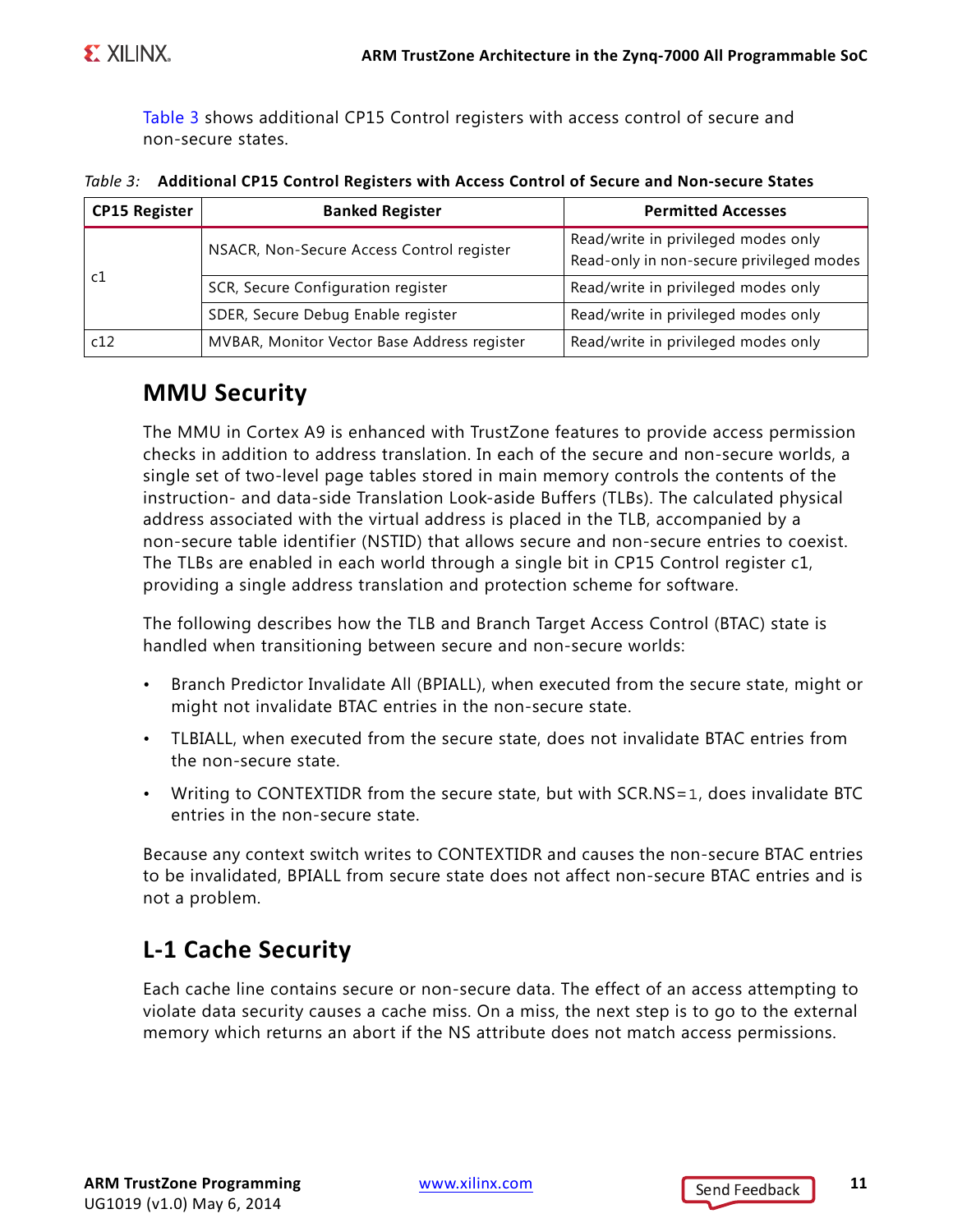### **Security Exception Control**

When an exception is taken, processor execution is forced to an address that corresponds to the type of exception. These addresses are called the exception vectors. By default, the exception vectors are eight consecutive word-aligned memory addresses, starting at an exception base address, as follows:

There are three exception base addresses for Zynq-7000 AP SoC devices:

- 1. The non-secure exception base address is used for all exceptions processed in non-secure state.
- 2. The secure exception base address is used for all exceptions processed in secure state.
- 3. The monitor exception base address is used for all exceptions processed in monitor mode.

### **CPU Debug TrustZone Access Control**

Four control signals control CPU debug status: DBGEN, NIDEN, SPIDEN, and SPNIDEN. These four control signals are part of a secure and protected register within the device configuration interface module. The most important modes supported are identified in [Table 4](#page-11-0).

| Mode                                    | <b>DBGEN</b> | <b>NIDEN</b> | <b>SPIDEN</b> | <b>SPNIDEN</b> | Comment                                                                                 |
|-----------------------------------------|--------------|--------------|---------------|----------------|-----------------------------------------------------------------------------------------|
| No Debug                                | $\Omega$     | $\Omega$     | $\Omega$      | $\Omega$       | No CPU debug at all                                                                     |
| Non-Secure Non<br><b>Invasive Debug</b> |              |              | $\Omega$      | 0              | Allows non-invasive debug, such as trace and<br>performance monitor, in non-secure mode |
| Non-Secure<br><b>Invasive Debug</b>     |              |              | $\Omega$      | $\Omega$       | Allows invasive debug, such as stop processor,<br>in non-secure mode                    |
| Secure Non<br><b>Invasive Debug</b>     |              |              | $\Omega$      | $\mathbf{1}$   | Allows CPU trace and profile under secure<br>condition                                  |
| Secure Invasive<br>Debug                |              |              |               | $\mathbf{1}$   | Allows invasive debug for secure mode                                                   |

#### <span id="page-11-0"></span>*Table 4:* **Debug Status Control**

### **SCU Register Access Control**

The SCU non-secure Access Control register (SNACR) controls the global non-secure accesses for each major component within the SCU. The Interrupt Controller Distributor Control register (ICDDCR) is a banked register for controlling secure and non-secure accesses.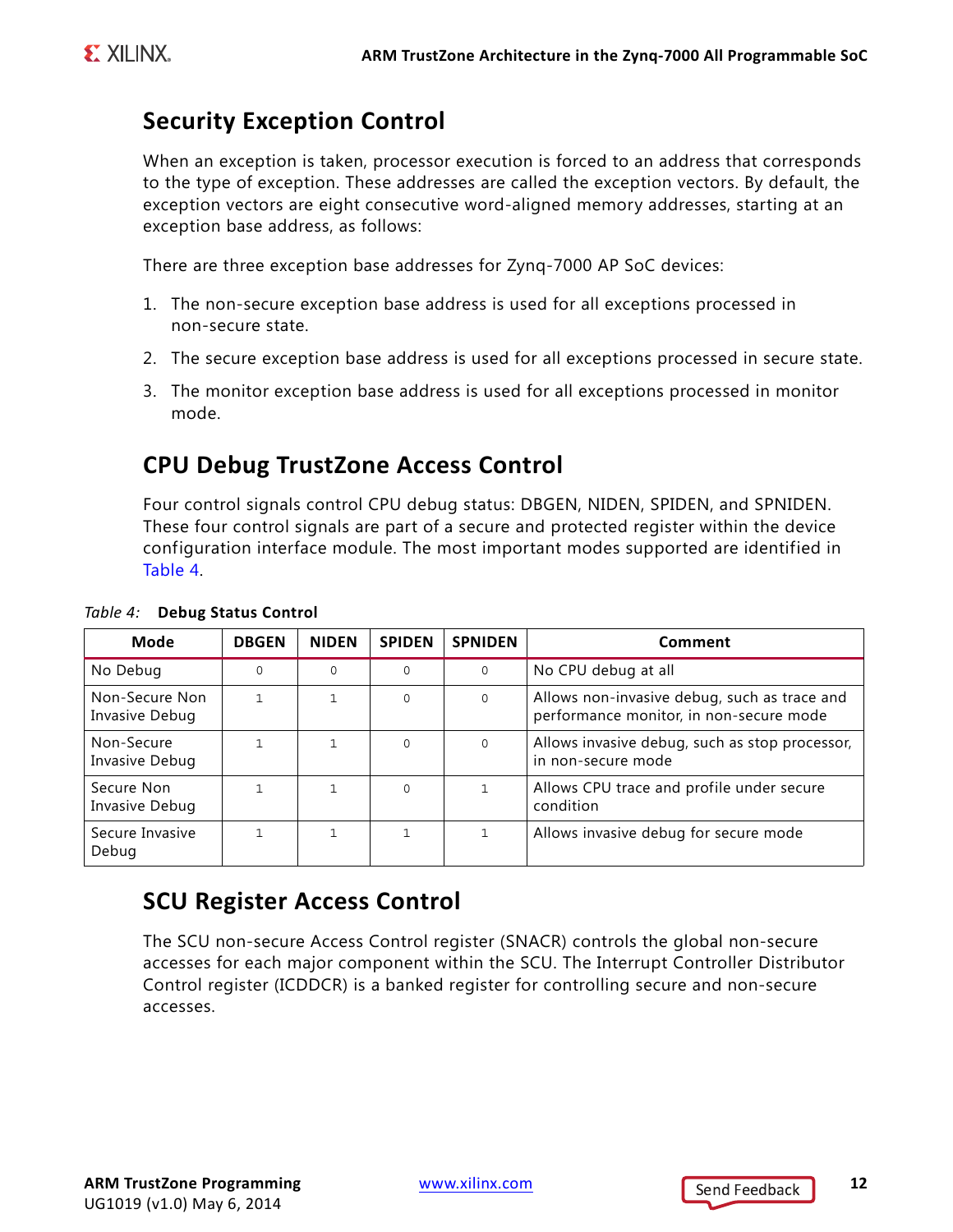### **TrustZone Support in the L2 Cache**

The cache controller attaches an NS bit to all data stored in the L2 cache and in internal buffers. A non-secure transaction cannot access secure data. Therefore the controller treats secure and non-secure data as being part of two different memory spaces. The controller treats a non-secure access to secure data in the L2 cache as a miss. For a read transfer, the cache controller sends a line fill command to external memory, propagates any security errors from external memory to the processor, and does not allocate the line in L2.

These are a few notes about the TrustZone support in L2:

- The L2 Control register can only be written with an access tagged as secure, to enable or disable the L2 cache.
- The Auxiliary Control register can only be written with an access tagged as secure. Bit [26] in the Auxiliary Control register is for NS lockdown enable. This bit should be used to determine whether non-secure accesses can modify a lockdown register.
- Non-secure maintenance operations do not clean or invalidate secure data.
- The Zynq L2 cache controller does not need to access the Debug Control register. However, any attempt to access this register from the NS mode results in a DECERR.

### **Zynq TrustZone Support for DDR Memory**

The TrustZone capabilities of the Zynq-700 SoC allow DDR memory to be independently configured as secure or non-secure in incremental sections of 64 MB. This configuration is provided via a system level control register.

- A 0 on a particular bit indicates a secure memory region for that particular memory segment.
- A 1 on a particular bit indicates a non-secure memory region for that particular memory segment.

In the case of a non-secure access to a secure region, a DECERR response is returned to the master. For writes to a secure region, the write data is masked out before being sent to the controller which results in no actual writes occurring in the DRAM. A read attempt of a secure region by non-secure access returns all zeros.

### <span id="page-12-0"></span>**TrustZone Configuration Registers in the Zynq-7000 All Programmable SoC**

This section describes how to configure peripherals included within the Zynq-7000 AP SoC for the instantiation of TrustZone enabled system designs.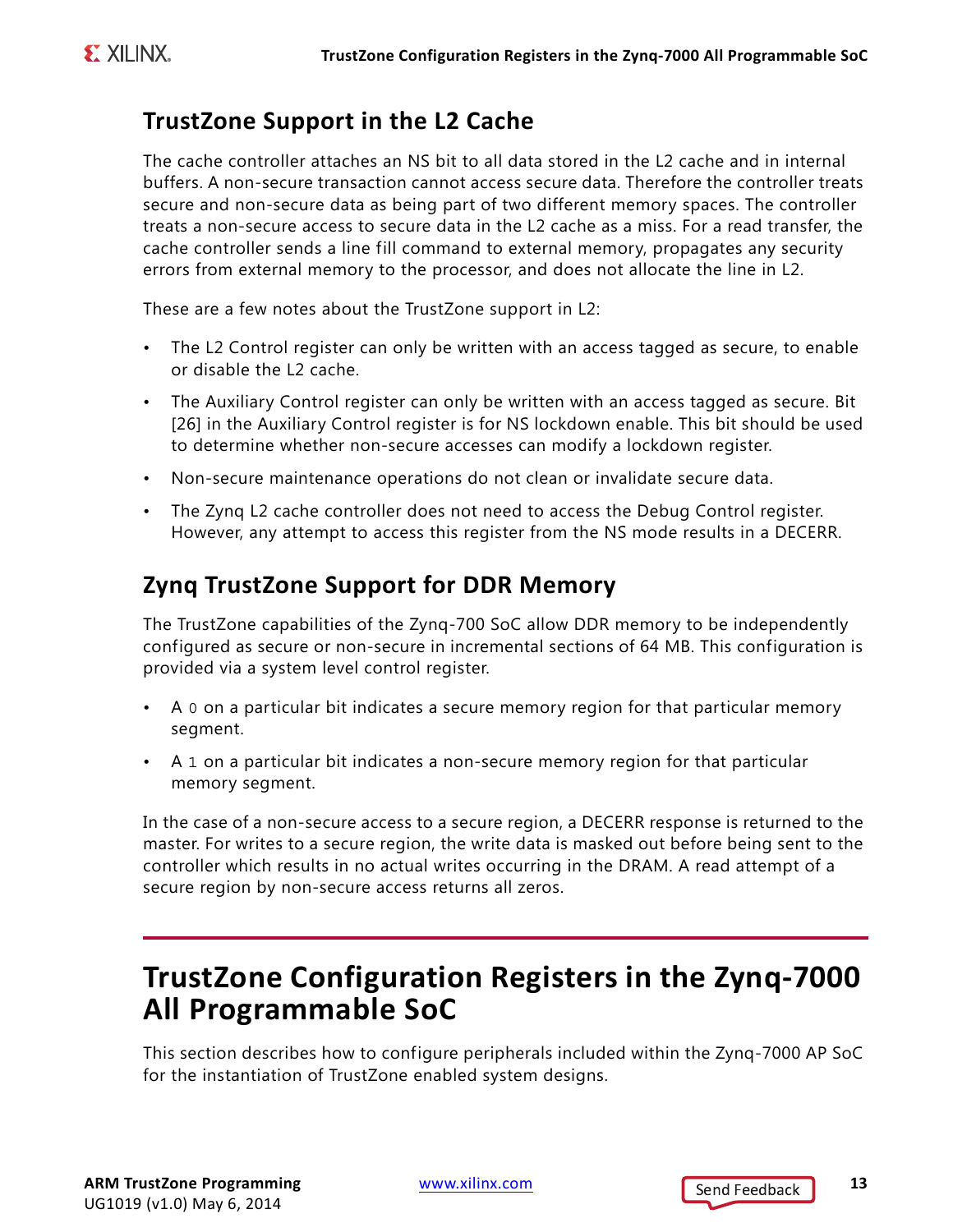The designation of a hardware item as secure indicates that this hardware is visible only within the secure world. Items marked as non-secure are visible within both the normal world and also the secure world.

### **Module Summary**

Zynq-7000 AP SoC includes one TrustZone module comprising 22 registers.

*Table 5:* **Module Summary**

| <b>Module</b><br><b>Name</b> | <b>Module Type</b> | <b>Base Address</b>   | <b>Version</b> | <b>Description</b>          |
|------------------------------|--------------------|-----------------------|----------------|-----------------------------|
| trustzone                    | TrustZone          | E0200000,<br>F8000000 | 1.0.0          | TrustZone control registers |

#### **Module trustzone**

| Module Name  | trustzone                   |
|--------------|-----------------------------|
| Base Address | E0200000 and F8000000       |
| Description  | TrustZone control registers |
| Version      | 1.0.0                       |
| Doc Version  | 1.0                         |
| Vendor Info  | Xilinx                      |

#### **Register Access Legend**

| <b>Access Type</b> | <b>Description</b>                                                  |  |  |  |
|--------------------|---------------------------------------------------------------------|--|--|--|
| <b>CLRONRD</b>     | Readable, clears value on read                                      |  |  |  |
| <b>CLRONWR</b>     | Readable, clears value on write                                     |  |  |  |
| <b>NSNSRO</b>      | During non-secure access, if thread is non-secure, it is read only  |  |  |  |
| <b>NSNSRW</b>      | During non-secure access, if thread is non-secure, it is read write |  |  |  |
| <b>NSNSWO</b>      | During non-secure access, if thread is non-secure, it is write only |  |  |  |
| <b>NSSRAZ</b>      | During non-secure access, if thread is secure, it is read as zero   |  |  |  |
| <b>RAZ</b>         | Read as zero                                                        |  |  |  |
| <b>RO</b>          | Read-only                                                           |  |  |  |
| RS.                | w: no effect, r: sets all bits                                      |  |  |  |
| <b>RUD</b>         | Read undefined                                                      |  |  |  |
| <b>RW</b>          | Normal read/write                                                   |  |  |  |
| <b>RWSO</b>        | Read/write, set only                                                |  |  |  |
| <b>SRO</b>         | During secure access, it is read only                               |  |  |  |
| <b>SRW</b>         | During secure access, it is read write                              |  |  |  |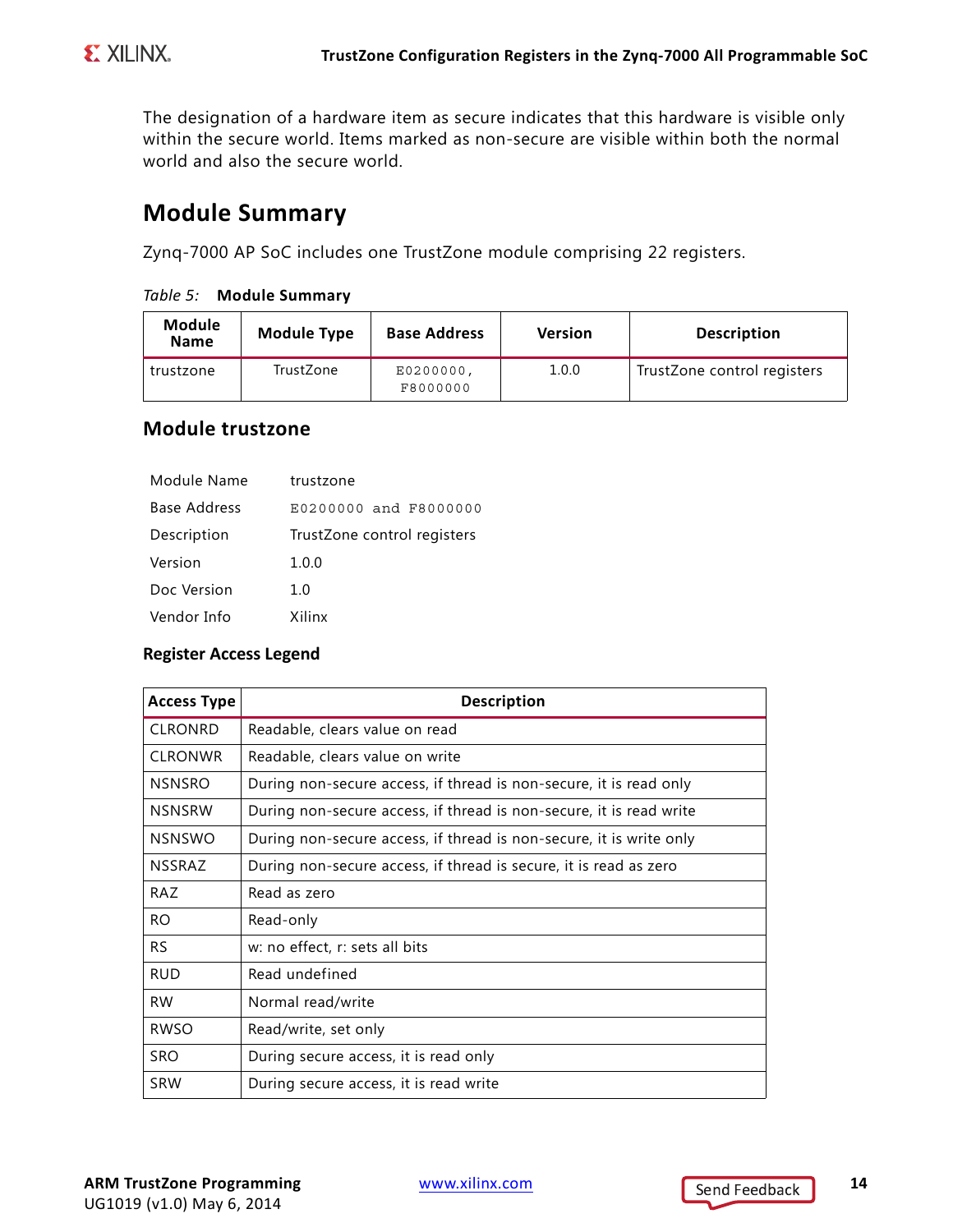| <b>Access Type</b> | <b>Description</b>                                                              |
|--------------------|---------------------------------------------------------------------------------|
| SWO                | During secure access, it is write only                                          |
| W <sub>0</sub> C   | w: 1/0 no effect on/clears matching bit, r: no effect                           |
| <b>WOCRS</b>       | w: 1/0 no effect on/clears matching bit, r: sets all bits                       |
| W <sub>0</sub> S   | w: 1/0 no effect on/sets matching bit, r: no effect                             |
| <b>W0SRC</b>       | w: 1/0 no effect on/sets matching bit, r: clears all bits                       |
| W <sub>0</sub> T   | w: 1/0 no effect on/toggles matching bit, r: no effect                          |
| W1                 | w: first one after ~hard~ reset is as-is, other w have no effects, r: no effect |
| W1CRS              | w: 1/0 clears/no effect on matching bit, r: sets all bits                       |
| W1SRC              | w: 1/0 sets/no effect on matching bit, r: clears all bits                       |
| W1T                | w: 1/0 toggles/no effect on matching bit, r: no effect                          |
| WA7                | Write as zero                                                                   |
| <b>WCRS</b>        | w: clears all bits, r: sets all bits                                            |
| <b>WO</b>          | Write-only                                                                      |
| WO1                | w: first one after ~hard~ reset is as-is, other w have no effects, r: error     |
| <b>WOC</b>         | w: clears all bits, r: error                                                    |
| <b>WOS</b>         | w: sets all bits, r: error                                                      |
| <b>WRC</b>         | w: as-is, r: clears all bits                                                    |
| <b>WRS</b>         | w: as-is, r: sets all bits                                                      |
| <b>WS</b>          | w: sets all bits, r: no effect                                                  |
| <b>WSRC</b>        | w: sets all bits, r: clears all bits                                            |
| <b>WTC</b>         | Readable, write a 1 to clear                                                    |
| Ζ                  | Access (read or write) as zero                                                  |

#### **Register Summary**

| <b>Register Name</b> | <b>Address</b> | Width | <b>Type</b> | <b>Reset Value</b> | <b>Description</b>              |
|----------------------|----------------|-------|-------------|--------------------|---------------------------------|
| security2_sdio0      | 0xE0200008     | 1     | <b>WO</b>   | 0x00000000         | SDIO0 slave security setting.   |
| security3_sdio1      | 0xE020000C     | 1     | <b>WO</b>   | 0x00000000         | SDIO1 slave security setting.   |
| security4_qspi       | 0xE0200010     | 1     | <b>WO</b>   | 0x00000000         | QSPI slave security setting.    |
| security6_apb_slaves | 0xE0200018     | 15    | <b>WO</b>   | 0x00000000         | APB slave security setting.     |
| security7_smc        | 0xE020001C     | 1     | <b>WO</b>   | 0x00000000         | SMC slave security setting.     |
| DMAC_RST_CTRL        | 0xF800020C     | 32    | <b>RW</b>   | 0x00000000         | DMA Controller SW Reset Control |
| TZ_OCM_RAM0          | 0xF8000400     | 32    | <b>RW</b>   | 0x00000000         | OCM RAM TrustZone Config 0      |
| TZ_OCM_RAM1          | 0xF8000404     | 32    | <b>RW</b>   | 0x00000000         | OCM RAM TrustZone Config 1      |
| <b>TZ OCM</b>        | 0xF8000408     | 32    | <b>RW</b>   | 0x00000000         | OCM ROM TrustZone Config        |
| TZ_DDR_RAM           | 0xF8000430     | 32    | <b>RW</b>   | 0x00000000         | DDR RAM TrustZone Config        |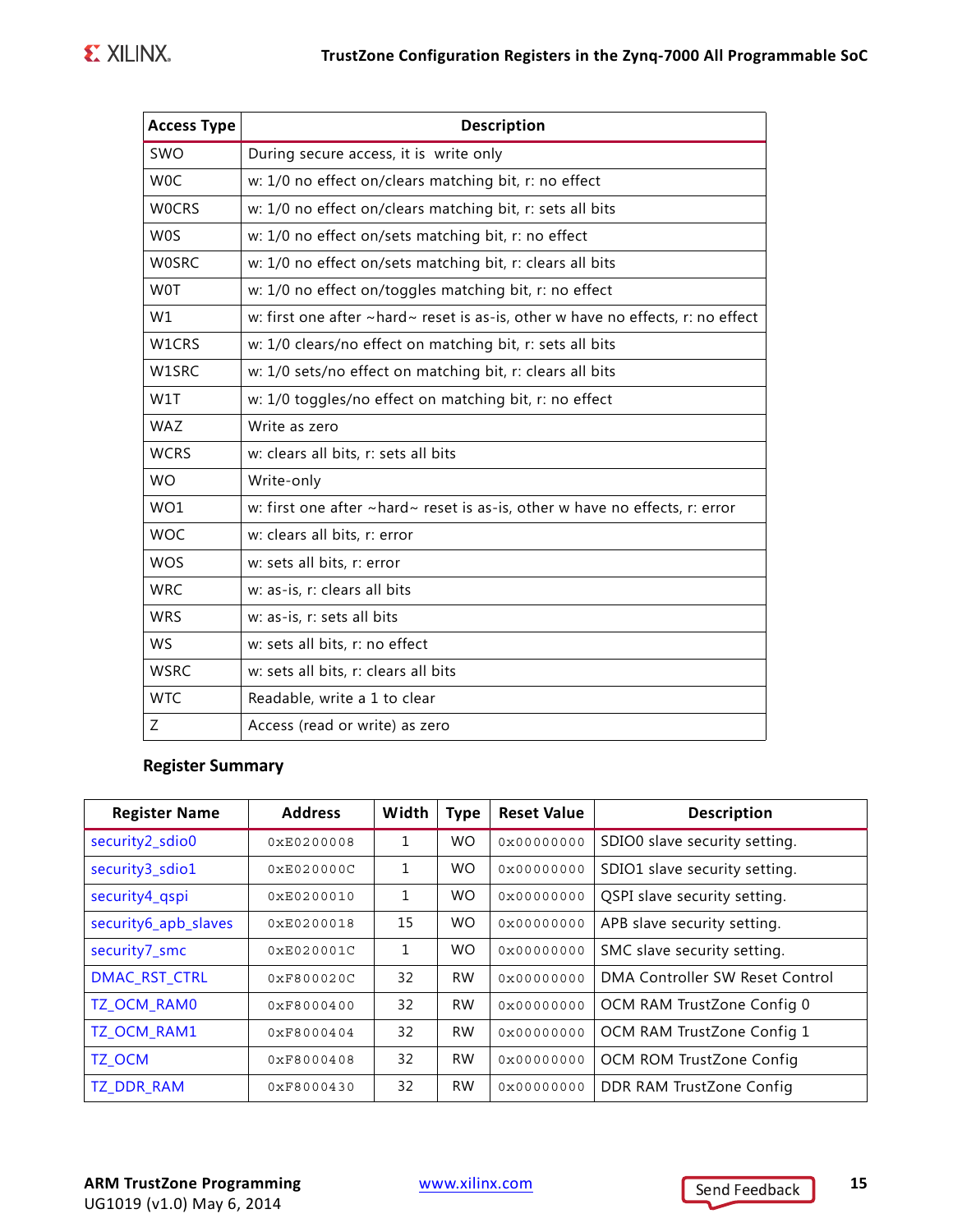| <b>Register Name</b> | <b>Address</b> | Width        | <b>Type</b> | <b>Reset Value</b> | <b>Description</b>                       |
|----------------------|----------------|--------------|-------------|--------------------|------------------------------------------|
| <b>TZ DMA NS</b>     | 0xF8000440     | 32           | <b>RW</b>   | 0x00000000         | <b>DMAC TrustZone Config</b>             |
| TZ_DMA_IRQ_NS        | 0xF8000444     | 32           | <b>RW</b>   | 0x00000000         | DMAC TrustZone Config for<br>Interrupts  |
| TZ_DMA_PERIPH_NS     | 0xF8000448     | 32           | <b>RW</b>   | 0x00000000         | DMAC TrustZone Config for<br>Peripherals |
| <b>TZ GEM</b>        | 0xF8000450     | 32           | <b>RW</b>   | 0x00000000         | Ethernet TrustZone Config                |
| TZ_SDIO              | 0xF8000454     | 32           | <b>RW</b>   | 0x00000000         | SDIO TrustZone Config                    |
| TZ_USB               | 0xF8000458     | 32           | <b>RW</b>   | 0x00000000         | <b>USB TrustZone Config</b>              |
| <b>TZ FPGA M</b>     | 0xF8000484     | 32           | <b>RW</b>   | 0x00000000         | FPGA master ports TrustZone Disable      |
| TZ FPGA AFI          | 0xF8000488     | 32           | <b>RW</b>   | 0x00000000         | FPGA AFI AXI ports TrustZone Disable     |
| security_fssw_s0     | 0xF890001C     | $\mathbf{1}$ | <b>WO</b>   | 0x00000000         | M_AXI_GP0 security setting               |
| security_fssw_s1     | 0xF8900020     | 1            | <b>WO</b>   | 0x00000000         | M_AXI_GP1 security setting               |
| security_apb         | 0xF8900028     | 6            | <b>WO</b>   | 0x00000000         | APB boot secure ports setting.           |

#### <span id="page-15-0"></span>**security2\_sdio0**

| Name             | security2_sdio0              |
|------------------|------------------------------|
| Relative Address | $0 \times E0200008$          |
| Absolute Address | 0xE0200008                   |
| Width            | 1 bit                        |
| Access Type      | <b>WO</b>                    |
| Reset Value      | $0 \times 00000000$          |
| Description      | SDIO0 slave security setting |

| <b>Field Name</b> | Bit | Type | <b>Reset Value</b> | <b>Description</b>         |
|-------------------|-----|------|--------------------|----------------------------|
|                   |     | WO   | $0 \times 0$       | 0: Secure<br>1: Non-secure |

#### <span id="page-15-1"></span>**security3\_sdio1**

| Name             | security3_sdio1              |
|------------------|------------------------------|
| Relative Address | $0 \times E020000C$          |
| Absolute Address | $0 \times E020000C$          |
| Width            | 1 bit                        |
| Access Type      | WO                           |
| Reset Value      | 0x00000000                   |
| Description      | SDIO1 slave security setting |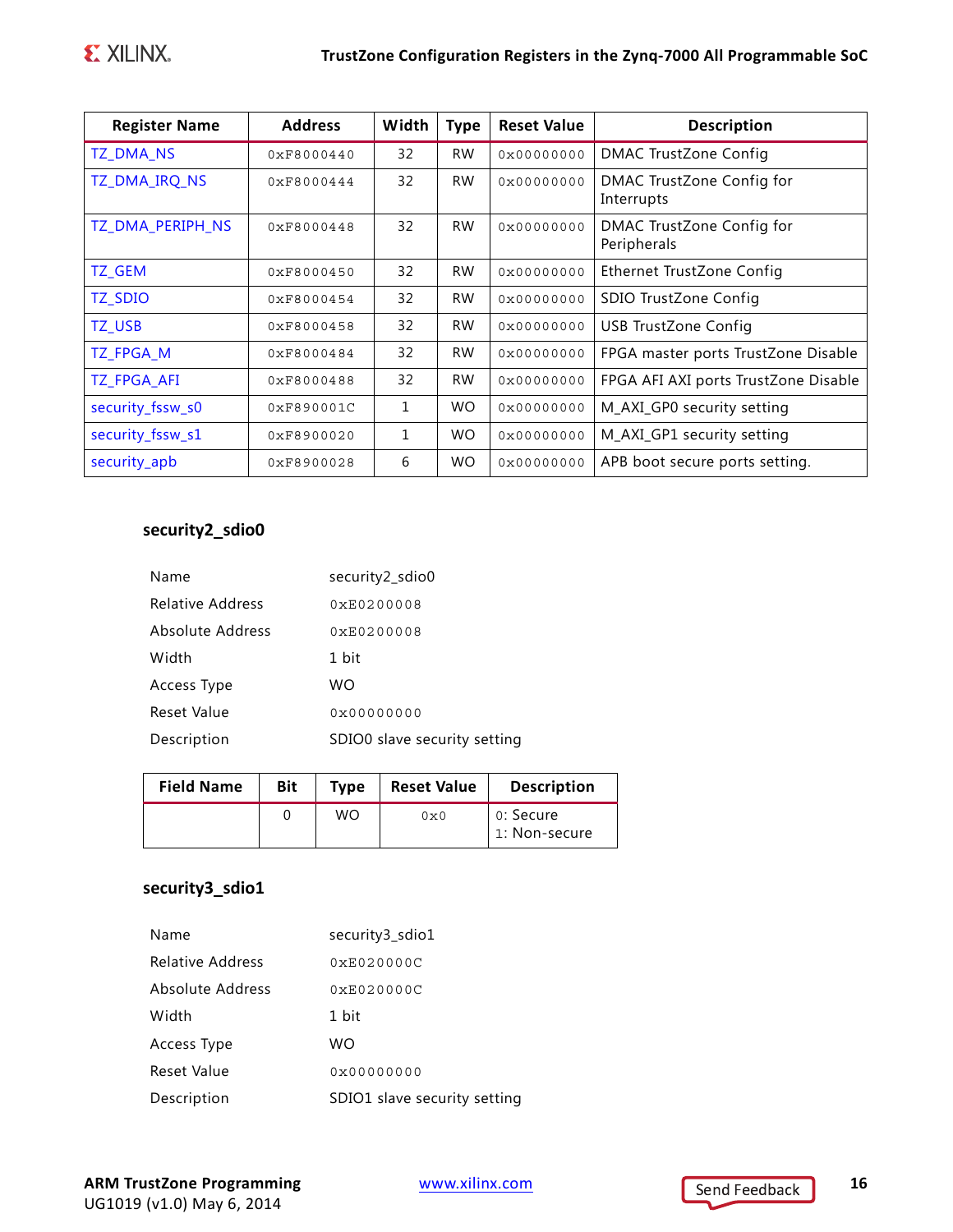| <b>Field Name</b> | Bit | <b>Type</b> | <b>Reset Value</b> | <b>Description</b>         |
|-------------------|-----|-------------|--------------------|----------------------------|
|                   |     | WO          | 0x0                | 0: Secure<br>1: Non-secure |

#### <span id="page-16-0"></span>**security4\_qspi**

| Name             | security4_qspi              |
|------------------|-----------------------------|
| Relative Address | $0 \times E0200010$         |
| Absolute Address | $0 \times F0200010$         |
| Width            | 1 bit                       |
| Access Type      | WO                          |
| Reset Value      | 0x00000000                  |
| Description      | QSPI slave security setting |

| <b>Field Name</b> | <b>Bit</b> | Type | <b>Reset Value</b> | <b>Description</b>         |
|-------------------|------------|------|--------------------|----------------------------|
|                   |            | WO   | $0 \times 0$       | 0: Secure<br>1: Non-secure |

This Security4\_qspi register defines whether access to the Linear QSPI address is a secure or non-secure function. See Chapter 12 of the *Zynq-7000 AP SoC Technical Reference Manual* (UG585) [\[Ref 1\]](#page-43-4) for more information.

#### <span id="page-16-1"></span>**security6\_apb\_slaves**

| Name             | security6_apb_slaves       |
|------------------|----------------------------|
| Relative Address | $0 \times F0200018$        |
| Absolute Address | $0 \times F0200018$        |
| Width            | 15 bits                    |
| Access Type      | WΩ                         |
| Reset Value      | $0 \times 00000000$        |
| Description      | APB slave security setting |

| <b>Field Name</b> | <b>Bits</b> | Type      | <b>Reset Value</b> | <b>Description</b>           |
|-------------------|-------------|-----------|--------------------|------------------------------|
| $usb1_s$ _apb     | 14          | <b>WO</b> | $0 \times 0$       | 0: Secure<br>1: Non-secure   |
| $usb0_s$ _apb     | 13          | <b>WO</b> | $0 \times 0$       | 0: Secure<br>1: Non-secure   |
| gem1_s_apb        | 12          | <b>WO</b> | $0 \times 0$       | $0:$ Secure<br>1: Non-secure |
| gem0_s_apb        | 11          | <b>WO</b> | $0 \times 0$       | 0: Secure<br>1: Non-secure   |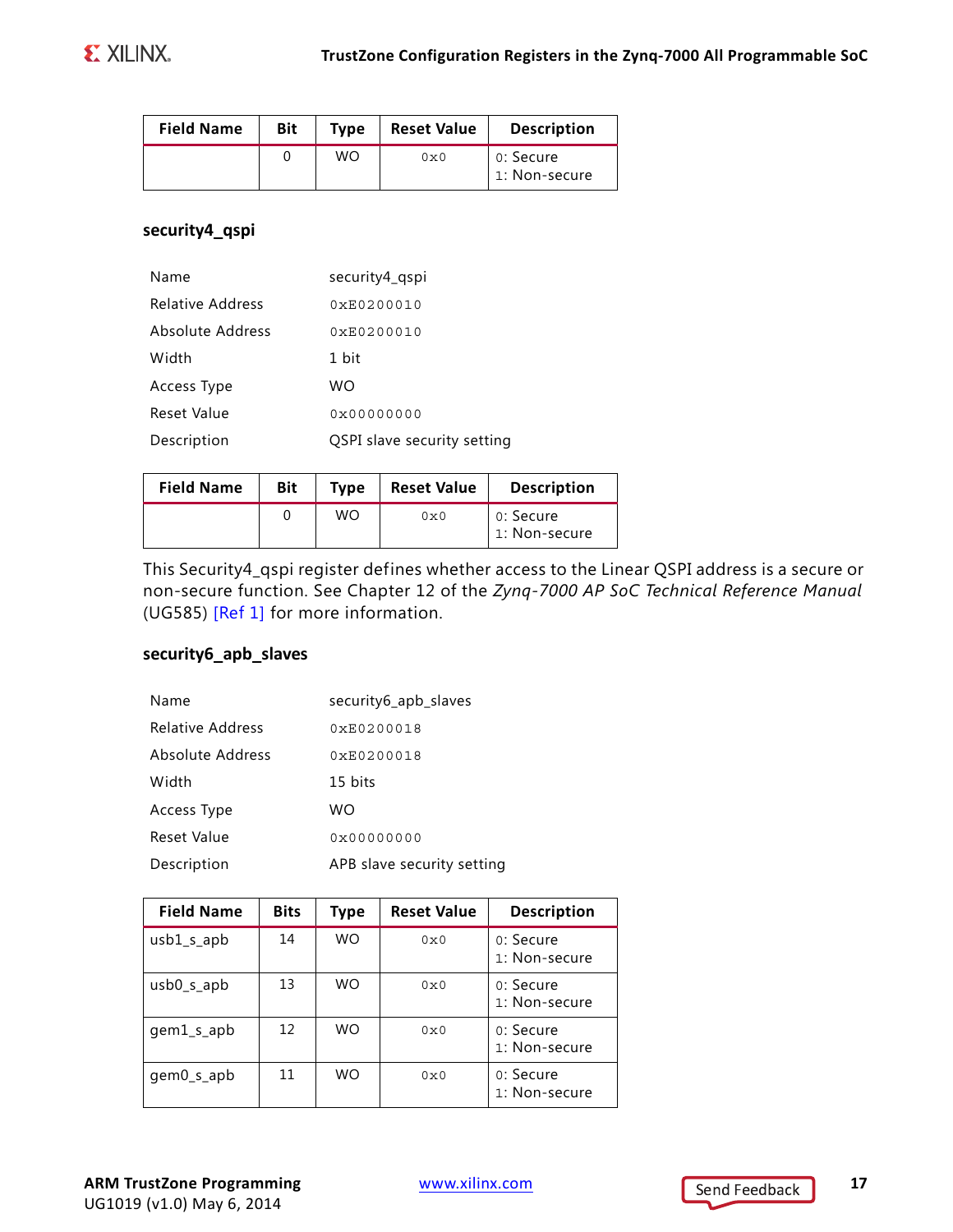| <b>Field Name</b>         | <b>Bits</b>    | <b>Type</b> | <b>Reset Value</b> | Description                |
|---------------------------|----------------|-------------|--------------------|----------------------------|
| smc s apb                 | 10             | <b>WO</b>   | 0x0                | 0: Secure<br>1: Non-secure |
| spi1_s_apb                | 9              | <b>WO</b>   | 0x0                | 0: Secure<br>1: Non-secure |
| spi0_s_apb                | 8              | <b>WO</b>   | $0 \times 0$       | 0: Secure<br>1: Non-secure |
| ua1_s_apb                 | 7              | <b>WO</b>   | $0 \times 0$       | 0: Secure<br>1: Non-secure |
| ua0_s_apb                 | 6              | <b>WO</b>   | $0 \times 0$       | 0: Secure<br>1: Non-secure |
| i2c1_s_apb                | 5              | <b>WO</b>   | 0x0                | 0: Secure<br>1: Non-secure |
| $i2c0$ <sub>_5</sub> _apb | $\overline{4}$ | <b>WO</b>   | $0 \times 0$       | 0: Secure<br>1: Non-secure |
| gpio_s_apb                | 3              | <b>WO</b>   | 0x0                | 0: Secure<br>1: Non-secure |
| qspi_s_apb                | $\mathcal{P}$  | <b>WO</b>   | 0x0                | 0: Secure<br>1: Non-secure |
| $can1_s$ _apb             | 1              | <b>WO</b>   | 0x0                | 0: Secure<br>1: Non-secure |
| $can0_s$ _apb             | $\Omega$       | <b>WO</b>   | $0 \times 0$       | 0: Secure<br>1: Non-secure |

#### <span id="page-17-0"></span>**security7\_smc**

| Name             | security7_smc              |
|------------------|----------------------------|
| Relative Address | $0 \times F020001C$        |
| Absolute Address | $0 \times E020001C$        |
| Width            | 1 bit                      |
| Access Type      | WO                         |
| Reset Value      | $0 \times 00000000$        |
| Description      | SMC slave security setting |

| <b>Field Name</b> | Bit | <b>Type</b> | <b>Reset Value</b> | <b>Description</b>         |
|-------------------|-----|-------------|--------------------|----------------------------|
|                   |     | WO          | $0 \times 0$       | 0: Secure<br>1: Non-secure |

This Security7\_smc register defines whether access to the SMC (SRAM or NOR) is a secure or non-secure function. See Chapter 11 of the *Zynq-7000 AP SoC Technical Reference Manual* (UG585) [\[Ref 1\]](#page-43-4) for more information.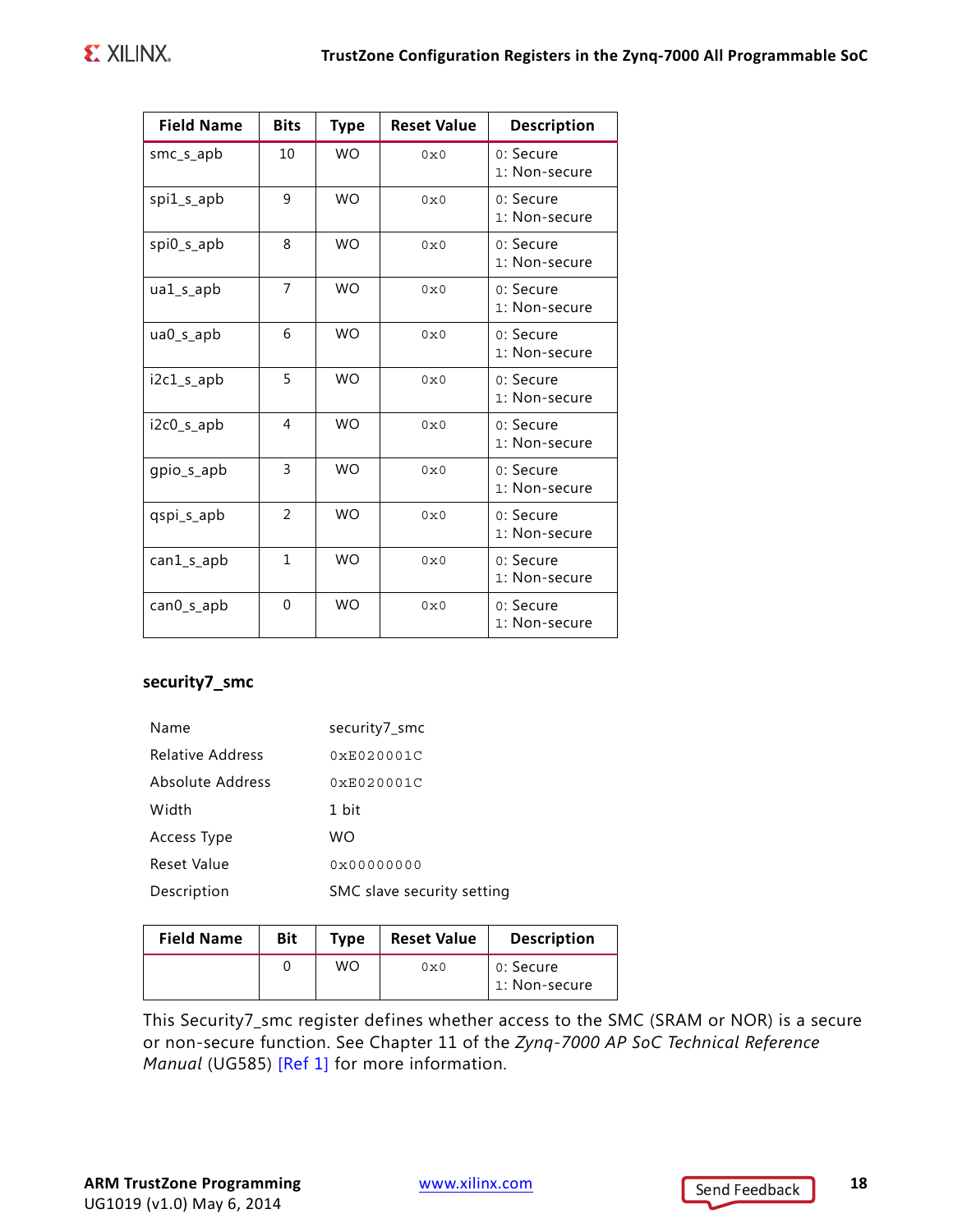#### <span id="page-18-0"></span>**DMAC\_RST\_CTRL**

| Name             | DMAC RST CTRL                      |
|------------------|------------------------------------|
| Relative Address | $0 \times F800020C$                |
| Absolute Address | $0 \times F800020C$                |
| Width            | 32 bits                            |
| Access Type      | <b>RW</b>                          |
| Reset Value      | $0 \times 00000000$                |
| Description      | DMA controller SW reset<br>control |

| <b>Field Name</b> | <b>Bit</b> | <b>Type</b> | <b>Reset Value</b> | <b>Description</b>                                                                                                                                                        |
|-------------------|------------|-------------|--------------------|---------------------------------------------------------------------------------------------------------------------------------------------------------------------------|
| Reserved          | 31:1       | <b>RW</b>   | 0x0                | Reserved. Writes are ignored, read data is zero.                                                                                                                          |
| DMAC_RST          | 0          | <b>RW</b>   | 0x0                | DMA Controller software reset signal:<br>0: De-assert (DMA controller TrustZone register is<br>read only)<br>1: Assert (DMA controller TrustZone register is<br>writable) |

*Note:* This DMAC\_RST register is always writable, however, all writes are ignored until the DMAC comes out of reset. Therefore, the reset sequence required by the DMAC\_RST\_CTRL is: Assert followed by de-assert.

#### <span id="page-18-1"></span>**TZ\_OCM\_RAM0**

| Name             | TZ OCM RAM0                |
|------------------|----------------------------|
| Relative Address | 0 x F8000400               |
| Absolute Address | 0xF8000400                 |
| Width            | 32 bits                    |
| Access Type      | RW                         |
| Reset Value      | $0 \times 00000000$        |
| Description      | OCM RAM TrustZone Config 0 |

| <b>Field Name</b> | Bit  | <b>Type</b> | <b>Reset Value</b> | <b>Description</b>                                                                                                                                                                                |
|-------------------|------|-------------|--------------------|---------------------------------------------------------------------------------------------------------------------------------------------------------------------------------------------------|
| TZ_OCM_RAM0       | 31:0 | <b>RW</b>   | 0x0                | Each bit represents the TrustZone status for a 4 KB<br>page:<br>$\cdot$ 0: Secure<br>• 1: Non-secure<br>Bit [0]: Page 0 (first 4 KB)<br>Bit [1]: Page 1<br><br>Bit [31]: Page 31 (through 128 KB) |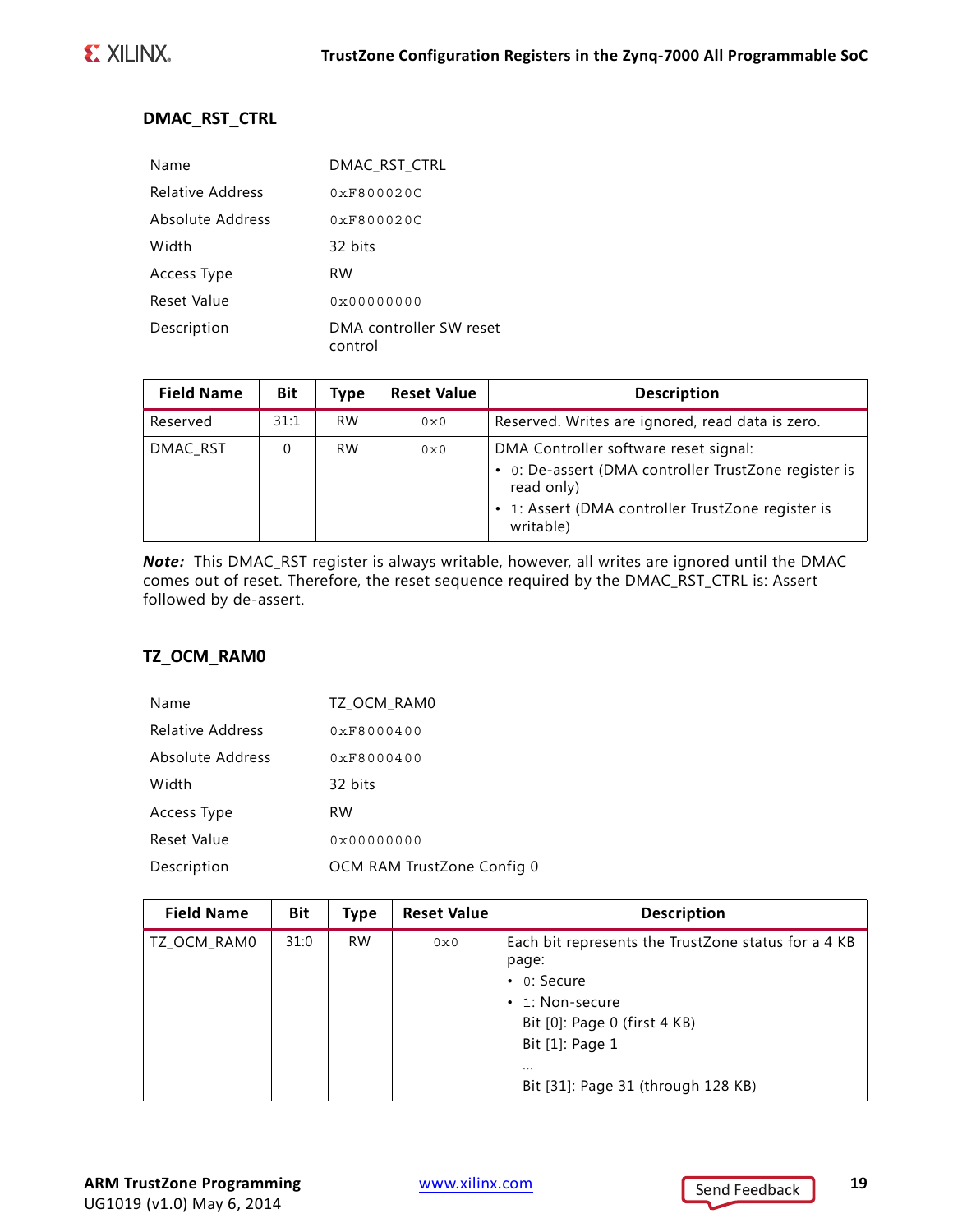The OCM can be partitioned during run-time for secure and non-secure operation. This is possible because the OCM does not have strict configuration requirements based on reset and clock state. Xilinx recommends that the software should read back the contents of TZ OCM RAM registers prior to OCM access based on the new TZ settings.

#### <span id="page-19-0"></span>**TZ\_OCM\_RAM1**

| Name             | TZ OCM RAM1                |
|------------------|----------------------------|
| Relative Address | 0xF8000404                 |
| Absolute Address | 0xF8000404                 |
| Width            | 32 bits                    |
| Access Type      | RW                         |
| Reset Value      | 0x00000000                 |
| Description      | OCM RAM TrustZone Config 1 |

| <b>Field Name</b> | <b>Bit</b> | Type      | <b>Reset Value</b> | <b>Description</b>                                                                                                                                                                                        |
|-------------------|------------|-----------|--------------------|-----------------------------------------------------------------------------------------------------------------------------------------------------------------------------------------------------------|
| TZ_OCM_RAM1       | 31:0       | <b>RW</b> | 0x0                | Each bit represents the TrustZone status for a 4 KB<br>page:<br>$\cdot$ 0: Secure<br>• 1: Non-secure<br>Bit [0]: Page 32 (starts at 128 KB)<br>Bit [1]: Page 33<br><br>Bit [31]: Page 63 (through 256 KB) |

The OCM can be easily partitioned during run-time for secure and non-secure operation. This is possible because the OCM does not have strict configuration requirements based on reset and clock state. Xilinx recommends that the software should read back the contents of TZ\_OCM\_RAM registers prior to OCM access based on the new TZ settings.

#### <span id="page-19-1"></span>**TZ\_OCM**

| Name                    | TZ OCM               |
|-------------------------|----------------------|
| <b>Relative Address</b> | 0xF8000408           |
| Absolute Address        | 0xF8000408           |
| Width                   | 32 bits              |
| Access Type             | <b>RW</b>            |
| Reset Value             | $0 \times 00000000$  |
| Description             | OCM TrustZone Config |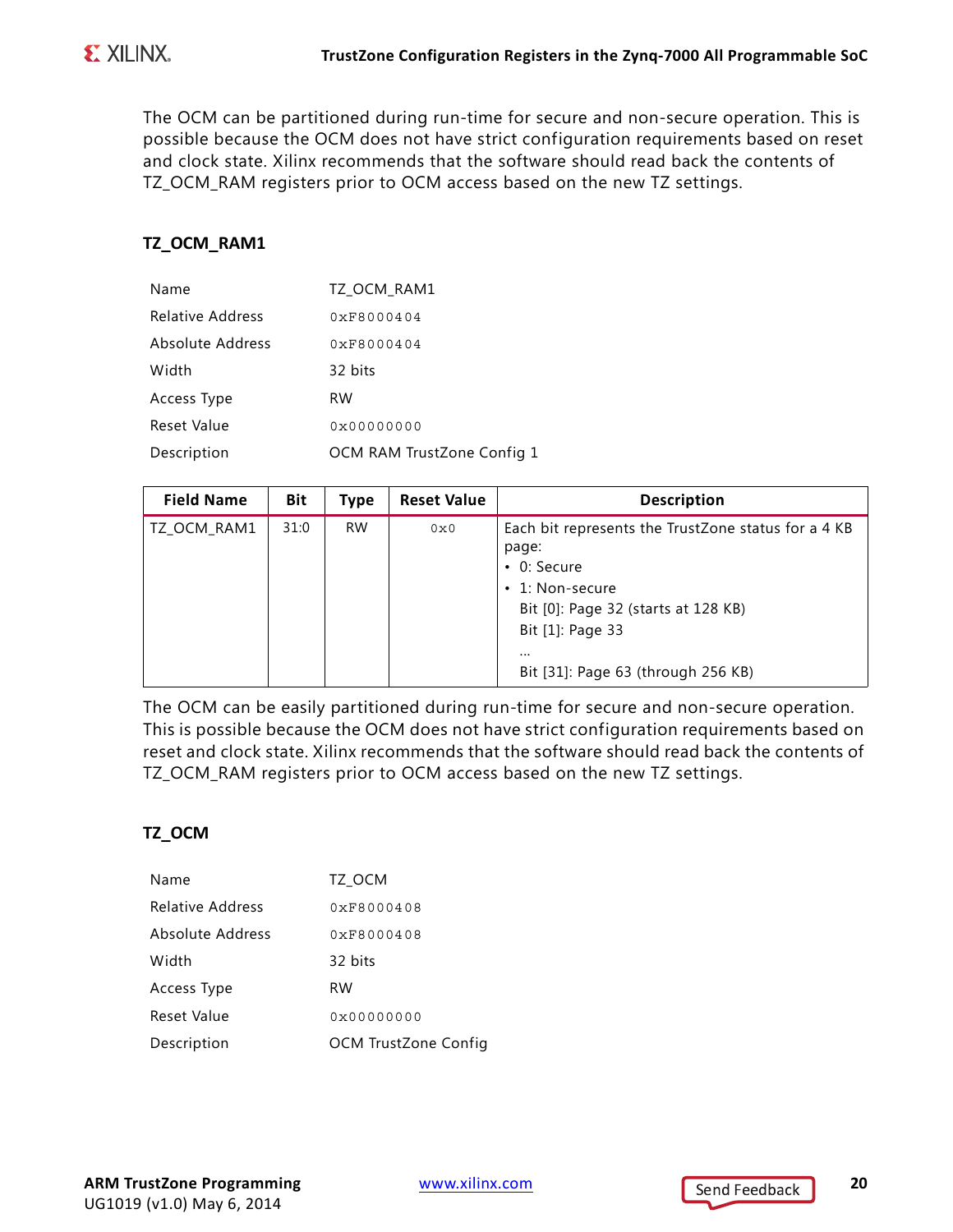| <b>Field Name</b> | Bit  | <b>Type</b> | <b>Reset Value</b> | <b>Description</b>                                                                                                                                                                                                |
|-------------------|------|-------------|--------------------|-------------------------------------------------------------------------------------------------------------------------------------------------------------------------------------------------------------------|
| TZ_OCM            | 31:0 | <b>RW</b>   | 0x0                | Each bit represents the TrustZone status for a 4 KB<br>page:<br>$\cdot$ 0: Secure<br>• 1: Non-secure<br>Bit [0]: Page 64 (starts at 256 KB)<br>Bit [1]: Page 65<br>$\cdots$<br>Bit [31]: Page 95 (through 512 KB) |

#### <span id="page-20-0"></span>**TZ\_DDR\_RAM**

| Name             | TZ DDR RAM               |
|------------------|--------------------------|
| Relative Address | 0 x F8000430             |
| Absolute Address | 0xF8000430               |
| Width            | 32 bits                  |
| Access Type      | RW                       |
| Reset Value      | $0 \times 00000000$      |
| Description      | DDR RAM TrustZone Config |

| <b>Field Name</b> | Bit | Type      | <b>Reset Value</b> | <b>Description</b>                                                                                                   |
|-------------------|-----|-----------|--------------------|----------------------------------------------------------------------------------------------------------------------|
| TZ DDR RAM        |     | <b>RW</b> | 0x0                | Each bit represents the TrustZone status for a 64 MB<br>section n at nMB:<br>0: Secure, reset value<br>1: Non-secure |

#### <span id="page-20-1"></span>**TZ\_DMA\_NS**

| Name                    | TZ DMA NS                    |
|-------------------------|------------------------------|
| <b>Relative Address</b> | 0xF8000440                   |
| Absolute Address        | 0xF8000440                   |
| Width                   | 32 bits                      |
| Access Type             | <b>RW</b>                    |
| <b>Reset Value</b>      | $0 \times 00000000$          |
| Description             | <b>DMAC TrustZone Config</b> |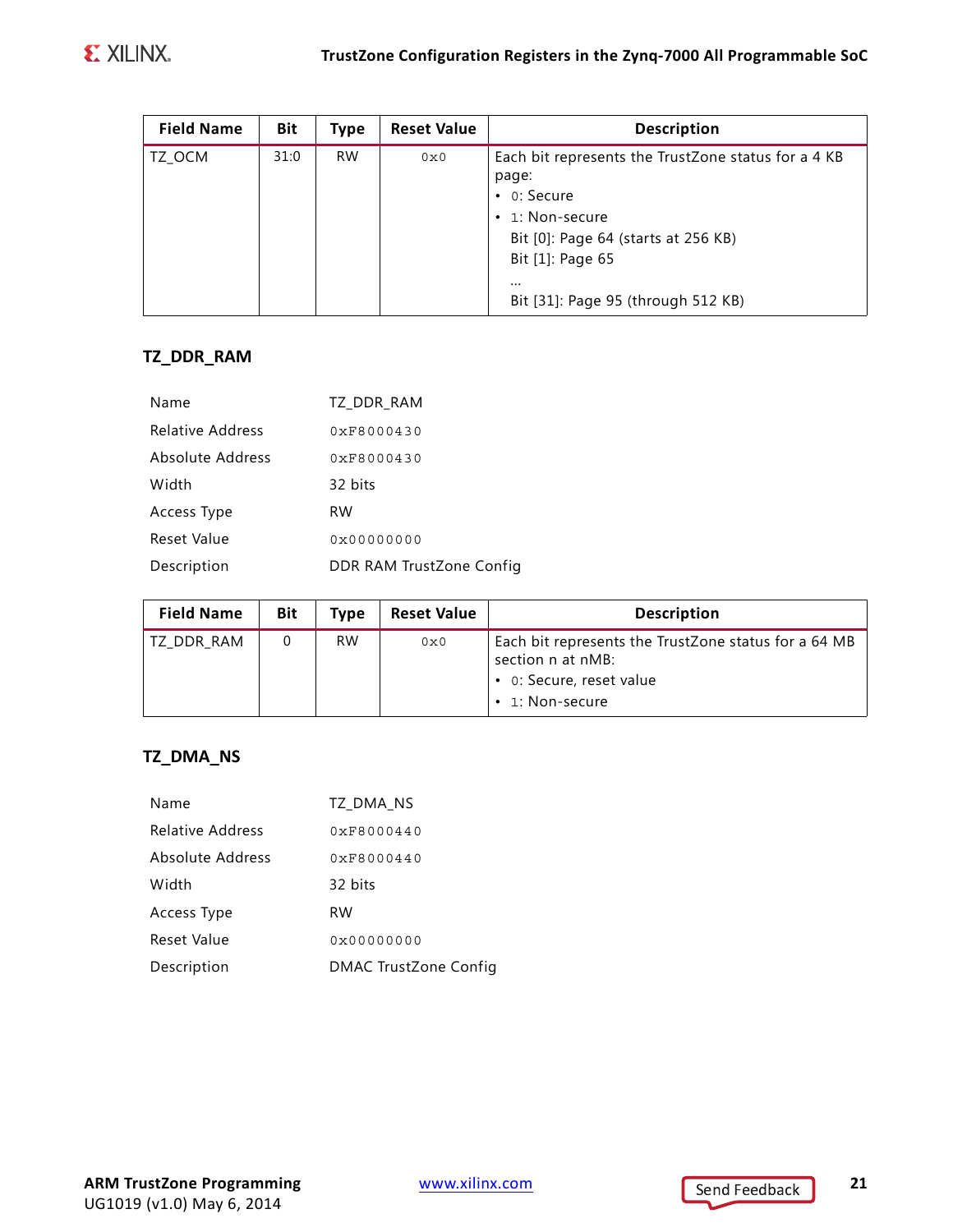| <b>Field Name</b> | <b>Bit</b> | Type      | <b>Reset Value</b> | <b>Description</b>                                                                                                                                                  |
|-------------------|------------|-----------|--------------------|---------------------------------------------------------------------------------------------------------------------------------------------------------------------|
| Reserved          | 31:1       | <b>RW</b> | 0x0                | Should be zero.                                                                                                                                                     |
| DMAC NS           | 0          | <b>RW</b> | 0x0                | TZ security (connected to boot_manager_ns on<br>DMAC):<br>• 0: Secure, DMAC operates in the secure state<br>1: Non-secure, DMAC operates in the non-secure<br>state |

#### <span id="page-21-0"></span>**TZ\_DMA\_IRQ\_NS**

| Name             | TZ DMA IRO NS                        |
|------------------|--------------------------------------|
| Relative Address | 0xF8000444                           |
| Absolute Address | 0xF8000444                           |
| Width            | 32 bits                              |
| Access Type      | <b>RW</b>                            |
| Reset Value      | 0x00000000                           |
| Description      | DMAC TrustZone Config for interrupts |

| <b>Field Name</b> | Bit   | Type      | <b>Reset Value</b> | <b>Description</b>                                                                                                                                                                                                |
|-------------------|-------|-----------|--------------------|-------------------------------------------------------------------------------------------------------------------------------------------------------------------------------------------------------------------|
| Reserved          | 31:16 | <b>RW</b> | $0 \times 0$       | Should be zero.                                                                                                                                                                                                   |
| DMA IRQ NS        | 15:0  | <b>RW</b> | 0x0                | TZ security (connected to boot_irq_ns on DMAC):<br>• 0: Secure, designated external interrupt operates in<br>the secure state<br>1: Non-secure, designated external interrupt<br>operates in the non-secure state |

#### <span id="page-21-1"></span>**TZ\_DMA\_PERIPH\_NS**

| Name             | TZ DMA PERIPH NS                      |
|------------------|---------------------------------------|
| Relative Address | 0xF8000448                            |
| Absolute Address | 0xF8000448                            |
| Width            | 32 bits                               |
| Access Type      | <b>RW</b>                             |
| Reset Value      | $0 \times 00000000$                   |
| Description      | DMAC TrustZone Config for peripherals |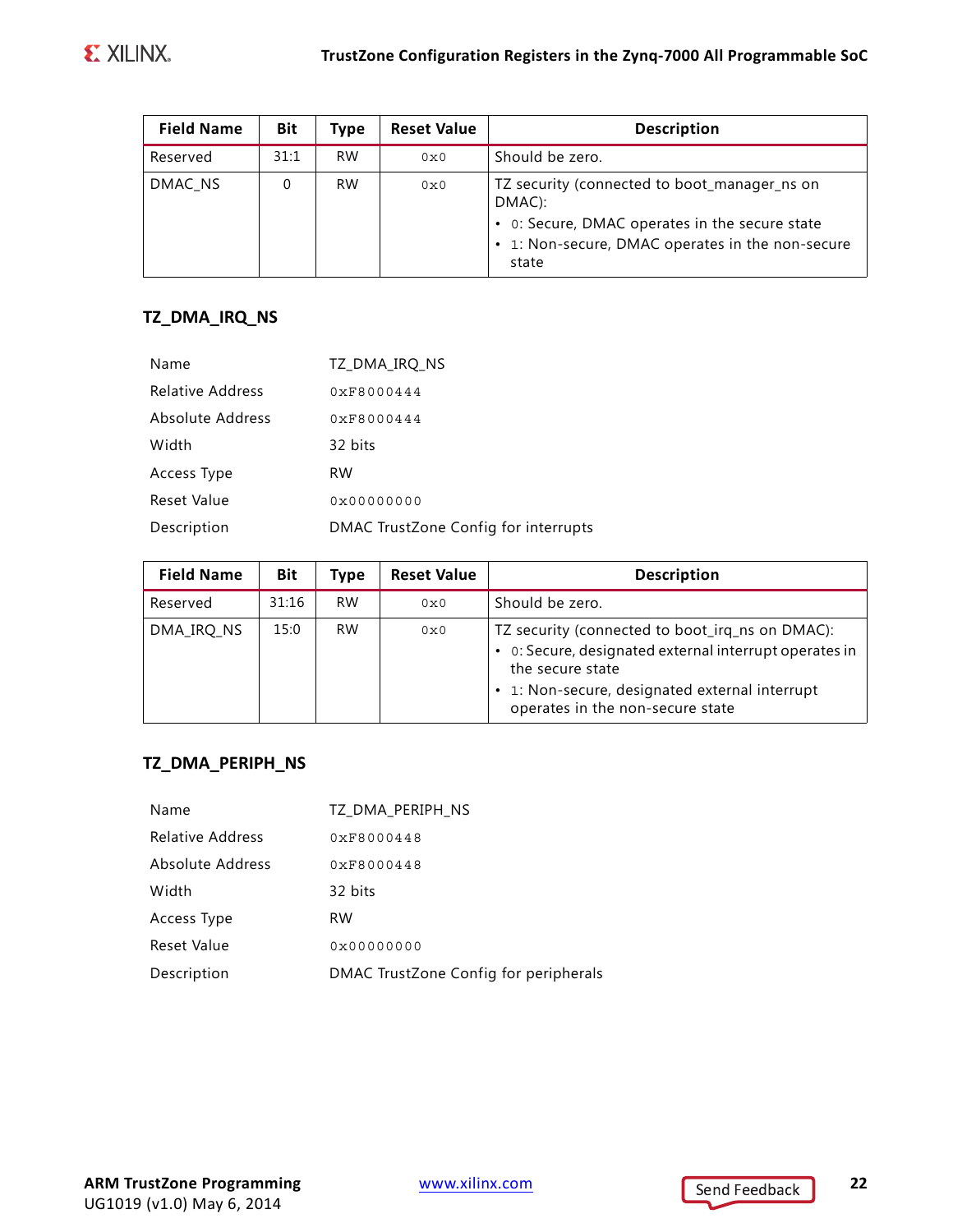| <b>Field Name</b> | <b>Bit</b> | <b>Type</b> | <b>Reset Value</b> | <b>Description</b>                                                                                                                                                                                                                   |
|-------------------|------------|-------------|--------------------|--------------------------------------------------------------------------------------------------------------------------------------------------------------------------------------------------------------------------------------|
| Reserved          | 31:4       | <b>RW</b>   | $0 \times 0$       | Should be zero.                                                                                                                                                                                                                      |
| DMAC PERIPH NS    | 3:0        | <b>RW</b>   | $0 \times 0$       | TZ security (connected to to boot_periph_ns on<br>DMAC):<br>• 0: Secure, peripheral request interface operates in<br>the secure state<br>• 1: Non-secure, reset value; peripheral request<br>interface operates the non-secure state |

#### <span id="page-22-0"></span>**TZ\_GEM**

| Name             | TZ GEM                    |
|------------------|---------------------------|
| Relative Address | 0xF8000450                |
| Absolute Address | 0xF8000450                |
| Width            | 32 bits                   |
| Access Type      | <b>RW</b>                 |
| Reset Value      | $0 \times 00000000$       |
| Description      | Ethernet TrustZone Config |

| <b>Field Name</b> | Bit  | Type      | <b>Reset Value</b> | <b>Description</b>                                                                          |
|-------------------|------|-----------|--------------------|---------------------------------------------------------------------------------------------|
| Reserved          | 31:2 | <b>RW</b> | 0x0                | Should be zero.                                                                             |
| E1                |      | <b>RW</b> | 0x0                | TrustZone status for Gigabit Ethernet MAC 1:<br>• 0: Secure, reset value<br>• 1: Non-secure |
| E0                | 0    | <b>RW</b> | 0x0                | TrustZone status for Gigabit Ethernet MAC 0:<br>• 0: Secure, reset value<br>1: Non-secure   |

#### <span id="page-22-1"></span>**TZ\_SDIO**

| Name                    | TZ SDIO               |
|-------------------------|-----------------------|
| <b>Relative Address</b> | 0xF8000454            |
| Absolute Address        | 0xF8000454            |
| Width                   | 32 bits               |
| Access Type             | RW                    |
| Reset Value             | $0 \times 00000000$   |
| Description             | SDIO TrustZone Config |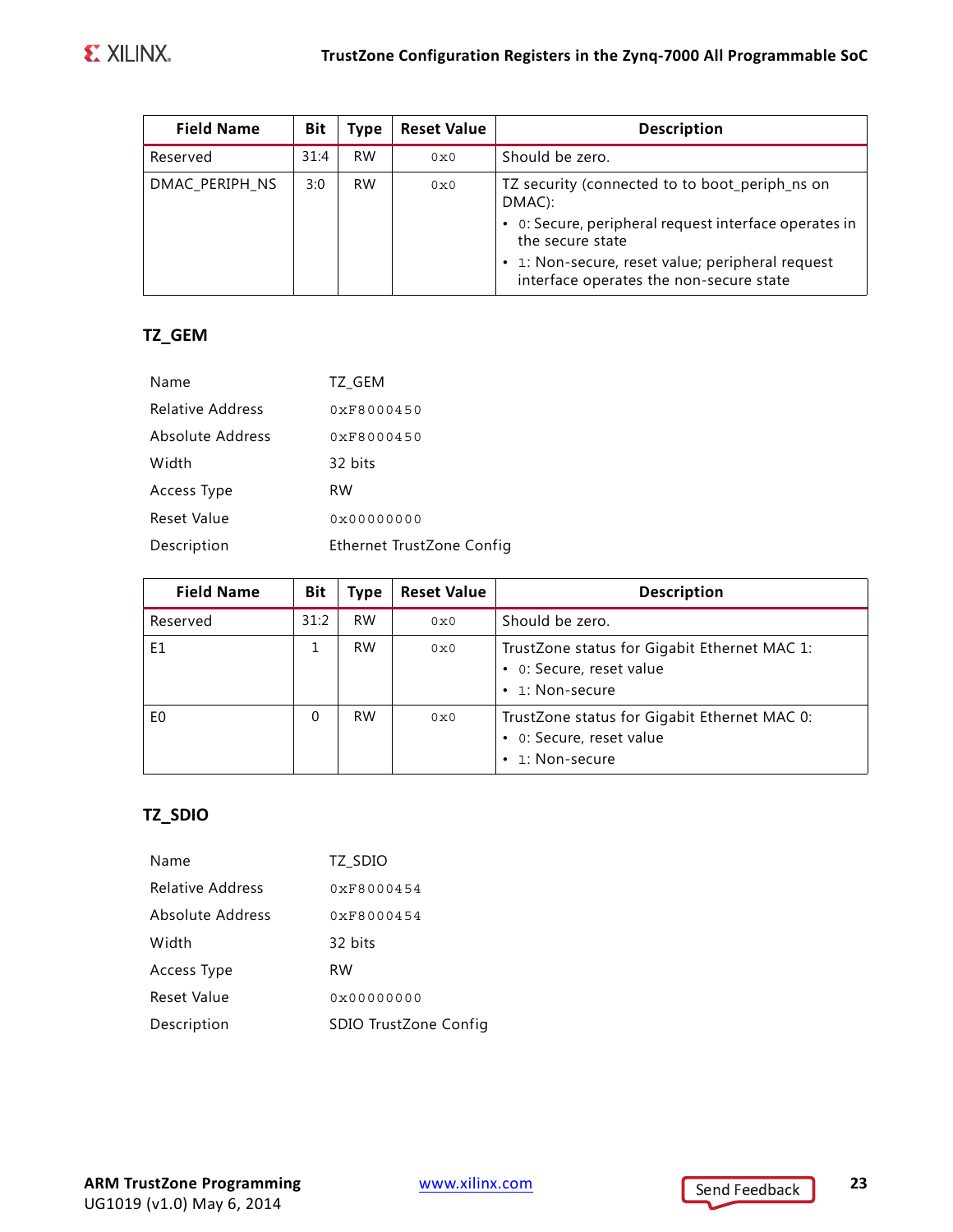| <b>Field Name</b> | Bit  | Type      | <b>Reset Value</b> | <b>Description</b>                                                                                |
|-------------------|------|-----------|--------------------|---------------------------------------------------------------------------------------------------|
| Reserved          | 31:2 | <b>RW</b> | $0 \times 0$       | Should be zero.                                                                                   |
| S1                |      | <b>RW</b> | $0 \times 0$       | TrustZone status for SDIO Controller 1:<br>• 0: Secure, reset value<br>• 1: Non-secure            |
| S0                | 0    | <b>RW</b> | 0x0                | TrustZone status for SDIO Controller 0:<br>• 0: Secure, reset value<br>1: Non-secure<br>$\bullet$ |

#### <span id="page-23-0"></span>**TZ\_USB**

| Name             | TZ USB                      |
|------------------|-----------------------------|
| Relative Address | 0 x F8000458                |
| Absolute Address | 0xF8000458                  |
| Width            | 32 bits                     |
| Access Type      | RW                          |
| Reset Value      | $0 \times 00000000$         |
| Description      | <b>USB TrustZone Config</b> |

| <b>Field Name</b> | <b>Bit</b> | <b>Type</b> | <b>Reset Value</b> | <b>Description</b>                                                                    |
|-------------------|------------|-------------|--------------------|---------------------------------------------------------------------------------------|
| Reserved          | 31:2       | <b>RW</b>   | 0x0                | Should be zero.                                                                       |
| U1                |            | <b>RW</b>   | 0x0                | TrustZone status for USB Controller 1:<br>• 0: Secure, reset value<br>• 1: Non-secure |
| U0                | 0          | <b>RW</b>   | 0x0                | TrustZone status for USB Controller 0:<br>• 0: Secure, reset value<br>• 1: Non-secure |

#### <span id="page-23-1"></span>**TZ\_FPGA\_M**

| Name             | TZ FPGA M                           |
|------------------|-------------------------------------|
| Relative Address | 0xF8000484                          |
| Absolute Address | 0xF8000484                          |
| Width            | 32 bits                             |
| Access Type      | <b>RW</b>                           |
| Reset Value      | $0 \times 00000000$                 |
| Description      | FPGA master ports TrustZone disable |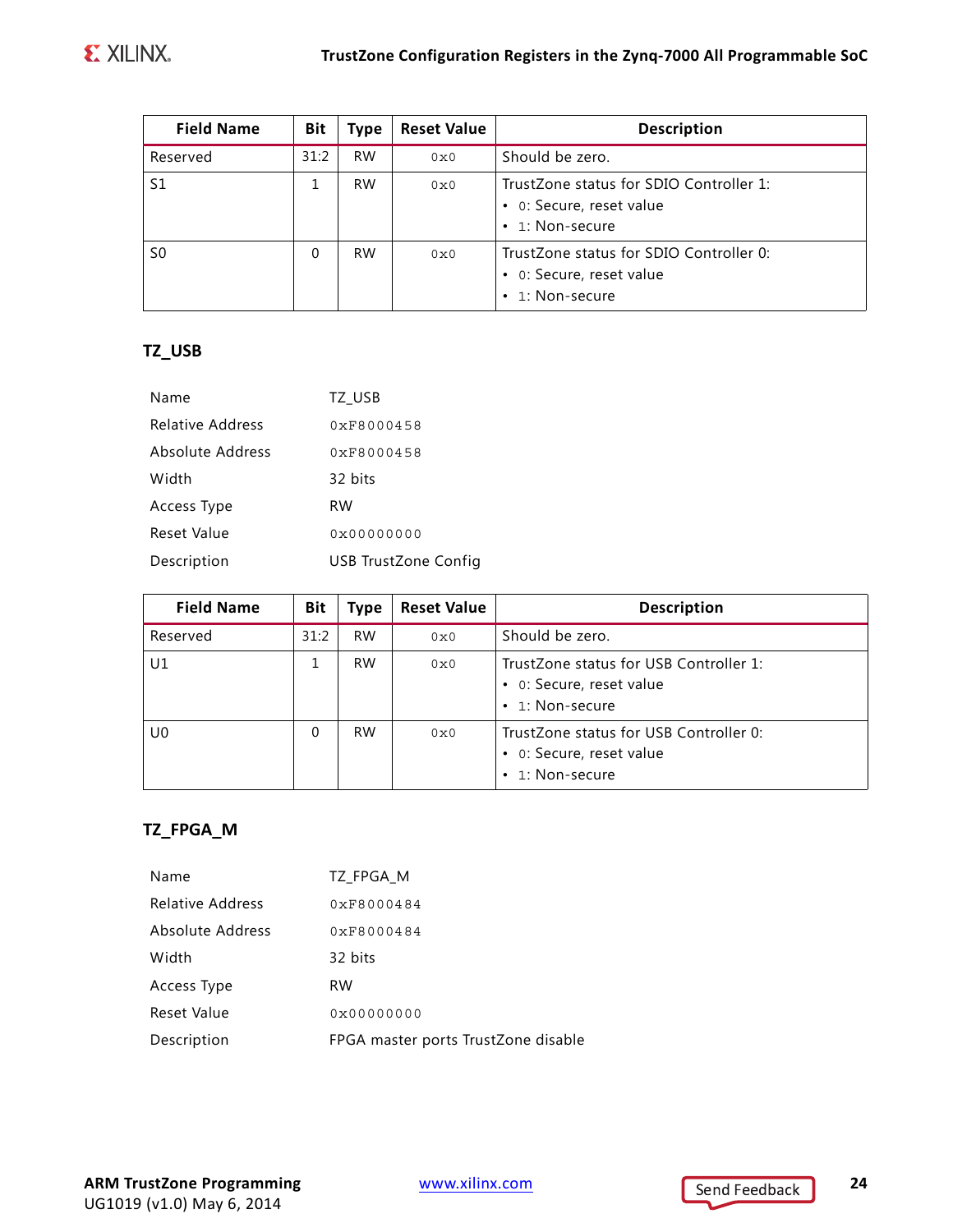| <b>Field Name</b> | Bit  | <b>Type</b> | <b>Reset Value</b> | <b>Description</b>                                                                                                                                                         |
|-------------------|------|-------------|--------------------|----------------------------------------------------------------------------------------------------------------------------------------------------------------------------|
| Reserved          | 31:2 | <b>RW</b>   | $0 \times 0$       | Should be zero.                                                                                                                                                            |
| M1                |      | <b>RW</b>   | 0x0                | Secure disable for PL AXI master port 1:<br>• 0: Master port can make secure and non-secure<br>accesses, reset value<br>• 1: Master port can only make non-secure accesses |
| M <sub>0</sub>    | 0    | <b>RW</b>   | 0x0                | Secure disable for PL AXI master port 0:<br>• 0: Master port can make secure and non-secure<br>accesses, reset value<br>• 1: Master port can only make non-secure accesses |

#### <span id="page-24-0"></span>**TZ\_FPGA\_AFI**

| Name             | TZ FPGA AFI                          |
|------------------|--------------------------------------|
| Relative Address | 0xF8000488                           |
| Absolute Address | 0xF8000488                           |
| Width            | 32 bits                              |
| Access Type      | <b>RW</b>                            |
| Reset Value      | $0 \times 00000000$                  |
| Description      | FPGA AFI AXI ports TrustZone disable |
|                  |                                      |

| <b>Field Name</b> | Bit           | <b>Type</b> | <b>Reset Value</b> | <b>Description</b>                                                                                                                                       |
|-------------------|---------------|-------------|--------------------|----------------------------------------------------------------------------------------------------------------------------------------------------------|
| Reserved          | 31:4          | <b>RW</b>   | 0x0                | Should be zero.                                                                                                                                          |
| P <sub>3</sub>    | 3             | <b>RW</b>   | 0x0                | Secure disable for PL AXI_HP port 3:<br>• 0: Port can make secure and non-secure accesses,<br>reset value<br>• 1: Port can only make non-secure accesses |
| P <sub>2</sub>    | $\mathcal{P}$ | <b>RW</b>   | 0x0                | Secure disable for PL AXI_HP port 2:<br>• 0: Port can make secure and non-secure accesses,<br>reset value<br>• 1: Port can only make non-secure accesses |
| P1                | 1             | <b>RW</b>   | 0x0                | Secure disable for PL AXI_HP port 1<br>• 0: Port can make secure and non-secure accesses.<br>reset value<br>• 1: Port can only make non-secure accesses  |
| P <sub>0</sub>    | $\Omega$      | <b>RW</b>   | 0x0                | Secure disable for PL AXI_HP port 0<br>• 0: Port can make secure and non-secure accesses,<br>reset value<br>• 1: Port can only make non-secure accesses  |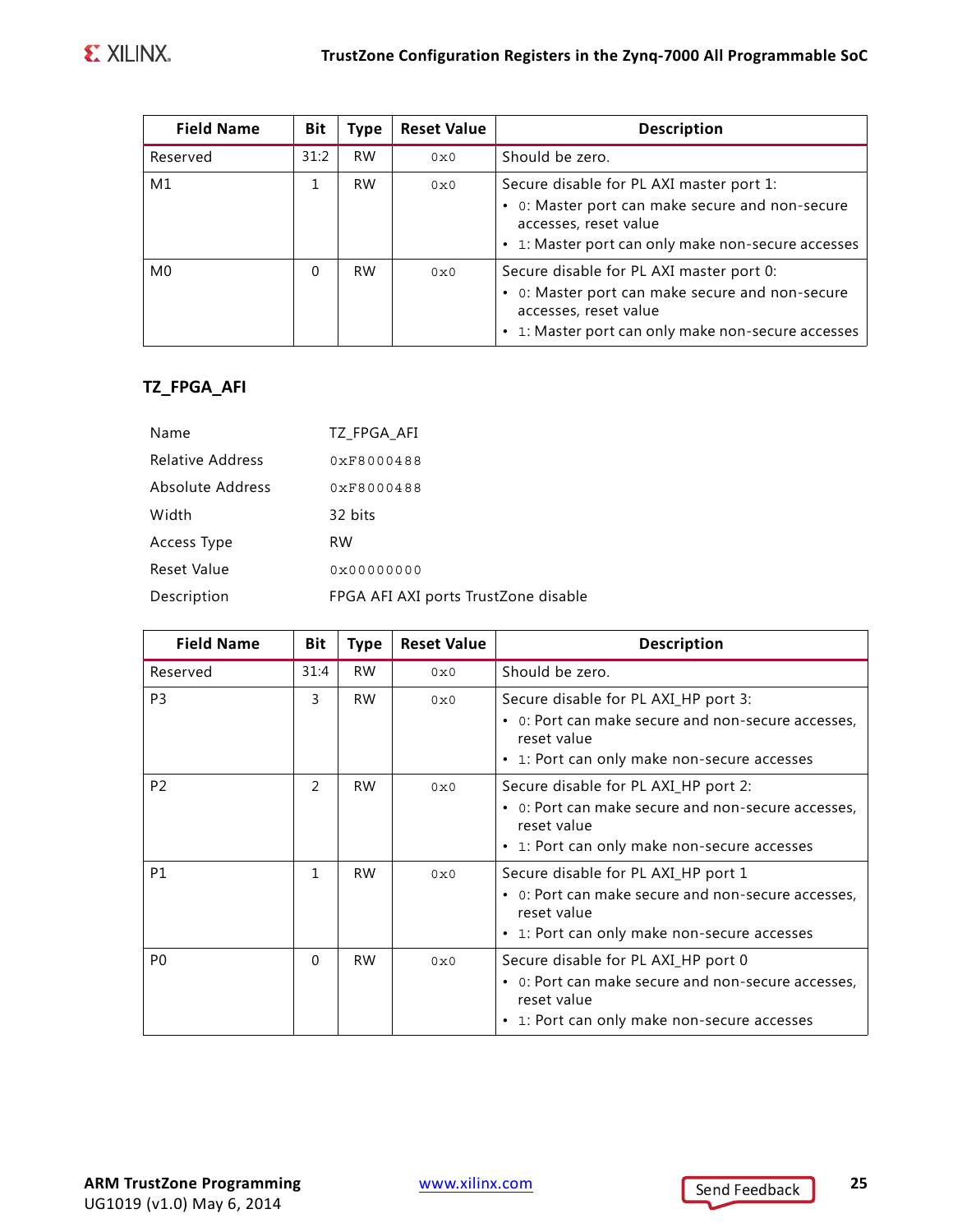#### <span id="page-25-0"></span>**security\_fssw\_s0**

| Name                    | security_fssw_s0           |
|-------------------------|----------------------------|
| <b>Relative Address</b> | 0xF890001C                 |
| Absolute Address        | 0xF890001C                 |
| Width                   | 1 bit                      |
| Access Type             | RO                         |
| Reset Value             | $0 \times 00000000$        |
| Description             | M_AXI_GP0 security setting |

| <b>Field Name</b> | <b>Bit</b> | <b>Type</b> | <b>Reset Value</b> | <b>Description</b>                                                                                                                                                                            |
|-------------------|------------|-------------|--------------------|-----------------------------------------------------------------------------------------------------------------------------------------------------------------------------------------------|
| fssw s0           |            | RO          | 0x0                | This register defines whether S or NS request<br>propagates out to the logic:<br>• 0: NS requests do not propagate to the logic<br>• 1: Both NS and S requests are propagated to the<br>logic |

#### <span id="page-25-1"></span>**security\_fssw\_s1**

| Name                    | security_fssw_s0           |
|-------------------------|----------------------------|
| <b>Relative Address</b> | 0xF8900020                 |
| Absolute Address        | 0xF8900020                 |
| Width                   | 1 bit                      |
| Access Type             | RO                         |
| <b>Reset Value</b>      | $0 \times 00000000$        |
| Description             | M_AXI_GP0 security setting |

| <b>Field Name</b> | <b>Bit</b> | <b>Type</b> | <b>Reset Value</b> | <b>Description</b>                                                                                                                                                                            |
|-------------------|------------|-------------|--------------------|-----------------------------------------------------------------------------------------------------------------------------------------------------------------------------------------------|
| fssw s1           |            | RO          | 0x0                | This register defines whether S or NS request<br>propagates out to the logic:<br>• 0: NS requests do not propagate to the logic<br>• 1: Both NS and S requests are propagated to the<br>logic |

Also see the [NIC301 PL Clocks and Inactive Resets](#page-27-0) section of this document.

#### <span id="page-25-2"></span>**security\_apb**

| Name                    | security_apb |
|-------------------------|--------------|
| <b>Relative Address</b> | 0xF8900028   |
| Absolute Address        | 0xF8900028   |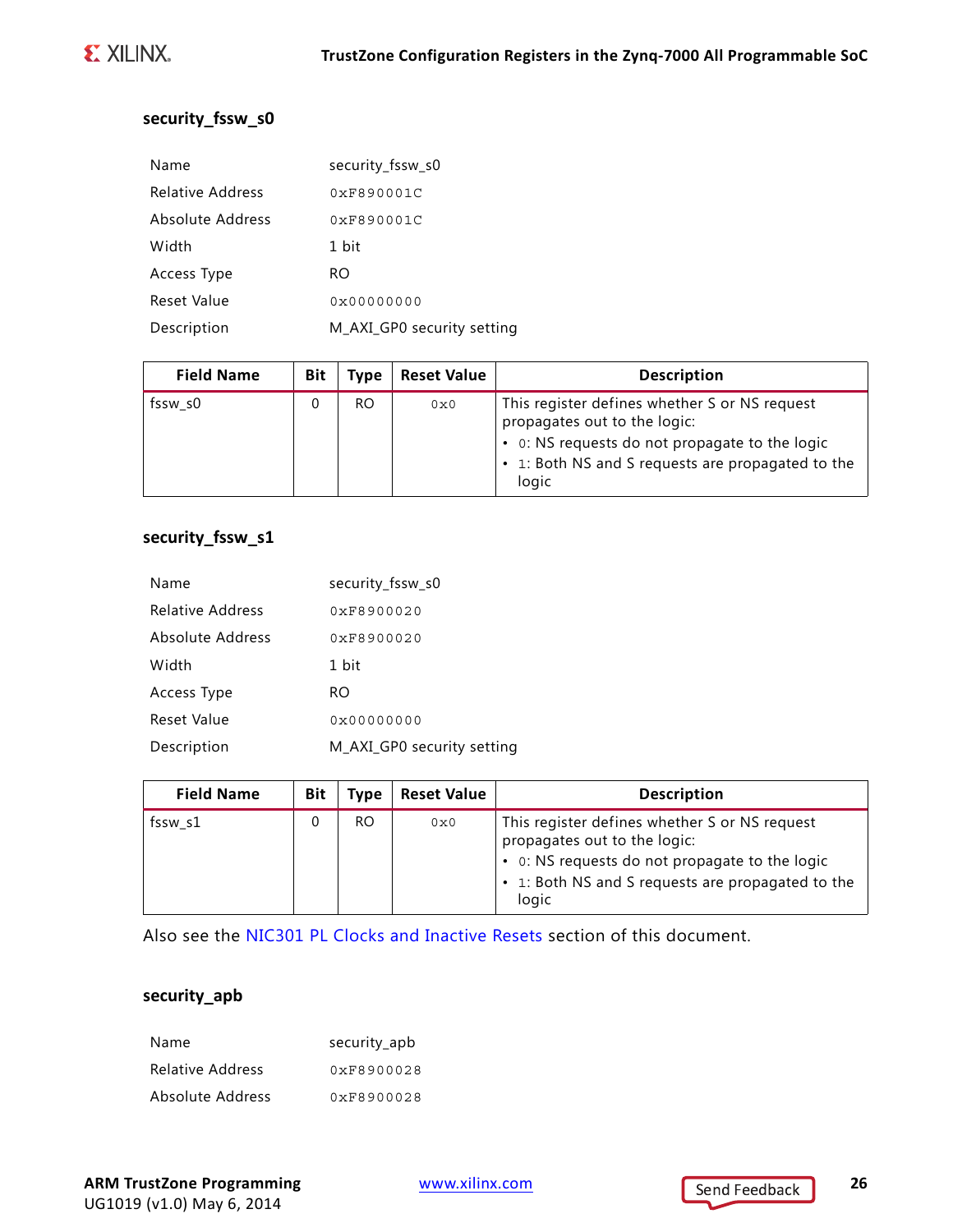| Width       | 6 bits                               |
|-------------|--------------------------------------|
| Access Type | <b>RW</b>                            |
| Reset Value | 0x00000000                           |
| Description | FPGA AFI AXI ports TrustZone disable |

| <b>Field Name</b> | Bit           | <b>Type</b> | <b>Reset Value</b> | <b>Description</b>                                                                                          |
|-------------------|---------------|-------------|--------------------|-------------------------------------------------------------------------------------------------------------|
| ddrc_apb          | 5             | <b>WO</b>   | $0 \times 0$       | Controls the APB transactions to DDRC:<br>• 0: Always secure<br>1: Always non-secure<br>$\bullet$           |
| ttc1_apb          | 4             | <b>WO</b>   | $0 \times 0$       | Controls the APB transactions to TTC1:<br>• 0: Always secure<br>1: Always non-secure<br>$\bullet$           |
| afi3_apb          | 3             | <b>WO</b>   | $0 \times 0$       | Controls the APB transactions to HP3:<br>• 0: Always secure<br>1: Always non-secure<br>$\bullet$            |
| afi2_apb          | $\mathcal{P}$ | <b>WO</b>   | $0 \times 0$       | Controls the APB transactions to HP2:<br>• 0: Always secure<br>1: Always non-secure<br>$\bullet$            |
| afi1_apb          | 1             | <b>WO</b>   | $0 \times 0$       | Controls the APB transactions to HP1:<br>• 0: Always secure<br>1: Always non-secure<br>$\bullet$            |
| afi0_apb          | $\Omega$      | <b>WO</b>   | $0 \times 0$       | Controls the APB transactions to HP0:<br>0: Always secure<br>$\bullet$<br>1: Always non-secure<br>$\bullet$ |

### <span id="page-26-0"></span>**Configuring and Programming TrustZone on the Zynq-7000 AP SoC**

This section provides guidance necessary to program the TrustZone registers on the Zynq-7000 family of devices.

### **Active Clocks and Inactive Resets**

The creation of a TrustZone-enabled solution on Zynq-7000 devices requires the configuration of several registers that are specific to various subsystems within the AP SoC.



**IMPORTANT:** *To ensure proper operation and avoid the PS hanging on a register access attempt, special attention should be paid to ensure that the proper clocks are active and that resets are deasserted.* 

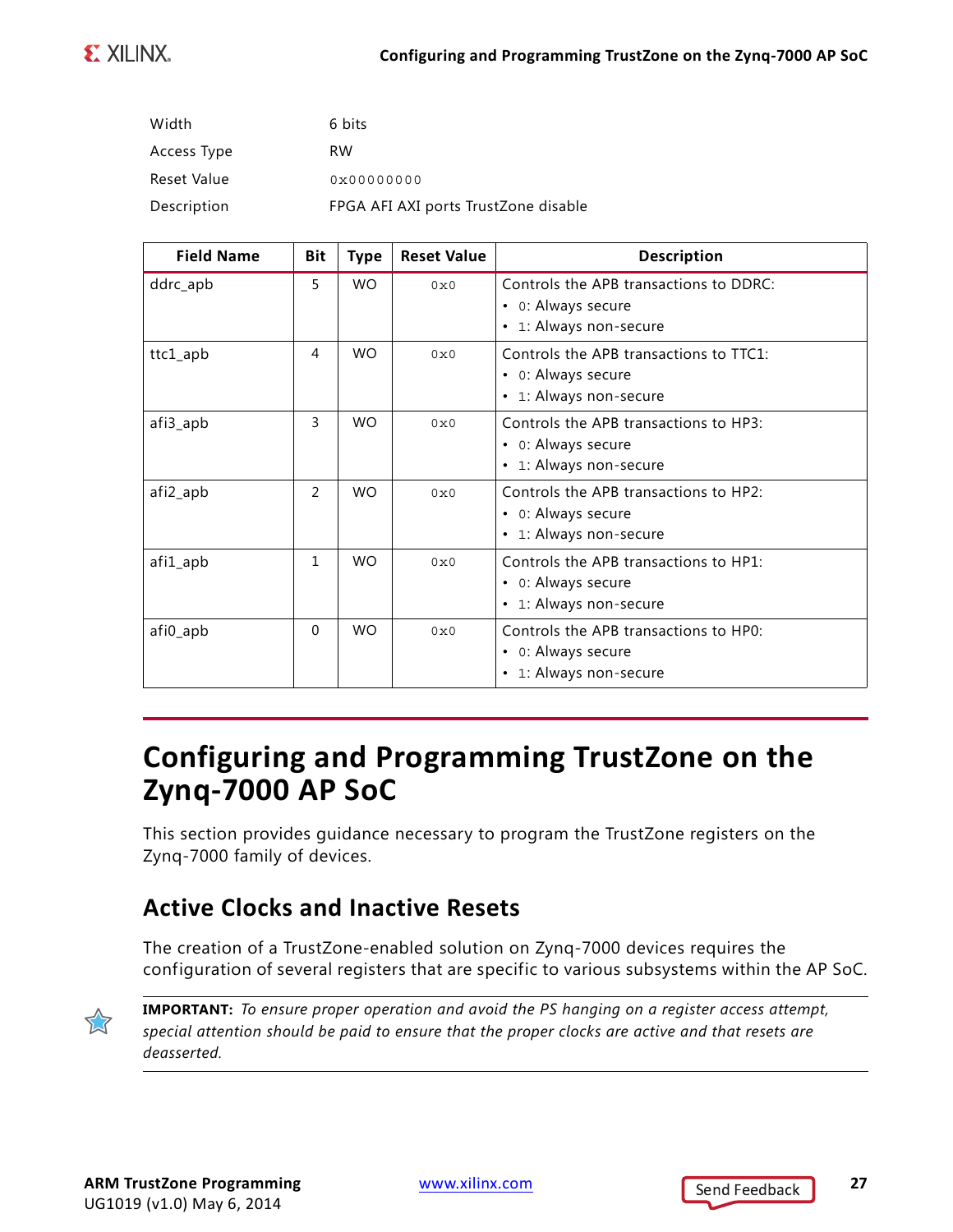#### **PL Clocks and Inactive Resets**

Some configuration registers within the Zynq-7000 devices manipulate the Zynq-7000 GPV registers for the AXI interconnect. If the following are not addressed, the entire PS might hang on a GPV access attempt.

- Define all clocks within the Programmable Logic as *active*.
- Define all resets on all PS-PL AXI interfaces for the GPV as *deasserted*.

The above is true even if the AXI master (slave) interfaces are not connected to embedded AXI slaves (masters), and even if the remap feature is used to disable the FPGA AXI master interfaces (connecting to slaves).

See Section 5.6.2, *Clocks and Resets* of the *Zynq-7000 AP SoC Technical Reference Manual* (UG585) [\[Ref 1\]](#page-43-4) for more information.

#### <span id="page-27-0"></span>**NIC301 PL Clocks and Inactive Resets**

The Zynq NIC301 AMBA-AXI interconnect includes a few Address Region Control registers (nic301\_addr\_region\_ctrl\_registers) that require the PL clock to be active and the corresponding reset to be de-asserted. Thus, the FPGA\_RST\_CTL register must be configured per the Zynq-7000 AP SoC TRM recommendations (e.g., writing zeros to suggested bit fields). See sections B.21, *NIC301 Address Region Control* (nic301\_addr\_region\_ctrl\_registers) and B.28, *System Level Control Registers* (slcr)/*Register FPGA\_RST\_CTRL Details*) of the *Zynq-7000 AP SoC Technical Reference Manual* (UG585) [\[Ref 1\]](#page-43-4).

#### **APB Boot Secure Port Resets**

The APB Boot Secure Ports for DDRC, TTC1, AFI0, AFI1, AFI2, and AFI3 also require deasserted resets at time of GPV configuration.

#### **PL Master Security**

The TrustZone security implementation on a PL master IP is design specific. The AXI Interconnect IP from Xilinx supports TrustZone security extension offered as an advanced configuration option in the IP configuration wizard in the Vivado IP catalog. For more information please refer to AXI Interconnect IP data sheet.

### **AXI bus Transactions as AxCACHE=3**

To avoid possible memory coherency issues that appear under a specific set of conditions, all AXI bus transactions issued by the AXI master should be defined as AxCACHE=3.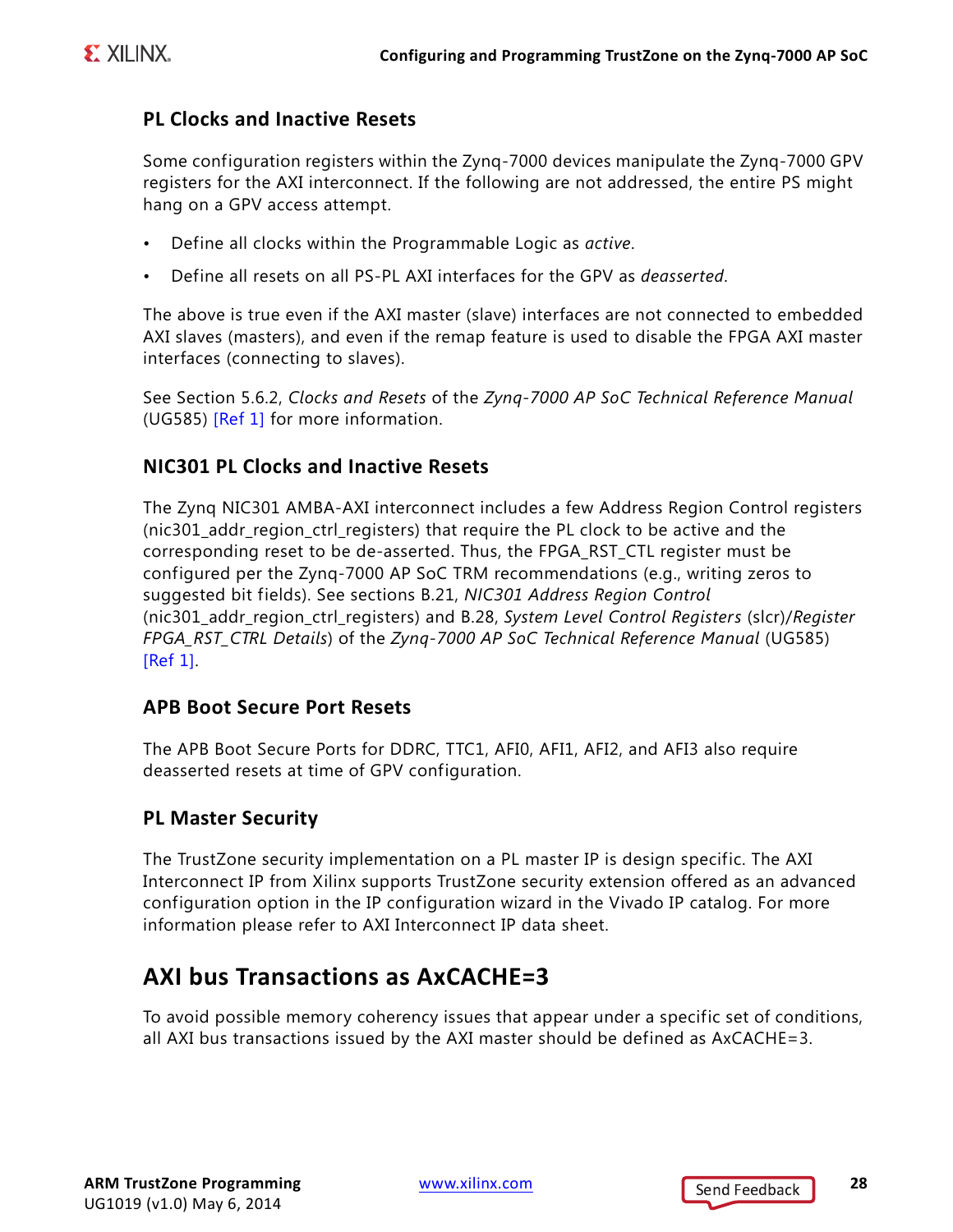### **Zynq-7000 DMAC Considerations**

The Zynq-7000 family of devices uses an ARM PL330 DMA Controller which provides the ability to configure DMAs for operation within the secure and non-secure worlds.

Summary of DMA operations:

- 1. The DMAC is reset
	- ° Security state of the DMAC is read
- 2. The DMA Channel is set-up with the DMAGO function
	- With attention to the security state of the DMAC and the security state of the programming software
- 3. The PL330 fetches the instructions from the location specified by DMAGO
	- DMA instructions are cached by the PL330
- 4. The specific DMA channel is started
	- Channel-based memory operations execute until the last DMAC instruction is reached

Additional information related to how DMA accesses can be restricted to TrustZone secure and non-secure software follows. This information is intended to complement more detailed information available within the *Corelink DMA-330 Technical Reference Manual* [\[Ref 3\]](#page-43-6) and within section 9.3 *Programming Guide for DMA Controller of the Zynq-7000 AP SoC Technical Reference Manual* (UG585) [\[Ref 1\].](#page-43-4)

#### **Step 1: Configure DMAC Security State**

The Zynq-7000 device DMAC is treated just like any other TrustZone-enabled hardware within the Zynq-7000 AP SoC, it can be defined as either a secure or non-secure device.



**IMPORTANT:** *This setting defines the security status of the whole DMAC regardless of whether the non-secure or secure configuration port is used to communicate with it.*

The security for DMAC is set according to the value of the Zynq-7000 TZ\_DMA\_NS (referred to as: boot manager ns in ARM PL330 documentation) bit. This bit must be *set* with its intended value for secured or non-secured status, before the programmer de-asserts the reset to DMAC-core. Because this TZ\_DMA\_NS bit is set before de-assertion of the reset, all prior DMA channel set-ups are cleared.

When the DMAC is configured as secure, it will be allowed to set-up both non-secure and secure DMA channels, and depending on the security state of the master which is performing the DMA channel setup, it allows access to both secure and non-secure addresses. Such addresses include those where the DMAC instructions are located, and also where the resultant AXI channel Load/Store operations are to take place.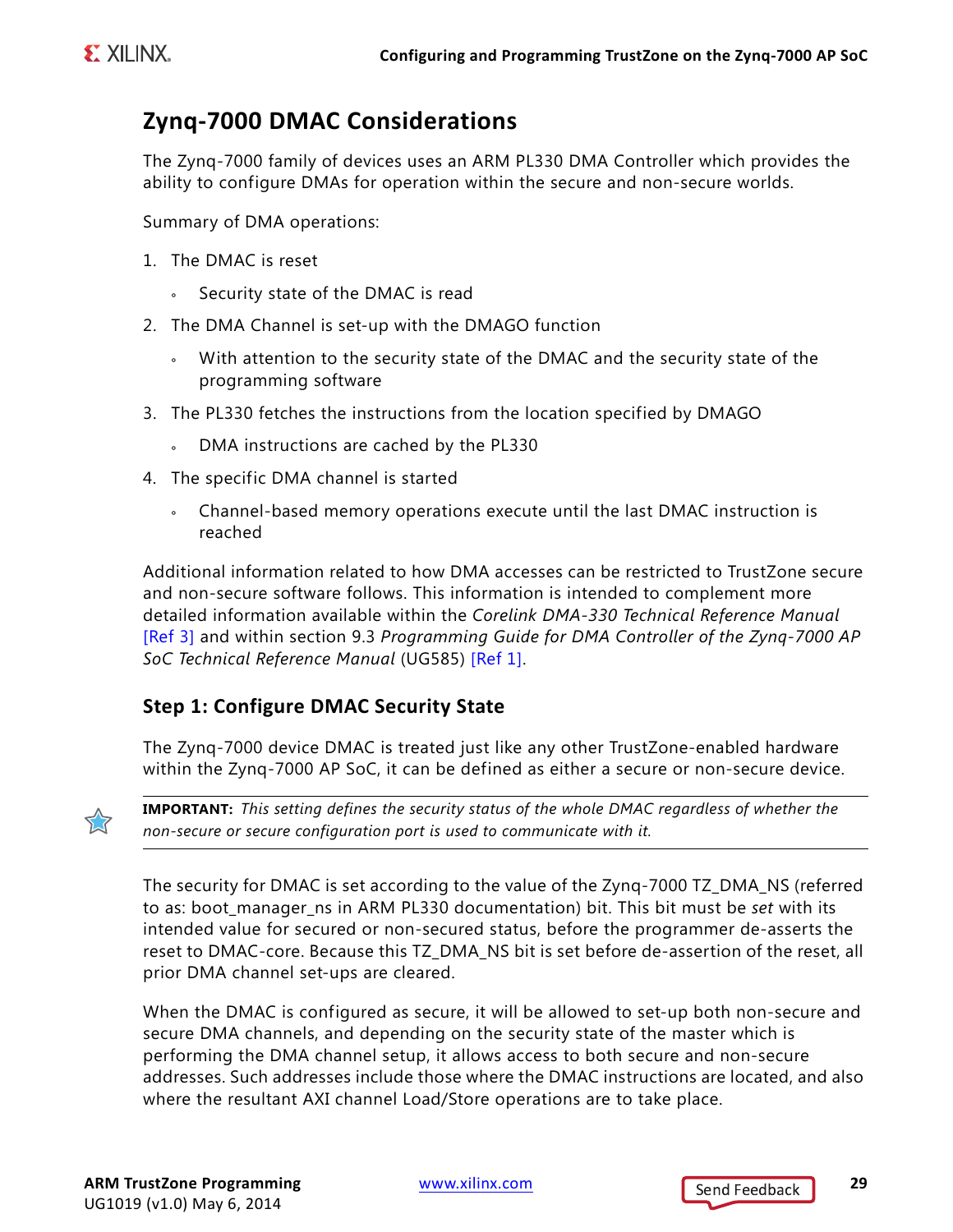When the DMAC is configured as non-secure, it is allowed to access only NS addresses and create only NS DMA channels regardless of the security state of the CPU which is attempting to setup each DMA channel. A combination of S and NS DMA channels can only be provided when the DMAC is defined as secure.

#### **Step 2: Set-up DMA Channels**

Prior to use, each DMA channel must be setup by using a "DMAGO" instruction of the syntax:

DMAGO <CHANNEL NUMBER>, <32-bit immediate>, [ns]

**Note:** [ns] can only be defined when the DMAC is defined as a secure device and secure software sets up the channel. When the DMAC is defined as a non-secure device, every DMA channel set-up is NS.

Depending on whether the DMAC has been defined as a secure or non-secure device (see above), the set-up must take place by means of either the secure or the non-secure APB port.

#### **DMAC in Non-Secure State**

When the DMAC is configured to the non-secure state, the configuration ports function as follows.

#### *Non-Secure Configuration Port*

The non-secure APB configuration port can be used by both secure and non-secure CPUs to set-up a NS DMA channel when the DMAC is in the non-secure state.

Regardless of the security state of the CPU that performs set-up, a DMA channel set-up from this port will be started in the non-secure state. Such non-secure DMA channels should take notice of the security aspects discussed in [Step 3: DMA Channel Access.](#page-30-1)

#### *Secure Configuration Port*

The secure configuration port is accessible only to a secure CPU, regardless of the S or NS state of the DMAC.

When the DMAC is in the NS state, all DMA channels that are set-up through this port must be defined as NS channels. Any attempt to create a secure DMA channel [ns=0] results in a NOP. Such non-secure DMA channels should take notice of the security aspects discussed in [Step 3: DMA Channel Access.](#page-30-1)

#### **DMAC Channel Setup Summary**

[Table 6](#page-30-0) identifies the conditions necessary to fulfill to ensure a successful DMA channel start. See sections 2.8.2 and 2.9 of the *Corelink DMA-330 Technical Reference Manual* [\[Ref 3\]](#page-43-6) for details related to the applicable abort state.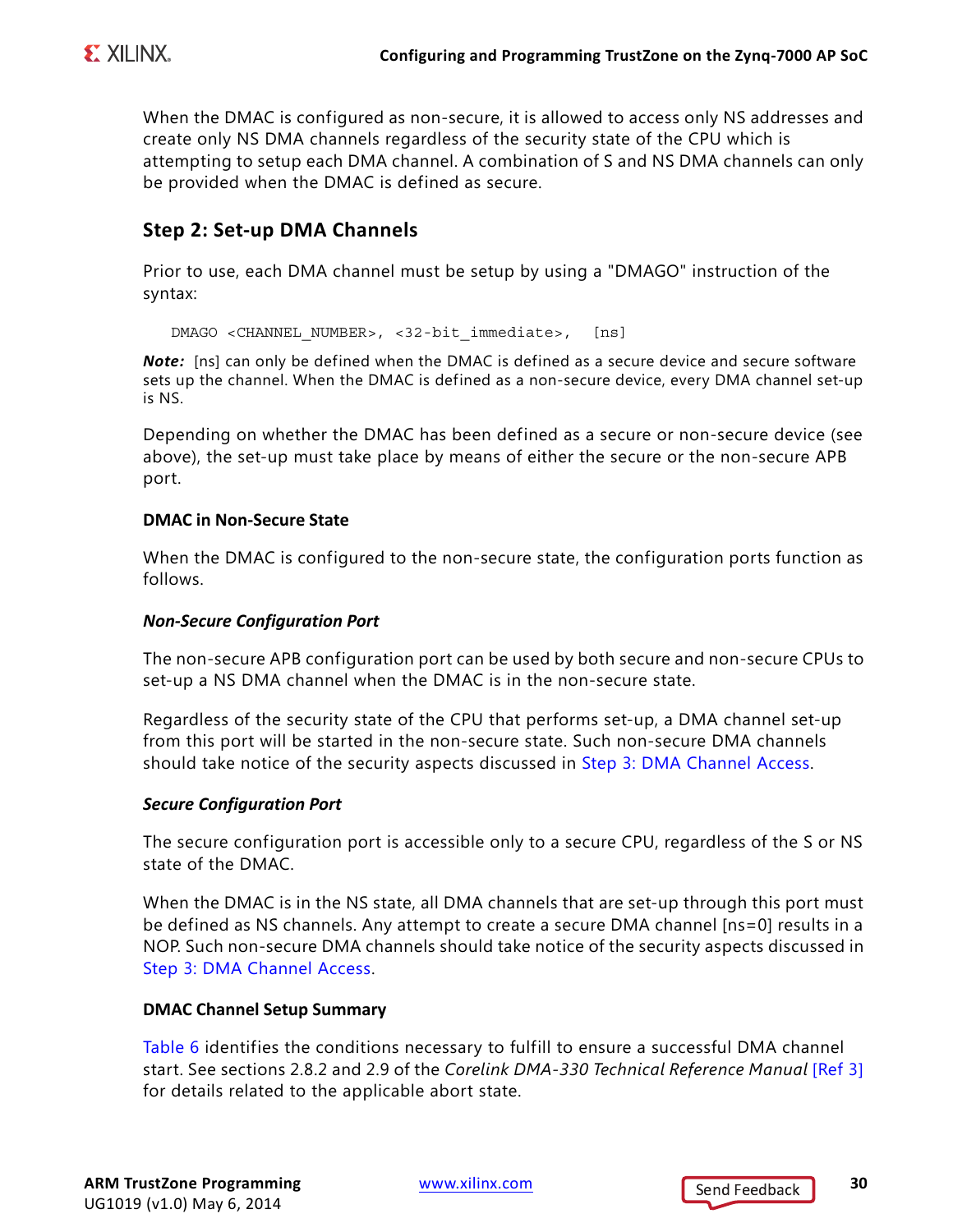- $\cdot$  S = Secure
- NS = Non-secure
- $X = Don't care$

<span id="page-30-0"></span>*Table 6:* **DMAC Channel Setup Summary**

| <b>Master</b><br>(CPU) S/NS<br>state | <b>DMAC Access</b><br>through S/NS<br><b>APB</b> port | <b>DMAC</b><br>S/NS state | Requested<br>S/NS state of<br>the channel to<br>be started | Success? | <b>Notes</b>                                                                                                            |
|--------------------------------------|-------------------------------------------------------|---------------------------|------------------------------------------------------------|----------|-------------------------------------------------------------------------------------------------------------------------|
| <b>NS</b>                            |                                                       | X                         | X                                                          | No       | NS CPU cannot access secure APB port                                                                                    |
| X                                    | NS.                                                   | S                         | X                                                          | No.      | When the DMAC runs in the secure state,<br>all data written to the non secure<br>configuration port results in an abort |
| X                                    | X                                                     | NS                        | S                                                          | No       | NS DMAC cannot start an S channel                                                                                       |
| S                                    | S                                                     | S.                        | X                                                          | Yes      |                                                                                                                         |
| S                                    | Χ                                                     | <b>NS</b>                 | NS.                                                        | Yes      |                                                                                                                         |
| NS                                   | NS                                                    | NS                        | NS                                                         | Yes      |                                                                                                                         |

#### <span id="page-30-1"></span>**Step 3: DMA Channel Access**

Once a DMA channel has been started, access is controlled at two points based on the security settings of the DMA channel and the addresses to be accessed.

First, access from the DMAC to the DMA instruction code is based on the security state of the DMAC channel and the security state of address that contains that DMA instruction code. If the DMA channel is defined as NS and the instruction code resides at a secure address, then an abort is sent from the AXI interconnect to the DMAC. The DMAC responds to the CPU with an interrupt.

Second, the security state of the DMA channel must have sufficient privileges to access the data memory that is called out within that DMA instruction code. So, if the DMA channel is defined as non-secure and an address which the DMA channel is attempting to access is Secure, then an abort is sent from the AXI interconnect to the DMAC. The DMAC responds to the CPU with an interrupt.

- $\cdot$  S = Secure
- $\cdot$  NS = Non-secure
- $X = Don't care$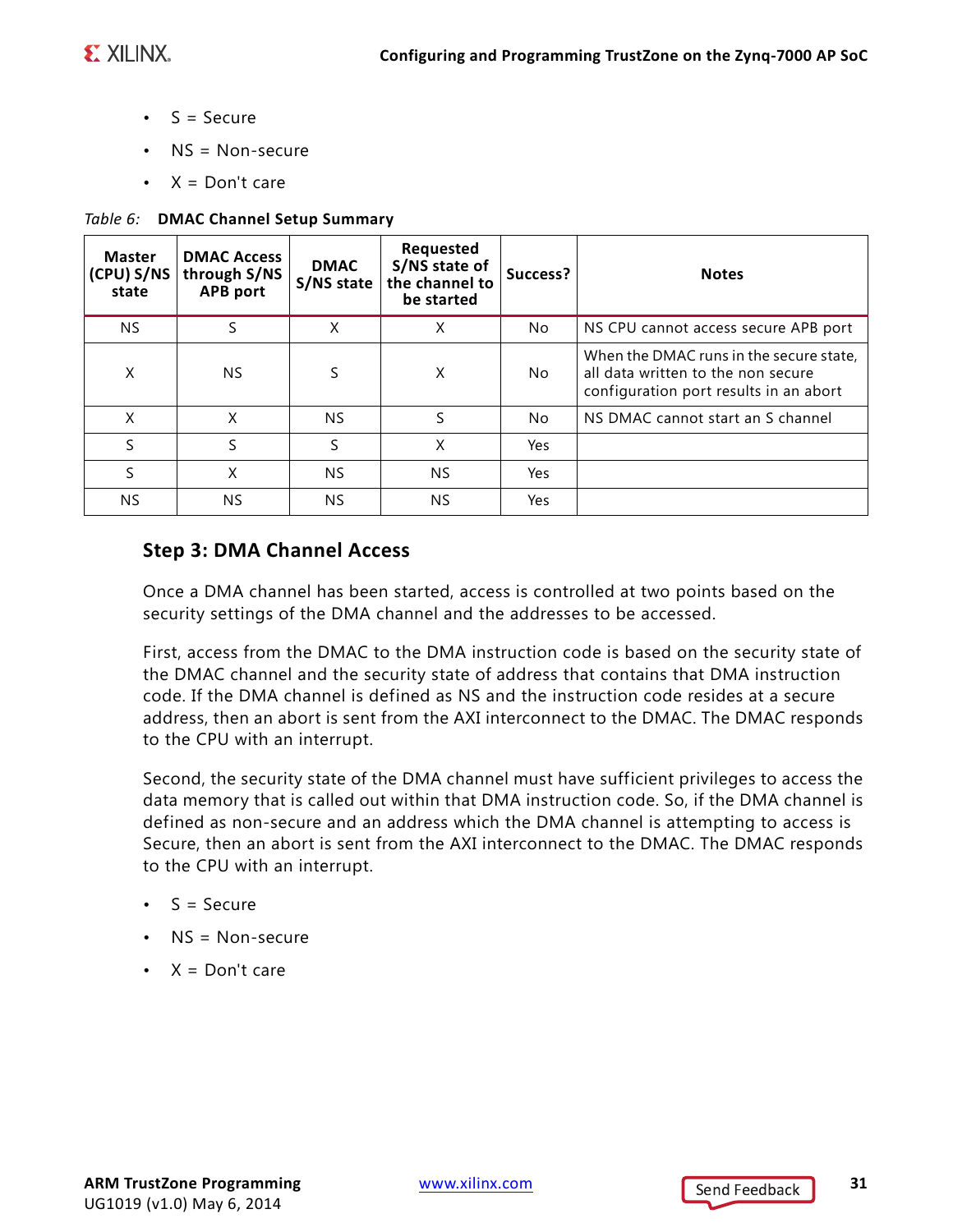| S/NS Status of DMA Channel<br>to be Accessed | S/NS Status of Instruction and<br>Data Memory DMA Try to Access | Successful? |
|----------------------------------------------|-----------------------------------------------------------------|-------------|
|                                              |                                                                 | Yes         |
|                                              | NS.                                                             | Yes         |
| NS                                           |                                                                 | No          |
| NS                                           | ΝS                                                              | Yes         |

|  |  |  |  | Table 7: DMA Channel Access Summary |
|--|--|--|--|-------------------------------------|
|--|--|--|--|-------------------------------------|

#### **Interrupt and Peripheral Configurations**

The preceding sections describe how the PL330 can be configured to restrict DMA channels to the secure and normal (non-secure) TrustZone worlds. The PL330 also includes two signals which define how external interrupts and peripherals interact with the system. These signals only define access to those interfaces, they do not affect the security access of the DMA.

#### **TZ\_DMA\_IRQ\_NS [Boot\_irq\_ns ]**

The boot\_irq\_ns[] bits define the operation of the external interrupts and whether they can be triggered by secure or non-secure operations. These bits also control ability for specific DMA channels to respond to WFI and WFE instructions.

#### **TZ\_DMA\_PERIPH\_NS [Boot\_periph\_ns]**

The boot\_periph\_ns[] bits correspond to the peripheral handshake interface. The PL330 provides a configurable number of interfaces which can be provided with direct handshake with specific DMA channels. This handshake allows those peripherals to be controlled by the DMA – such as flush peripheral instruction and load and notify, etc. Signals applied at PL330 reset define whether these can be done in non-secure operations or not (so they are not tied to the boot\_manager\_ns.

#### **Architecting Systems for Both Secure and Non-Secure DMA Channels**

Consider a scenario where a platform must run two operating systems; one in the secure world and one in the normal (non-secure) world. The normal world OS requires DMA accesses, but it must be prevented from doing accessing secure world memory space. Such a scenario can be addressed by starting separate DMA channels, each running as secure and non-secure. There are, however, a couple of key system considerations that must be addressed.

Although the DMA controller, when running as secure, provides the ability to setup and start both secure and non-secure DMA channels, the fact that non-secure CPUs do not have the ability to directly manage the DMAC must be considered. That is, a non-secure DMA channel can be created side-by-side with a secure DMA channel, but that NS channel can only be set-up from a secure CPU.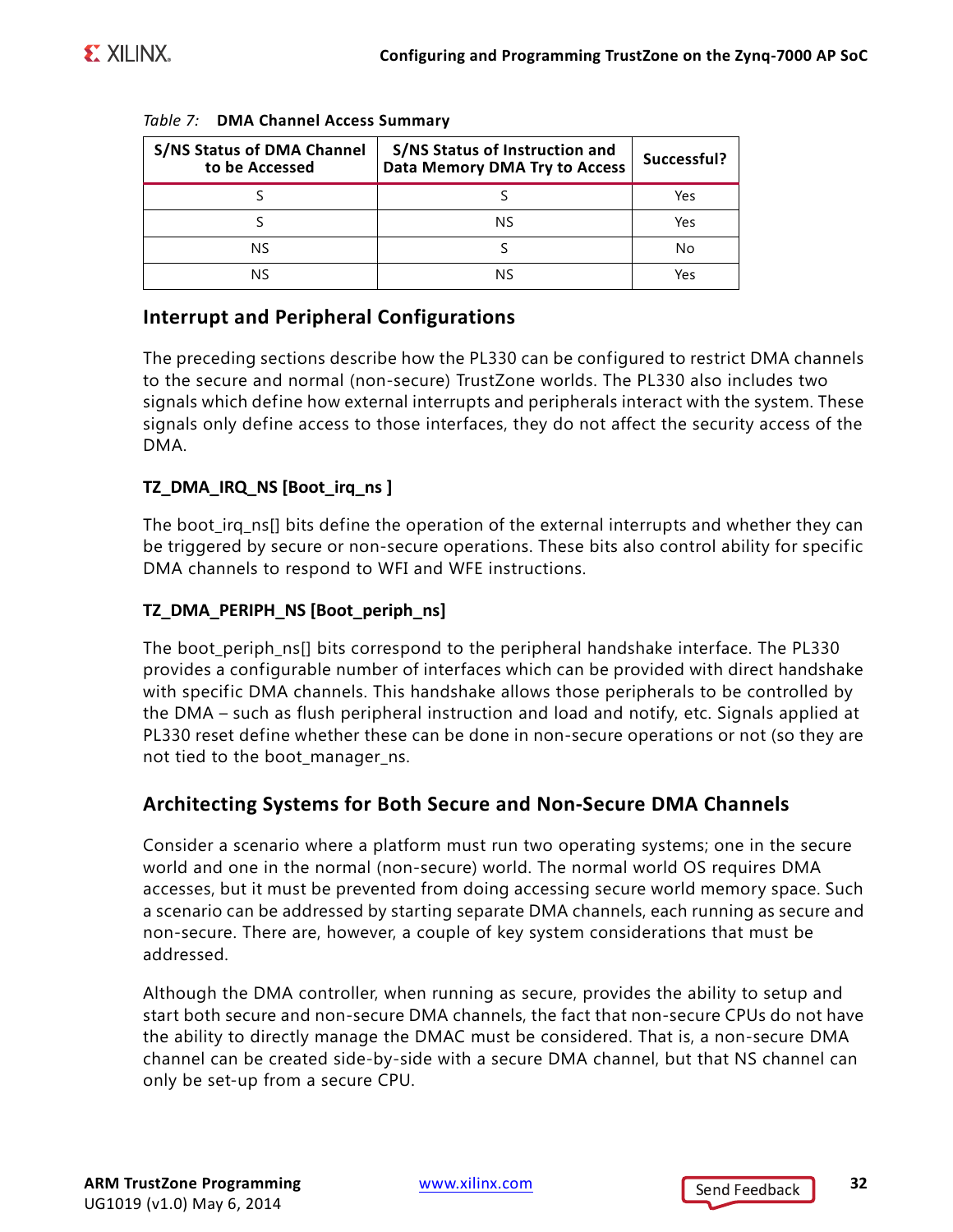

**RECOMMENDED:** *In general, the DMAC should be treated in much the same way that secure-only hardware (e.g. cache controller) are handled today.* 

Secure-only devices such as the cache controller are directly controlled via software running on a secure CPU. When a non secure CPU uses of those services, it makes a secure monitor call (SMC) to the secure CPU. This SMC typically identifies the command that is requested to be executed along with all key attributes of that call.

In this scenario, just four custom SMCs can manage this process.

- 1. NS to S:
	- a. Pass the parameters needed to setup the DMA channel to the secure world.
		- i. The secure world creates a NS DMA channel on behalf of the NS CPU.
		- ii. The DMAC begins execution of the DMAC instruction code, pausing at DMAWFE.
		- iii. This SMC might look very similar to a standard DMAGO.
- 2. S to NS:
	- a. The S CPU notifies the NS CPU when the DMA channel is ready.
	- b. DMAC is parked at DMAWFE.
- 3. NS to S:
	- a. The NS CPU notifies the S CPU to execute the DMA transaction.
- 4. S to NS:
	- a. The S CPU notifies the NS CPU upon transaction completion.

#### **Programming the Zynq-7000 Device PL330**

Complementing the functional information provided, this section describes in detail how the DMAC should be programmed.

The DMAC provides configurable security through TrustZone registers. These registers (TZ\_DMA\_NS, TZ\_DMA\_IRQ\_NS, TZ\_DMA\_PERIPH\_NS) are external to the DMAC core (in SLCR) and these registers define the security conditions of the DMAC. When we are setting these bits in SLCR registers, we need to maintain these things in order:

<span id="page-32-0"></span>1. The DMAC core gets "RESET" whenever DMAC\_RST\_CTRL=1 is set (@0xF800020C). All DMAC core registers get initialized on setting DMAC\_RST\_CTRL=1.

*Note:* This activity does not reset the TrustZone DMAC registers.

2. The DMAC core expects the following interfaces *set* with their intended value for secured or non-secured status, before de-asserting the reset to the DMAC core. This means that when you program trustzone registers @0xF8000440, 44, 48 for the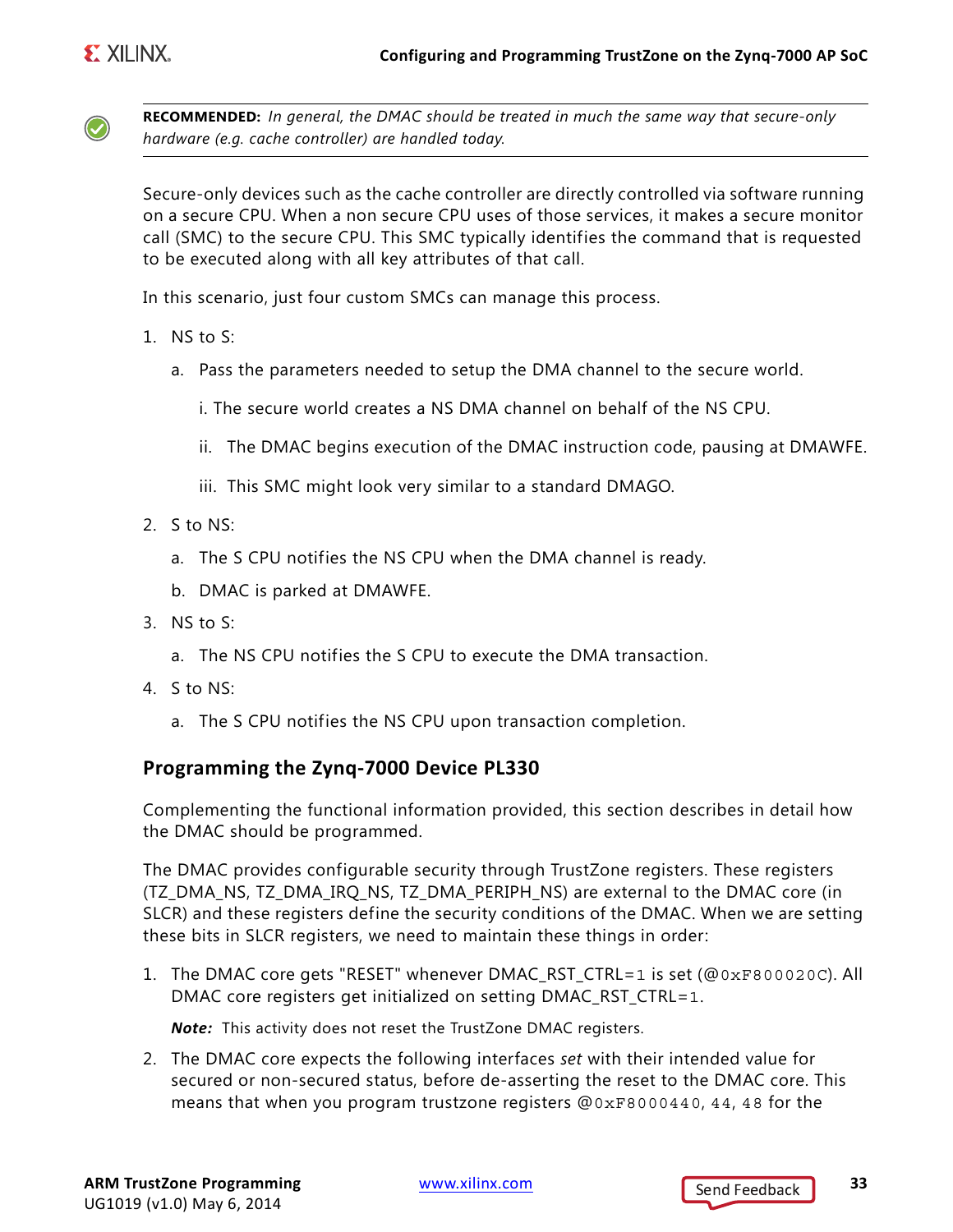following settings (a,b,c), you need to keep the DMAC core under reset as described in the previous paragraph  $(1)$  $(1)$  $(1)$ .

a. Set  $TZ\_DMA_NS = 0$  if a secure DMA channel thread is required.  $TZ\_DMA_NS = 1$ indicates that a non-secure DMA channel thread is set.

*Note:* When set, the security state of the DMA manager remains constant. It is not possible to alter the security state of the DMA manager by programming a register in the DMAC.

b. Set TZ\_DMA\_IRQ\_NS= 0 if a secure DMA irq is required. TZ\_DMA\_IRQ\_NS = 1 indicates that a non-secure DMAC irq is set.

**Note:** When set, the security state of the irg signals remains constant. It is not possible to alter the security state of an irq by programming a register in the DMAC.

c. Set  $TZ\_DMA\_PERIF_NS = 0$  if a secure DMA Perif is required.  $TZ\_DMA\_PERIF_NS = 1$ indicates that a non-secure DMAC perif is set.

**Note:** When set, the security state of the peripherals request remains constant. It is not possible to alter the security state of a peripherals request by programming a register in the DMAC.

- 3. Once the TrustZone registers are programmed to their intended value, de-assert the reset by writing DMAC\_RST\_CTRL =  $0$  (@0xF800020C).
- 4. You must ensure that you use the appropriate APB interface, depending on the security state in which the TZ\_DMA\_NS (boot\_manager\_ns - internal DMA signal) initializes the DMAC to operate. For example, if the DMAC is in the secure state, you must issue the instruction using the secure APB interface, otherwise the DMAC ignores the instruction. However, you can use either the secure APB interface or the non-secure APB interface to start or restart a DMA channel when the DMAC is in the non-secure state.

Additional information can be found in ARM's PL330 specification Section 2.4 *Initializing the DMAC*.

### <span id="page-33-0"></span>**TrustZone in Practice**

The following sections provide additional details related to specific assets that can be leveraged for the improved safety or security of a Zynq-7000 based solution.

### **Securing CPSRs with CP15SDISABLE**

The processor supports a primary input pin, CP15SDISABLE, to disable write access to the CP15 System Control Processor registers. When the CP15SDISABLE input is set to 1, any attempt by secure or normal world software to write to the secure version of the banked register, NS-bit is 0, or any non-banked register, NS-state is 0, results in an undefined instruction exception. Note that read accesses by secure world and normal world software are still possible when this signal is set, but those read attempts remain constrained by the security state of each specific CPSR bit. (See the *ARM Cortex-A9 MPCore Technical Reference*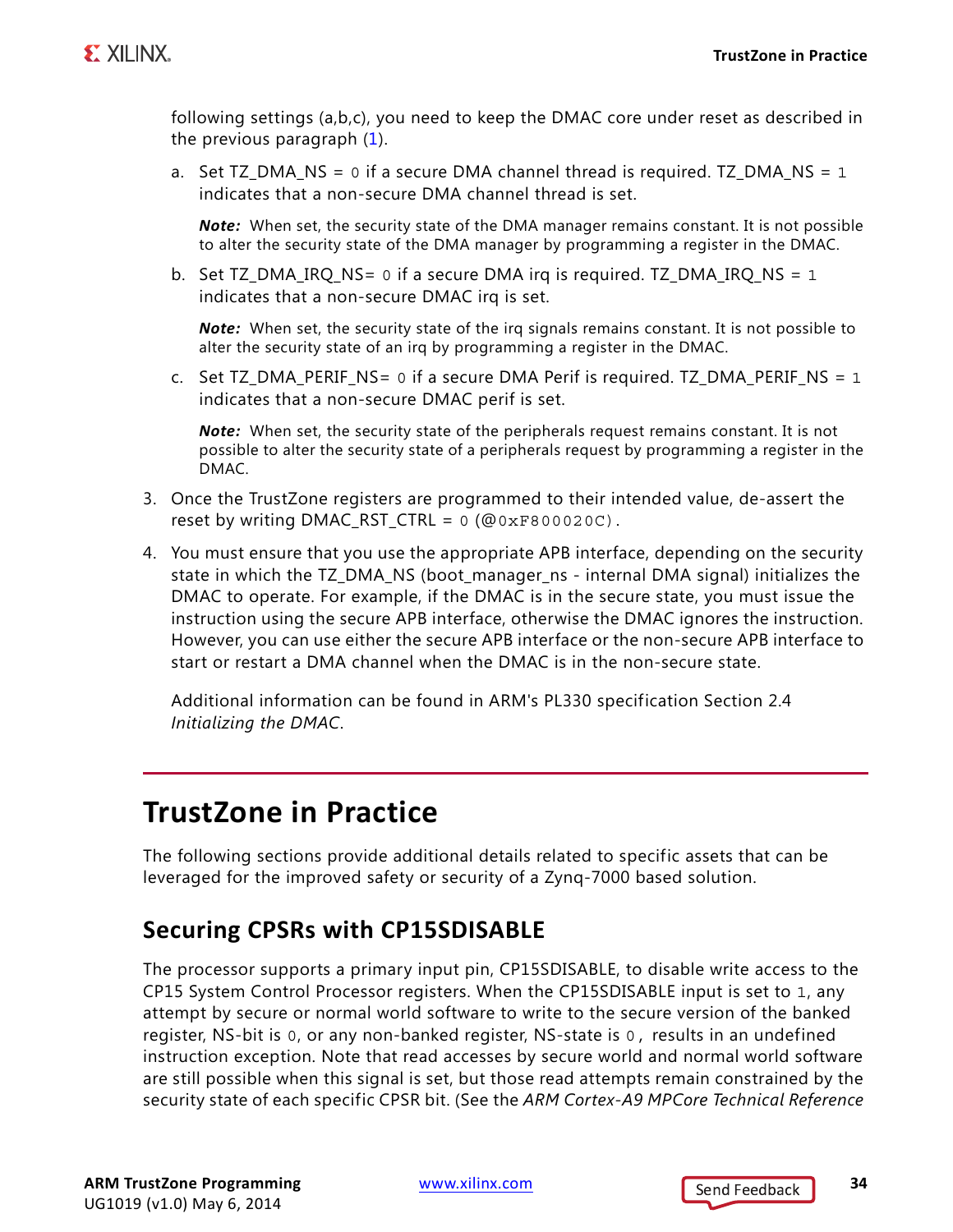*Manual* [\[Ref 4\]f](#page-43-7)or details).

Once this CP15DISABLE bit has been set, it cannot be modified, even by secure software, without a power-on-reset. Because of the foregoing, during product development and for those products which have less stringent security requirements, this bit can be set to zero on reset to allow the system to be configured.

This signal could be used within a Xilinx Zynq-7000 based system to prevent specific types of hardware attack by implementing this bit within a secure peripheral located wholly within the logic and inaccessible to external probing.

### **Securing Interrupts**

The ARM Cortex A9-MP Interrupt Controller permits all implemented interrupts to be individually defined as secure or non-secure.

Non-secure interrupts are always signaled using the IRQ mechanism of a Cortex-A9 processor.

Secure interrupts can be programmed to use either the IRQ or FIQ interrupt mechanism of a Cortex-A9 processor through the FIQen bit in the ICPICR register. Note that it is not permissible to use both FIQ and IRQ within a secure system. You must choose one or the other. Refer to the *ARM Cortex-A9 MPCore Technical Reference Manual* [\[Ref 4\]](#page-43-7) for details.

#### **Interrupt Priority**

The Cortex-A9 processor used in Zynq-7000 AP SoC devices implements a five-bit interrupt priority format as described in the *ARM Generic Interrupt Controller Architecture Specification*. Secure world software can access all five of these bits, while normal world software can only access four bits. Thus, it is possible to define the secure interrupt with a priority that is higher than every other normal world interrupt. Such an approach better ensures that safety or security critical applications run as needed and when needed, typically without risk of preemption by normal world software.

#### **Securing the Interrupt Controller**

The Interrupt Controller provides the facility to prevent write accesses to critical configuration registers when you assert CFGSDISABLE. This signal controls write behavior for the secure control registers in the distributor and Cortex-A9 processor interfaces, and the Lockable Shared Peripheral Interrupts (LSPIs) in the Interrupt Controller.

When CFGSDISABLE is High, the Interrupt Controller prevents write accesses to the following registers:

Distributor:

• The secure enable of the ICDDCR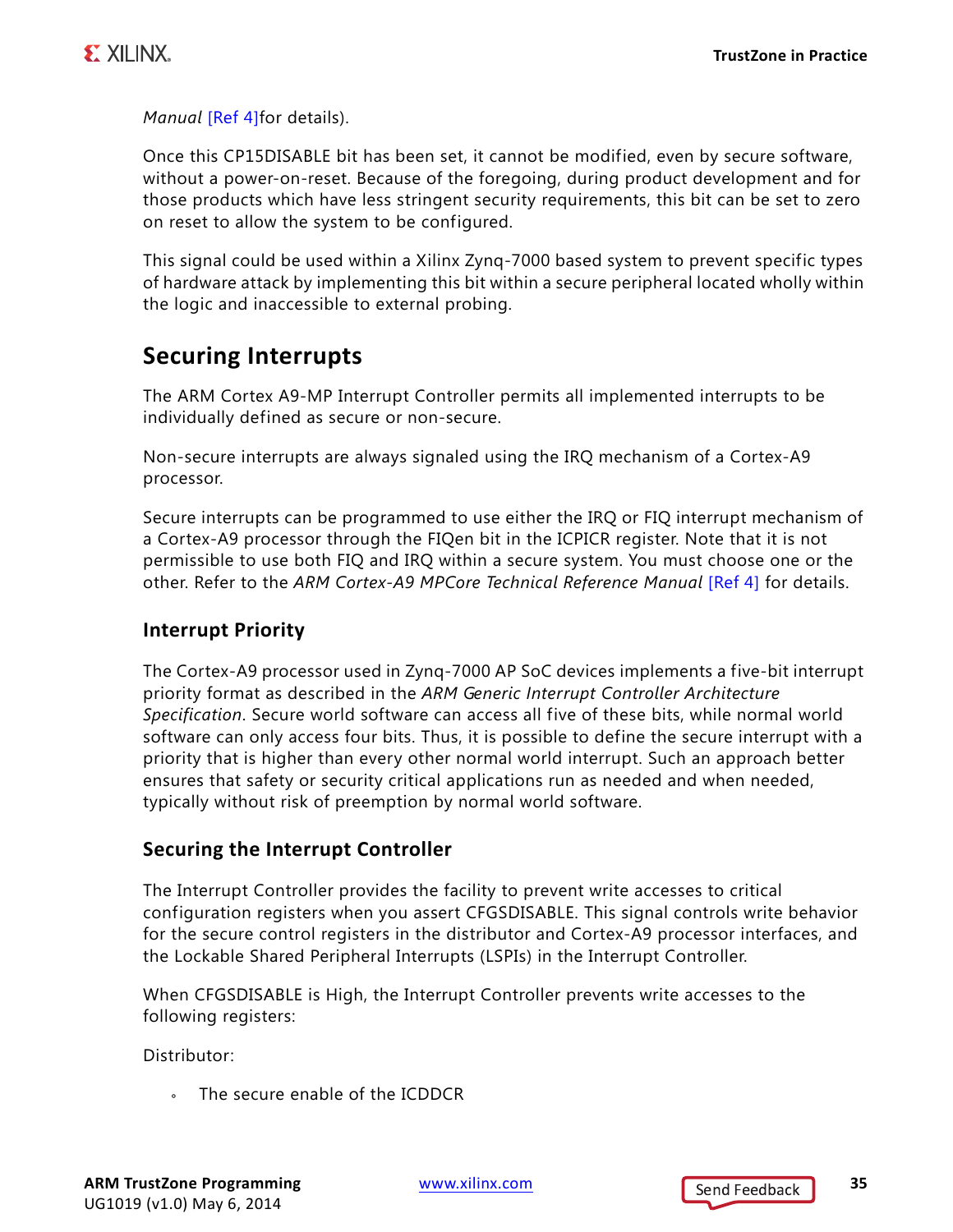Secure interrupts defined by LSPI field in the ICDICTR:

- ° Interrupt Security registers
- ° Interrupt Set-Enable registers
- ° Interrupt Clear-Enable registers
- ° Interrupt Set-Pending registers
- ° Interrupt Clear-Pending registers
- ° Interrupt Priority registers
- ° ICDIPTR
- ° Interrupt Configuration register

Cortex-A9 interrupt interfaces:

° The ICCICR, except for the EnableNS bit

After you assert CFGSDISABLE, it changes the register bits to read-only and therefore the behavior of these secure interrupts cannot change, even in the presence of rogue code executing in the secure domain. Once set, this register can only be cleared by a POR.

#### **Securing Memory Access**

As described at the beginning of this document, ARM TrustZone enforces the concept of the *secure world* and the *normal world*. The secure world has unrestricted access to all system resources, and the normal world has access only to a defined hardware subset.

As previously described, the Xilinx Zynq-7000 family of devices includes the configuration register TZ\_DDR\_RAM which allows developers to independently define 64 MB sections of the DDR physical address space as either secure or non-secure.

Although the secure world has the ability to access normal world physical memory locations, those accesses are effectively blind because the secure world knows nothing about the location of the normal world page table, nor the contents, nor the memory structure of the data within the physical/virtual memory locations. Except for memory regions that might be explicitly defined by developers as shared memory regions, all other normal world memory data appears as uncorrelated 1s and 0s to secure world software. While it should certainly be possible for secure world software to determine such details, this exercise is not trivial and would require the ability to modify the secure world software itself.

In consideration of this, concerns related to secure world access to normal world address locations can focus on ensuring that the secure world does not inadvertently over-write normal world locations.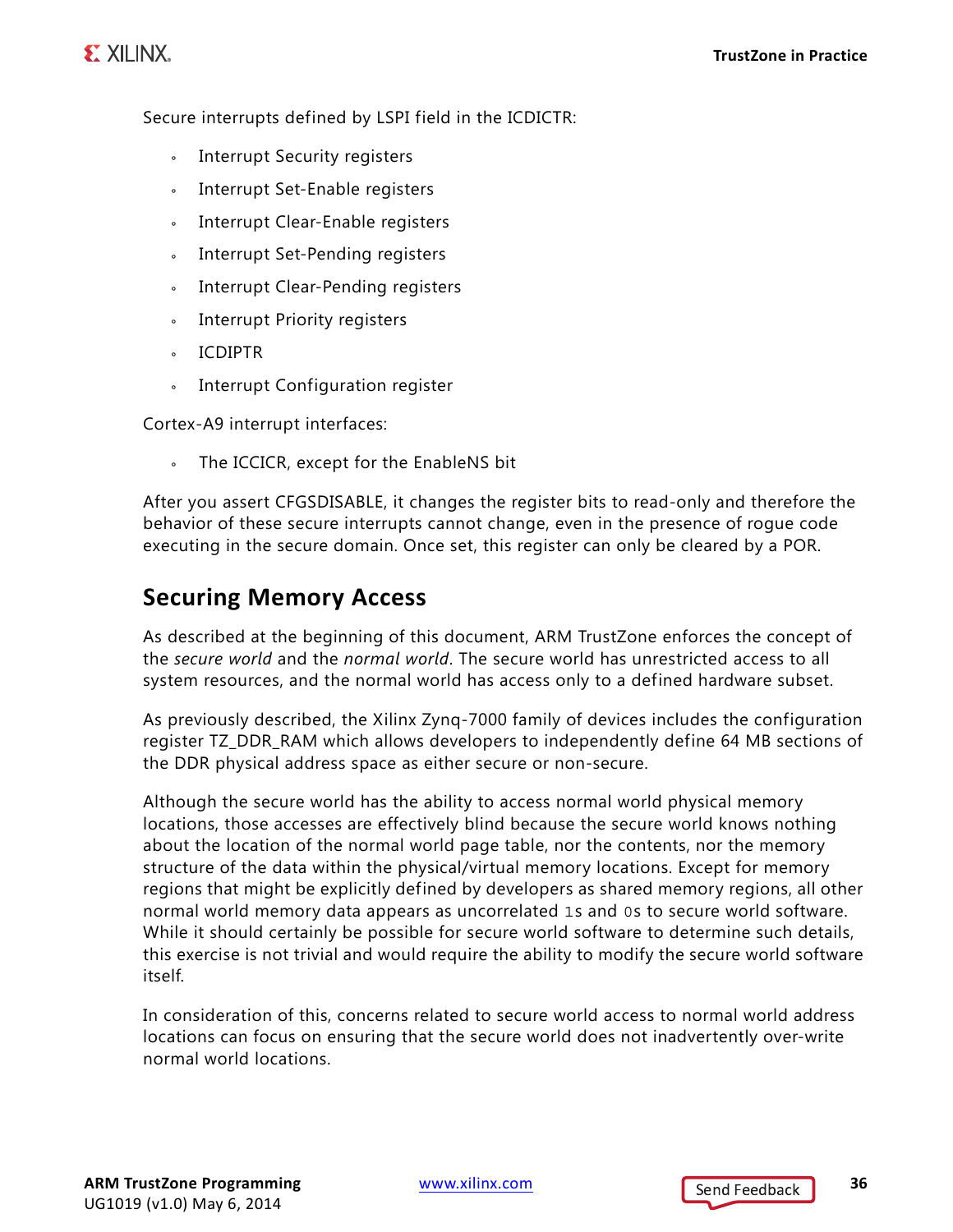The following section provides a short discussion on considerations for secure world access to shared memory regions.

#### **Cache**

The Zynq-7000 AP SoC includes an ARM PL310, providing key features that benefit software running in the secure world. This includes the ability to stop specified cache lines from becoming locked by normal world software. Such a precaution restricts the ability of normal world software to launch one type of denial of service attack against the secure world software.

To understand the proper usage of cache, it is important to understand two key points related to the PL310 implementation:

- The PL310 loads cache lines based on the physical memory address
- The PL310 treats the security bit as a 33rd physical address bit

With this implementation, it is possible for a single unique DDR memory location to occupy two different cache lines – one corresponding to the secure world software and another corresponding to the normal world. Such an ambiguous condition likely becomes problematic due to cache coherency problems in system designs. Fortunately, such coherency problems can be avoided by ensuring that secure world software modifies its page tables so that all access to locations that are also used by normal world software are performed by the secure world, as non-secure accesses.

### <span id="page-36-0"></span>**Enabling Secure Access to the PL: A Case Study**

[Configuring and Programming TrustZone on the Zynq-7000 AP SoC, page 27](#page-26-0) describes how to configure a PL-based design for secure access.

In the following case study we use a block RAM-based design in the Programmable Logic of Zynq-7000 AP SoC with the clock source provided by the FCLK output from the Processing System-7 IP core. The AXI block RAM controller IP from the Vivado IP catalog runs at the FCLK clock frequency and the IP is connected to the Processing System-7 IP via the GP0 Master Port of Processing System-7 IP. To get this design working, you need to make the clock connections shown in [Table 8.](#page-36-1)

| <b>PS-PL Interface Name</b> | <b>Port Name</b> | <b>Clock Source</b> |  |
|-----------------------------|------------------|---------------------|--|
| GP0/1 AXI Master            | ACLK             | User clock source   |  |
| GP0/1 AXI Slave             | ACLK             | User clock source   |  |
| HP0/1/2 AXI Slave           | ACI K            | User clock source   |  |
| ACP port                    | ACLK             | User clock source   |  |

<span id="page-36-1"></span>

|  | Table 8: Case Study Clock Connections |
|--|---------------------------------------|
|  |                                       |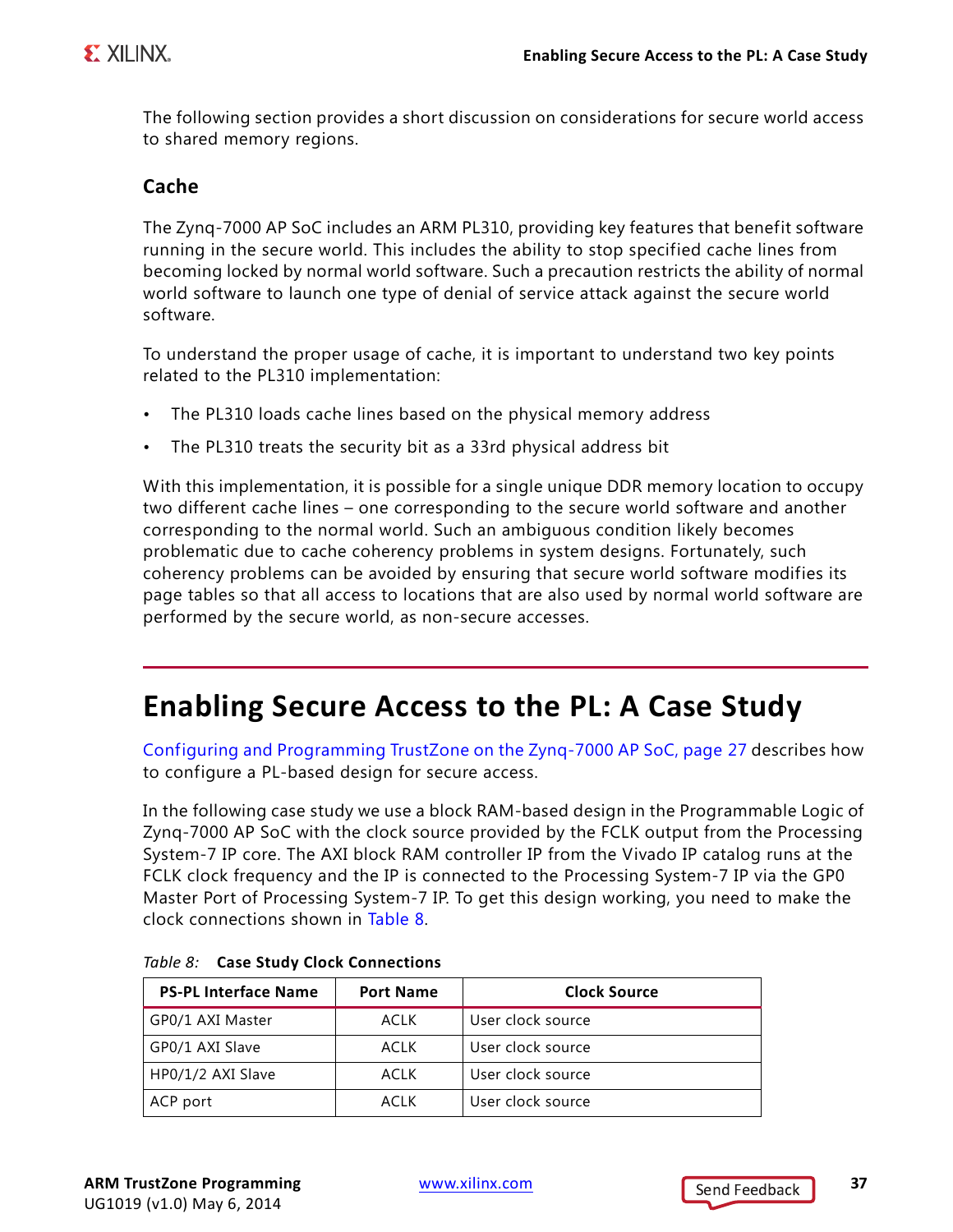The user clock source can be derived from FCLK or from an external clock source.

The secure/non-secure application needs to take care of a number of security-related settings for the GP port along with proper de-assertion of the GP port's reset signal.

In the control application, the software needs to do the following:

- 1. Write 0x1 to SECURITY\_FSSW\_Sx to allow non-secure access to propagate via the GP port in the non-secure mode.
- 2. De-assert the GP port reset using the FPGA\_RST\_CTRL register.
- 3. Mark non-secure region in DDR memory by writing into the TZ\_DDR\_RAM register.
- 4. Start the non-secure application.

Note that registers SECURITY\_FSSW\_S1, FPGA\_RST\_CTRL and TZ\_DDR\_RAM are System Level Control registers and can be accessed only in the secure mode of operation of the CPU.

The following procedures show the steps necessary to run the block RAM control application in non-secure mode. The steps have been verified on a Xilinx standalone OS and depending on user environment, all steps might not be necessary.

main():

- ° init\_platform() Initialize platform
	- D-cache enable (L1, L2)
- pl access setup() Initialize PL access in non-secure mode
	- unlock SLCR register slcr unlock (address: F8000008) to 0xDF0D)
	- set FPGA Reset Control register FPGA\_RST\_CTRL (address: F8000240) to 0x0
	- set register security\_gp0\_axi (address: F890001C) bit0 to 1.
	- lock SLCR register slcr\_unlock (address: F8000004) to 0x767B
- configure\_secure\_world() Configure the system to non-secure mode
	- board init
		- initialize TZ\_DDR\_RAM initialize TZ\_SECURITY\_SDIO2 initialize TZ\_SECURITY\_SDIO1 initialize TZ\_SECURITY4\_QSPI initialize TZ\_SECURITY6\_APBSL initialize TZ\_SECURITY5\_MIOU initialize TZ\_SECURITY7\_SMC initialize TZ\_DMAC\_RST\_CTRL initialize TZ\_DMA\_NS initialize TZ\_DMA\_IRQ\_NS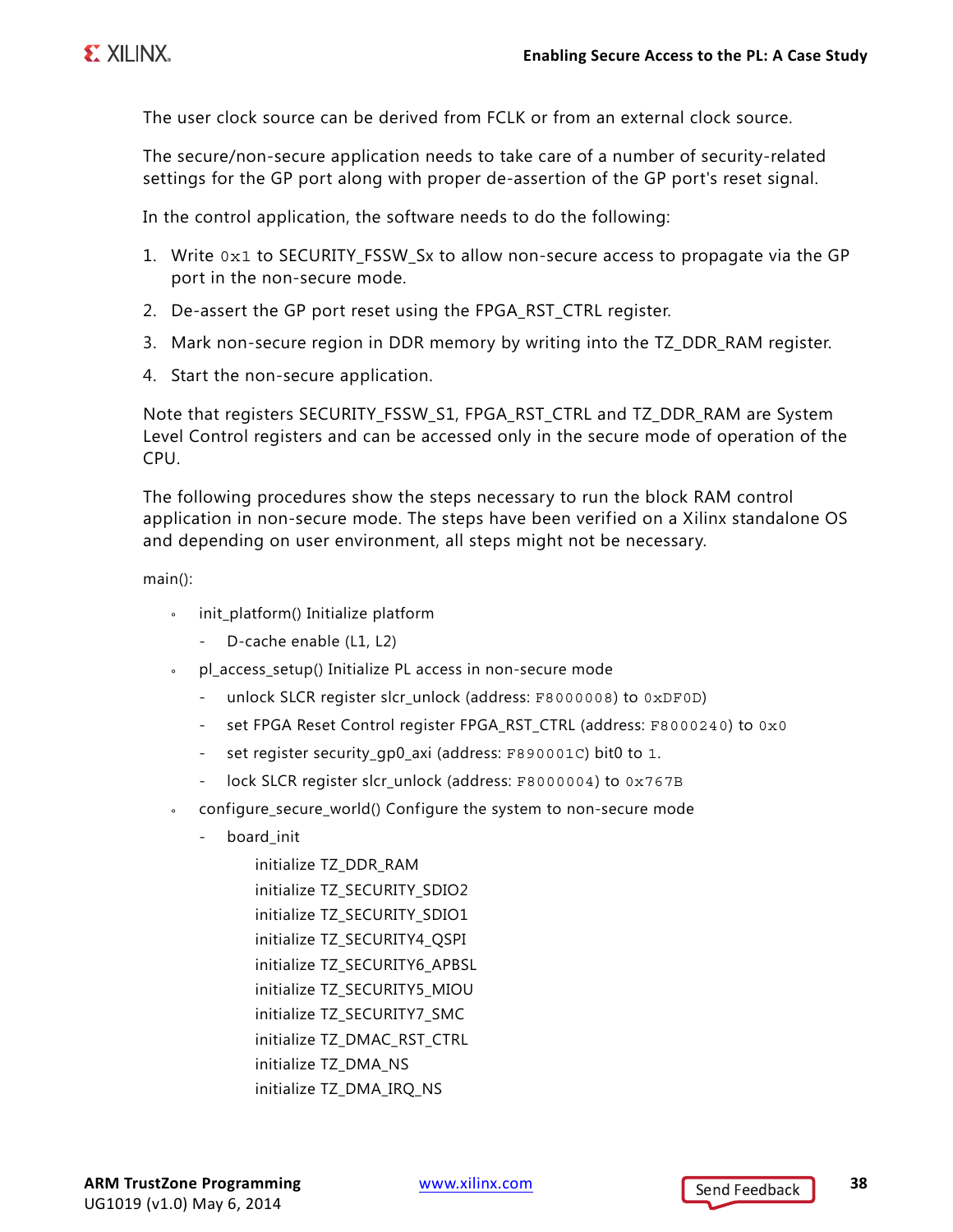initialize TZ\_DMA\_PERIPH\_NS initialize TZ\_GEM initialize TZ\_SDIO initialize TZ\_USB initialize TZ\_FPGA\_M initialize TZ\_FPGA\_AFI initialize TZ\_OCM\_RAM\_0 initialize TZ\_OCM\_RAM\_1 initialize TZ\_OCM\_ROM

- mpcore\_init

SCU initialization GIC IRQ vectors initialization GIC CPU base initialization enable interrupts

- monitor\_init

prepare monitor (assembly instructions, register Monitor handler) invoke SMC instruction (callSMC() function)

- ° callSMC
	- set destination address to non-secure application (ping or loopback or so)
	- invoke SMC instruction
	- this invokes the smc\_handler
- smc\_handler
	- clear monitor
	- setup TLB to allow non-secure DDR accesses
	- configure TTBR to allow non-secure DDR accesses (banked registers)
	- configure Domain access to allow non-secure DDR accesses (banked registers)
	- read contents of banked registers while in secure mode
	- temporarily switch to non-secure mode
	- setup TLB in non-secure mode
	- setup TTBR in non-secure mode (banked registers)
	- configure Domain access to allow non-secure DDR accesses (banked registers)
	- update contents of banked registers in non-secure mode from secure mode
	- if selected non-secure mode, continue CPU in Non-secure mode
	- else, switch CPU back to Secure mode
	- invoke \_custom\_boot
- \_custom\_boot()
	- set vector table in non-secure mode
	- set stack areas for each of the vectors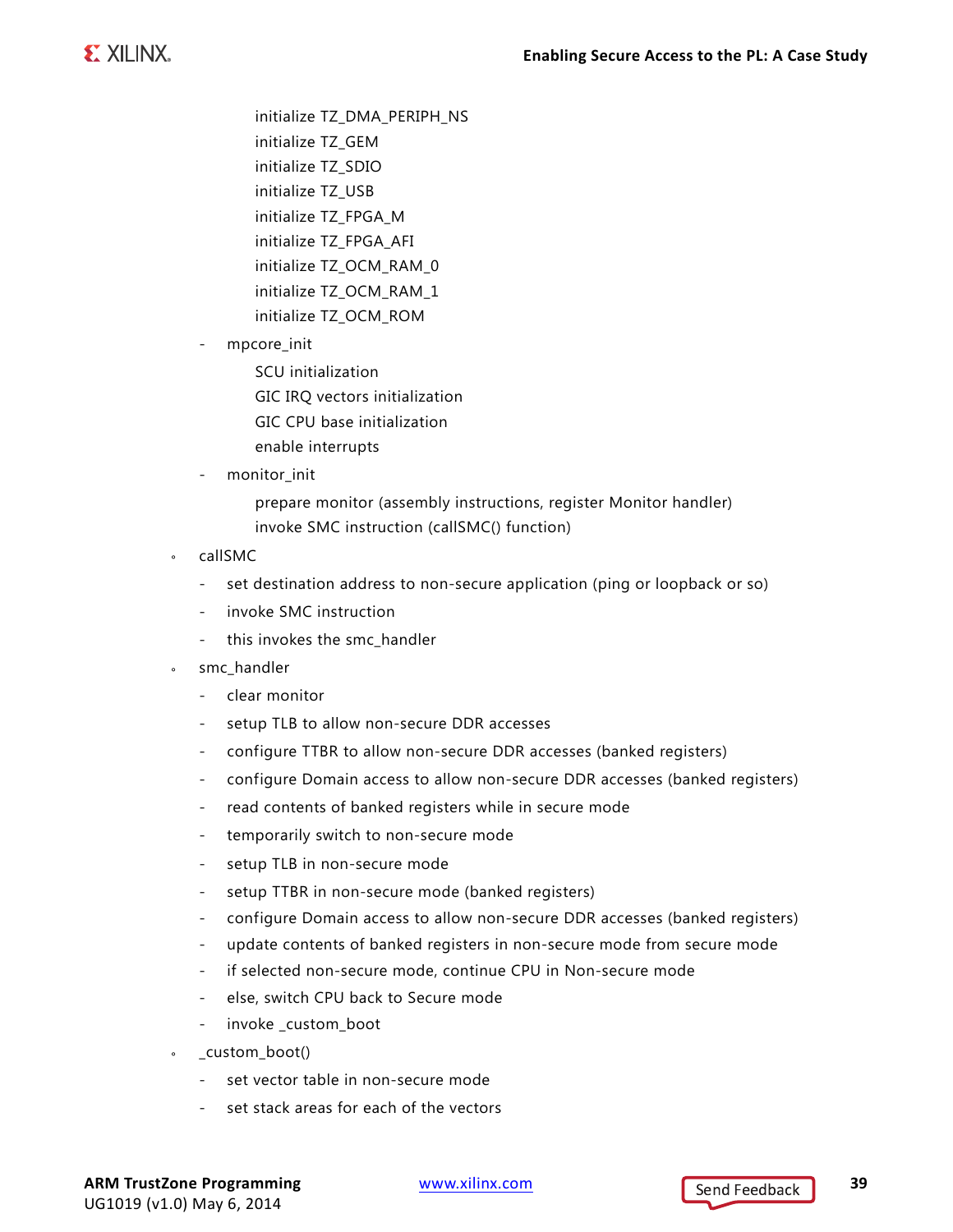- invoke \_cstart (equivalent to calling main() function)
- \_cstart()
	- clear BSS area
	- set initial stack frame
	- run global constructor (initial stack frame before invoking application)
	- invoke application code
- application()
	- perform application specific tasks

### <span id="page-39-0"></span>**Enabling Non-secure Access for the PS GEM, SDIO, and USB Controller**

### **GEM**

To allow non-secure access to the GEM, the following TrustZone registers must be configured in secure world before starting any non-secure world operation for GEM.

- 1. Set the GEM slave security settings to 1 to allow non-secure access:
	- a. security6\_apb\_slaves .gem0\_s\_apb =  $0x1$  // GEM controller 0
	- b. security6\_apb\_slaves .gem1\_s\_apb =  $0x1$  // GEM controller 1
- 2. Set the GEM Trustzone configuration register to non-secure access mode:
	- a. Slcr.TZ\_GEM.E0 =  $0x1$  //Non-secure access for GEM controller 0
	- b. Slcr.TZ\_GEM.E1 =  $0x1$  //Non-secure access for GEM controller 1

The above settings allow non-secure memory accesses for the GEM master.

Apart from above settings, the clock and hard reset for the peripheral are also configured through the secure world only.

To enable/disable the GEM clock or to change the default clock settings, the following register must be configured in secure world:

- \* SLCR.GEMx CLK CTRL
	- CLKACT To enable / disable the clock
	- iSRCSEL Source of the clock domain
	- DIVISOR First divisor for GEM controller
	- DIVISOR1 Second divisor for GEM controller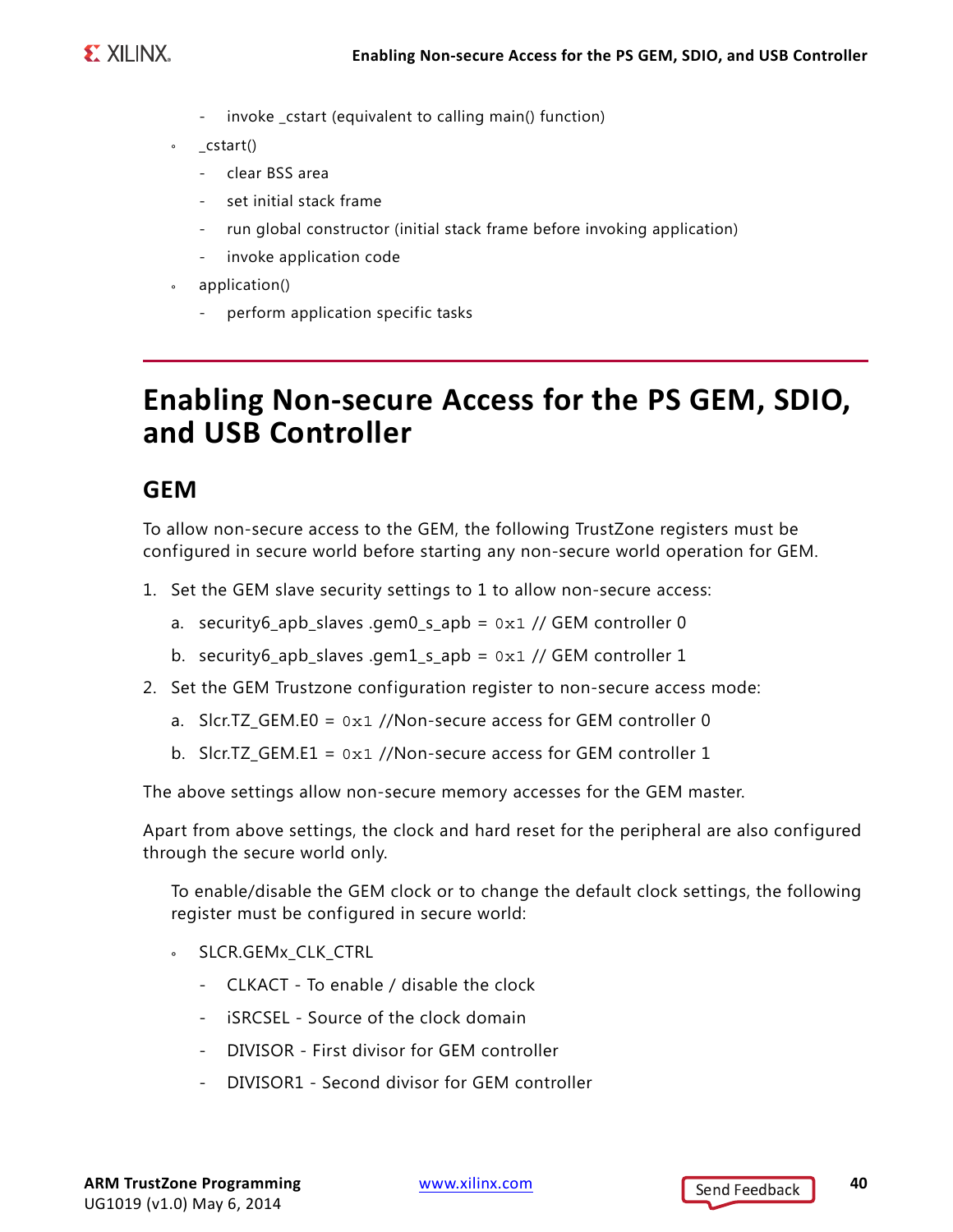To hard reset the GEM controller, the following register must be configured in the secure world.

° SLCR.GEM\_RST\_CTRL

All other GEM controller configuration and enabling should be done in the non-secure world.

#### **Example**

To enable GEM controller 0 in non-secure world with the default clock, the following registers must be configured in secure mode:

- ° security6\_apb\_slaves .gem0\_s\_apb
- SLCR.TZ GEM.E0 =  $0 \times 1$
- $\cdot$  SLCR.GEMO\_CLK\_CTRL.CLKACT = 0x1
- Other GEM controller settings are done in non-secure mode (configuration, enabling, transfer trigger).

### **SDIO**

To allow non-secure access to SDIO, the following TrustZone registers must be configured in secure world before starting any non-secure world operation for SDIO:

- 1. Set SDIO slave security settings to 1 to allow non-secure access:
	- a. gpv\_iou\_switch.security2\_sdio0 =  $0 \times 1$  // SDIO controller 0
	- b. gpv\_iou\_switch.security3\_sdio1 =  $0x1$  // SDIO controller 1
- 2. Set the SDIO TrustZone configuration register to non-secure access mode:
	- a. Slcr.TZ SDIO.S0 =  $0x1$  // Non-secure access for SDIO controller 0
	- b. Slcr.TZ SDIO.S1 =  $0x1$  // Non-secure access for SDIO controller 1

Above settings allow non-secure memory accesses for the SDIO master.

Apart from the above settings, the clock and hard reset for the peripheral are also configured through secure world only.

To enable/disable SDIO clock or to change the default clock settings, following SLCR register must be configured in secure world:

- ° SLCR.SDIO\_CLK\_CTRL
	- CLKACT To enable / disable the clock
	- SRCSEL Source of the clock domain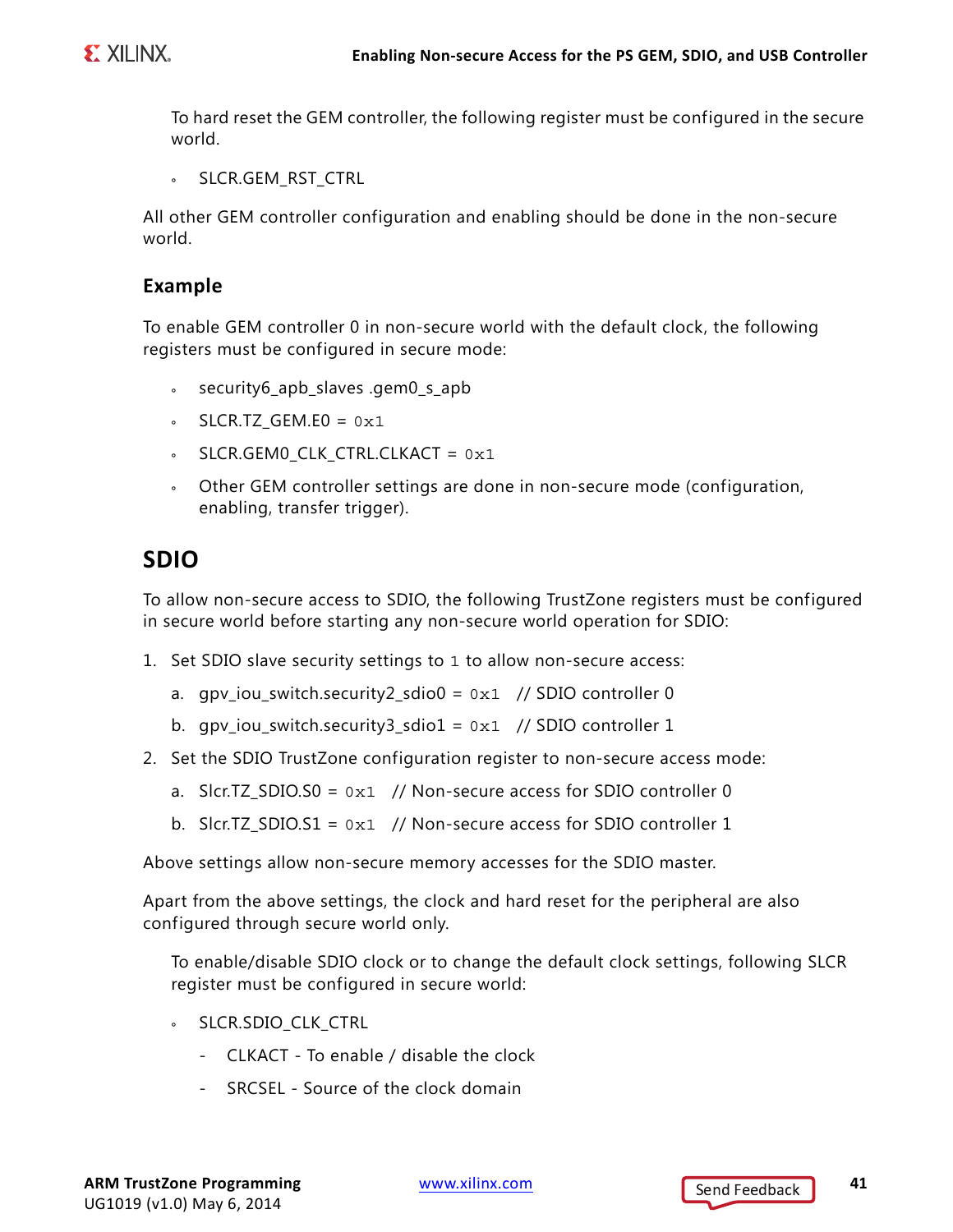- DIVISOR - Divisor for the SDIO controller

To hard reset the SDIO controller, the following register must be configured in secure world:

° SLCR.SDIO\_RST\_CTRL

All other SDIO controller configuration and enabling should be done in non-secure world.

#### **Example:**

To enable SDIO controller 0 in non-secure world with the default clock, the following registers must be configured in secure mode:

- $qpv_iou_switch.security2_sdio0 = 0x1$
- $SLCR.TZ$  SDIO.S0 = 0x1
- $\cdot$  SLCR.SDIO\_CLK\_CTRL.CLKACT0 = 0x1
- Other SDIO controller settings are done in non-secure mode (configuration, enabling, transfer trigger).

### **USB Controller**

To allow non-secure access to the USB controller, the following TrustZone registers must be configured in secure world before starting any non-secure world operation for USB:

- 1. Set USB slave security settings to 1 to allow non-secure access:
	- a. gpv\_iou\_switch. security6\_apb\_slaves. usb0\_s\_apb =  $0x1$  // USB controller 0
	- b. gpv\_iou\_switch. security6\_apb\_slaves. Usb1\_s\_apb =  $0x1$  // USB controller 1
- 2. Set the USB TrustZone configuration register to non-secure access mode:
	- a. Slcr.TZ USB.U0 =  $0x1$  //Non-secure access for USB controller 0
	- b. Slcr.TZ USB.U1 =  $0x1$  //Non-secure access for USB controller 1

The above settings allow non-secure memory accesses for USB.

Apart from above settings, the clock and hard reset for the peripheral are also configured through the secure world only.

To enable/disable the USB clock or to change the default clock settings, the following register must be configured in secure world:

- \* SLCR.USBX\_CLK\_CTRL
	- CLKACT To enable / disable the clock
	- SRCSEL Source of the clock domain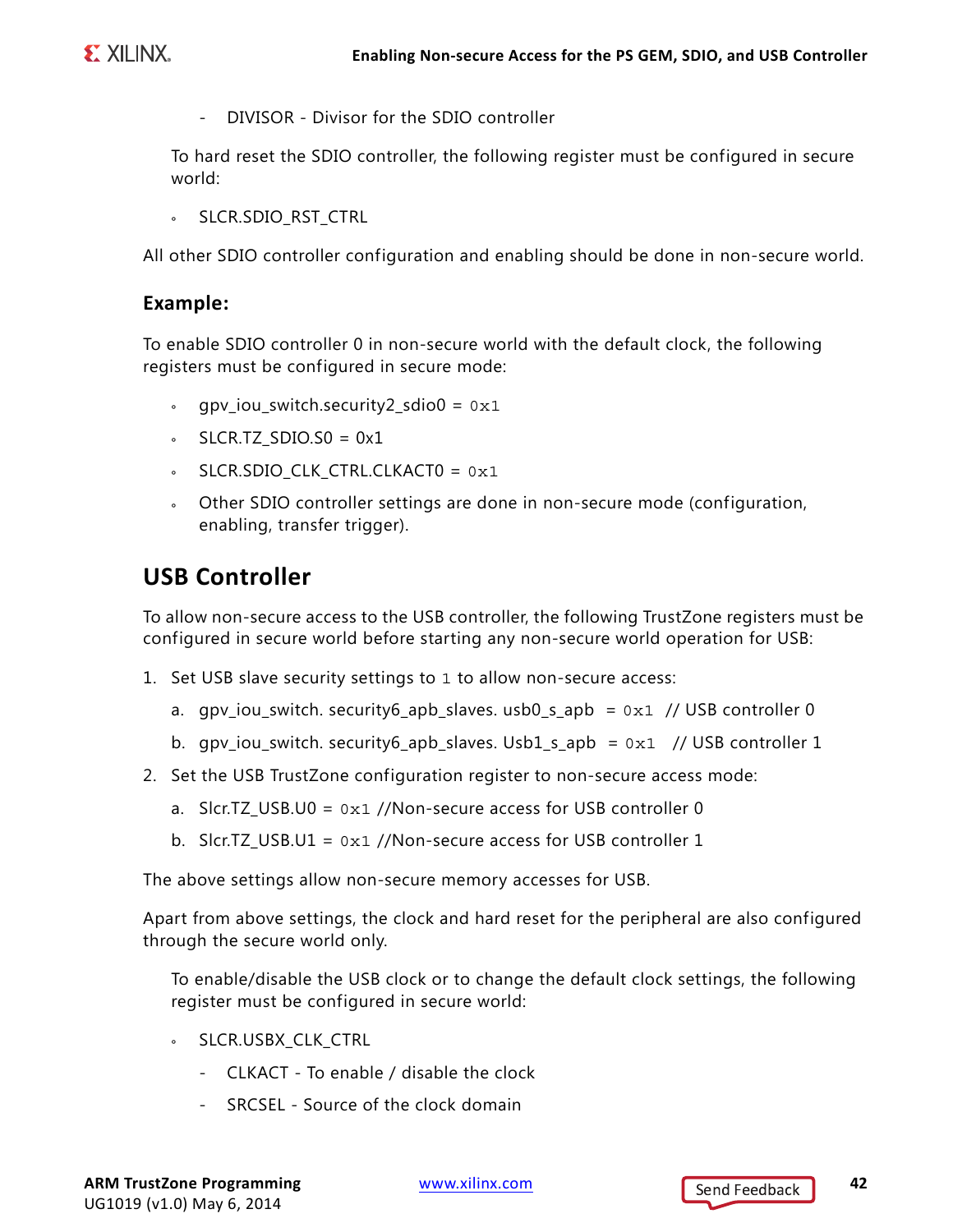- DIVISOR0 First divisor for USB controller
- DIVISOR1 Second divisor for USB controller

To hard reset the USB controller, the following register must be configured in secure world:

° SLCR.USB\_RST\_CTRL

All other USB controller configuration and enabling should be done in non-secure world.

#### **Example:**

To enable non-secure access for USB controller 0 with the default clock, the following registers must be configured in secure mode:

- gpv\_iou\_switch. security6\_apb\_slaves. usb0\_s\_apb =  $0x1$
- $\cdot$  SLCR. TZ\_USB.U0 = 0x1
- $\cdot$  SLCR. USBO\_CLK\_CTRL. CLKACT = 0x1
- ° Other USB controller settings should be done in non-secure mode (configuration, enabling, transfer trigger).